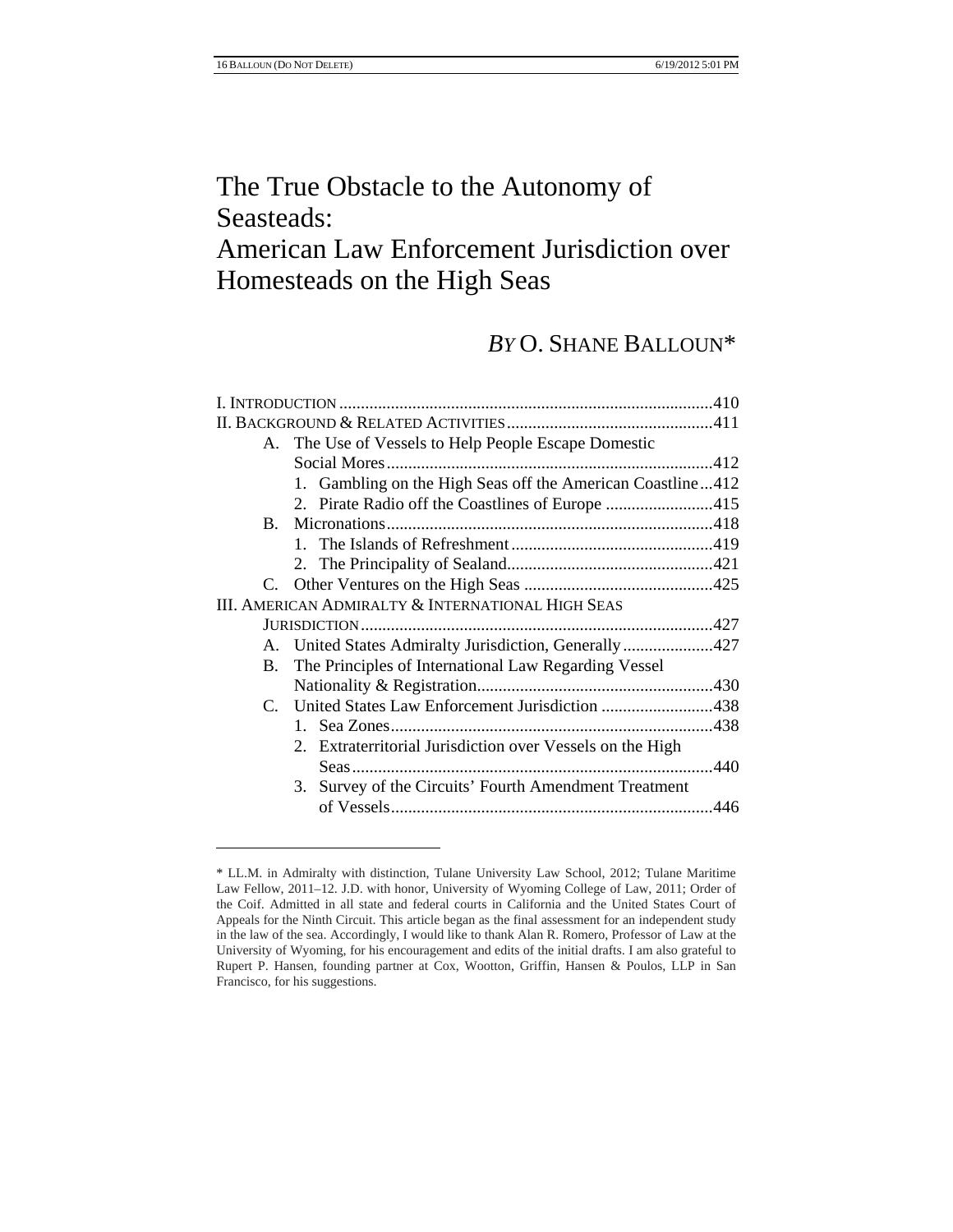|  | IV. AMERICAN JURISDICTION AS APPLIED TO SEASTEADS452        |  |
|--|-------------------------------------------------------------|--|
|  | A. American Admiralty Jurisdiction over Seasteads452        |  |
|  |                                                             |  |
|  |                                                             |  |
|  | 3. Stateless Platforms versus Vessels as Seasteads454       |  |
|  |                                                             |  |
|  |                                                             |  |
|  | 7. Other Bases of Criminal Jurisdiction as Relating to      |  |
|  |                                                             |  |
|  | B. Forestalling American Jurisdiction with Transparency and |  |
|  |                                                             |  |
|  |                                                             |  |
|  |                                                             |  |

#### **I. INTRODUCTION**

Like the pilgrims who fled the Old World in search of religious freedom, or like the homesteaders who left the Eastern Seaboard, the South, and the Northwest Territories to find economic freedom in the west, The Seasteading Institute ("TSI") seeks to assist the development of permanent communities on the last frontier on earth: the ocean.<sup>1</sup> Seasteaders would eschew old world political and social systems in favor of new, voluntary systems of living in the hope that the high seas will maximize their autonomy.<sup>2</sup> TSI defines seasteading as the creation of "permanent dwellings on the ocean—homesteading on the high seas."<sup>3</sup> Current events continue to illuminate the same ferocity in the sea that ancient texts have long described; thus, this type of undertaking will require massive technological prowess to safely and profitably overcome the ocean's obstacles.<sup>4</sup> Clearly, ocean-pioneers must seek to fully

<sup>1</sup>*. Vision/Strategy*, TSI, http://www.seasteading.org/about/visionstrategy/ (last visited June 12, 2012).

<sup>2</sup>*. Id.*

<sup>3</sup>*. Id.*

<sup>4</sup>*. See, e.g.*, *Psalm* 29:3; *Jonah* 1:4–5 ("[A]nd there was a great storm on the sea, so that the ship was thought to be broken up. And the seamen were afraid, and each one cried out to his mighty one."); *BP Oil Spill*, NOAA (2012), http://www.gulfspillrestoration.noaa.gov/oil-spill/; *see also FAQ*, TSI, http://www.seasteading.org/about/faq/ (last visited June 12, 2012); PATRI FRIEDMAN & WAYNE GRAMLICH, SEASTEADING: A PRACTICAL GUIDE TO HOMESTEADING THE HIGH SEAS (2009), *available at*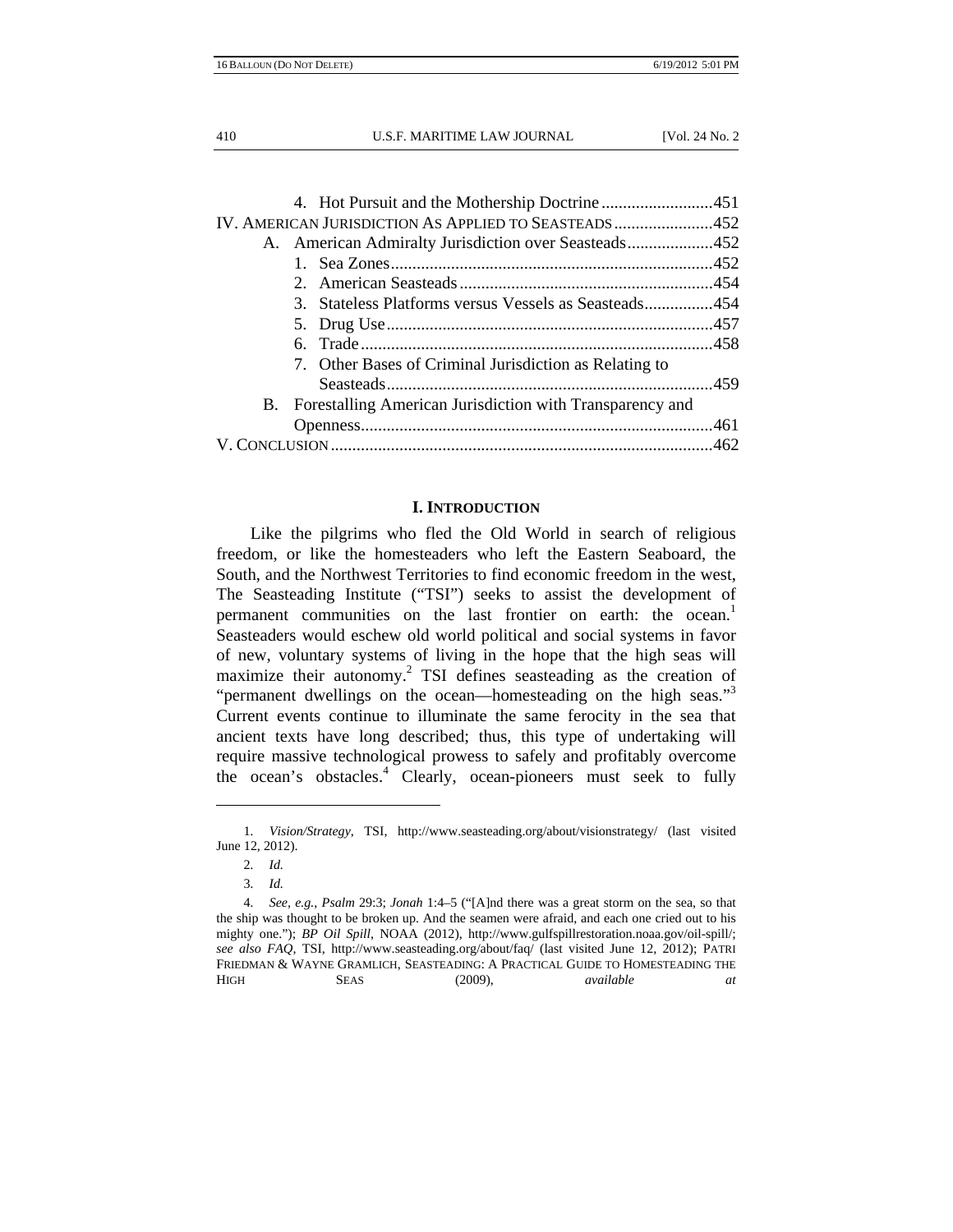comprehend the nature of the sea and the risks it would present.<sup>5</sup>

TSI appears to approach the risks of homesteading on the high seas with pragmatism.<sup>6</sup> Counter-intuitively, TSI declares that the physical threats to seasteading, such as tsunamis, typhoons, and piracy, actually pose relatively little danger.<sup>7</sup> What causes TSI greater trepidation in assisting seasteaders plan their endeavors is "[t]he tangled morass of international maritime politics and law."8 A significant part of this tangled morass is American admiralty and maritime law. Thus, a complete assessment of the legal obstacles to seasteading must include an analysis of potential risks and liabilities under United States criminal law in admiralty because the United States exercises broad power over the high seas.

## **II. BACKGROUND & RELATED ACTIVITIES**

The implementation of homesteads as semi-autonomous residential and political communities on the high seas is not completely novel. Enterprising idealists have relied on the doctrine of the freedom of the high seas to promote social autonomy by using ships to help people escape the application of domestic laws to enforce societal mores.<sup>9</sup> Moreover, the assertions of independence through "micronations," claims of sovereignty (generally unrecognized by other nations) over small territories for the purpose of self-determination, date back at least to  $1811$ .<sup>10</sup> And the sea has been considered as a permanent host for other technological and business

http://seasteading.org/seastead.org/book\_beta/full\_book\_beta.pdf.

<sup>5</sup>*. See* FRIEDMAN WITH GRAMLICH, *supra* note 4, at 4 ("[I]t behooves us to understand the ocean environment.").

<sup>6</sup>*. Id.* ("Far from being dreamy-eyed utopians, we are serious planners with realistic principles for bringing this strange vision to life. This realism dictates an incremental approach, modest political goals, reliance on mature technology, self-financing, and a willingness to make compromises.").

<sup>7</sup>*. Id.*; *see* NIKOS PAPADAKIS, THE INTERNATIONAL LEGAL REGIME OF ARTIFICIAL ISLANDS 37 (1977) ("The technical problems, which would appear to refer mainly to safe construction, structure, anchorage and protection . . . seem to be no major obstacle to seaward advancement.").

<sup>8</sup>*. Id.*

<sup>9</sup>*. See infra* Part II.A.

 <sup>10.</sup> LAWRENCE R. WALKER & PETER BELLINGHAM, ISLAND ENVIRONMENTS IN A CHANGING WORLD 34 (2011); *see Tristan d'Acunha, &c.*, 4 BLACKWOOD'S EDINBURGH MAGAZINE 280, 282 (1819) (recounting the claim of sovereignty by Jonathan Lambert over the islands of Tristan da Cunha in 1811); *infra* Part II.B.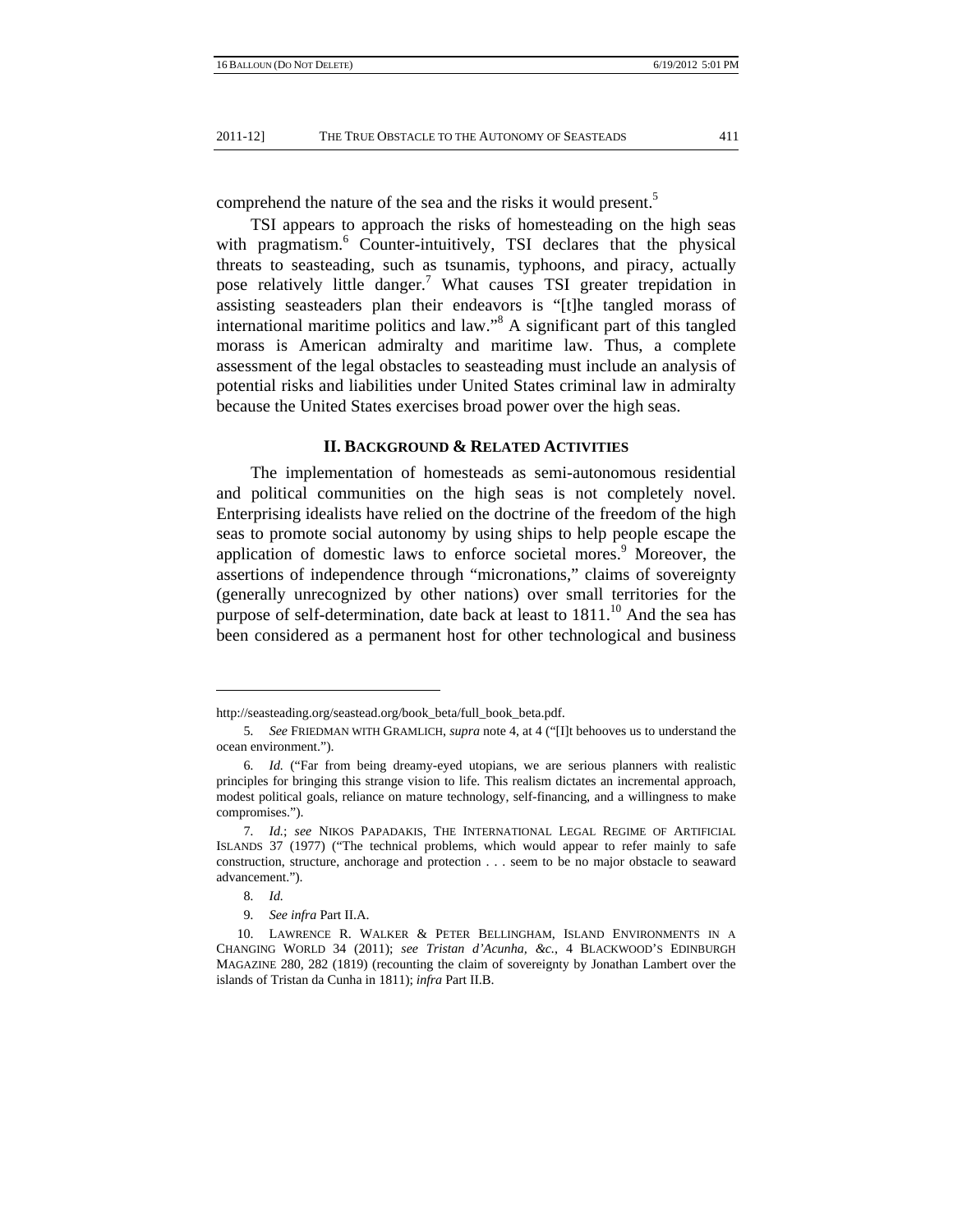ventures. $^{11}$ 

## *A. The Use of Vessels to Help People Escape Domestic Social Mores*

## 1. Gambling on the High Seas off the American Coastline

For four hundred years, competing cultural values about gambling have engendered "a deep-rooted ambivalence ... in American law and public policy."12 Gambling was firmly ensconced in colonial American culture, much as it has been a "feature of all cultures."13 North America's first racetrack was built on Long Island in 1665, and many of the nation's most prestigious universities were established using civic lotteries.<sup>14</sup> Puritan groups, meanwhile, questioned the morality of gambling, and the first laws of the Massachusetts Bay Colony outlawed all gambling implements.<sup>15</sup> Casinos began to appear in the 1800s, and as the country expanded westward, the spirit of risk-taking and adventure that impelled frontier expansion lent itself to risk-taking in settlers' other activities.<sup>16</sup> French and Spanish settlers imported more sanguine views about gambling to the territories of Louisiana and New Spain, which had lasting influence on American mores in the west.<sup>17</sup> By the late nineteenth century, gambling had spread to the far west as a major pastime, while opponents of gambling were calling for limitations because of allegations of higher associated incidences of vigilantism, fraud, organized crime, political skullduggery, and smuggling.<sup>18</sup> By 1910 almost all forms of gambling were illegal in the United States.<sup>19</sup>

As of 1926, to satisfy continuing cultural demand for gambling,

<sup>11</sup>*. See infra* Part II.C.

 <sup>12.</sup> John Dombrink, *Gambling and the Legalisation of Vice: Social Movements, Public Health and Public Policy in the United States*, *in* GAMBLING CULTURES: STUDIES IN HISTORY AND INTERPRETATION 44 (Jan McMillen ed., 1996) [hereinafter GAMBLING CULTURES].

 <sup>13.</sup> Dombrink, *supra* note 12, at 44; Jan McMillen, *Introduction*, *in* GAMBLING CULTURES, *supra* note 12, at 1.

 <sup>14.</sup> ROGER DUNSTAN, CALIFORNIA RESEARCH BUREAU, GAMBLING IN CALIFORNIA II-2– II-3 (1997), *available at* http://www.library.ca.gov/CRB/97/03/97003a.pdf.

<sup>15</sup>*. Id*. at II-1; Dombrink, *supra* note 12, at 44.

 <sup>16.</sup> DUNSTAN, *supra* note 14, at II-3.

<sup>17</sup>*. Id.*; JOHN M. FINDLAY, PEOPLE OF CHANCE: GAMBLING IN AMERICAN SOCIETY FROM JAMESTOWN TO LAS VEGAS 53 (1986).

 <sup>18.</sup> DUNSTAN*, supra* note 14, at II-4–II-8.

<sup>19</sup>*. Id.* at II-7.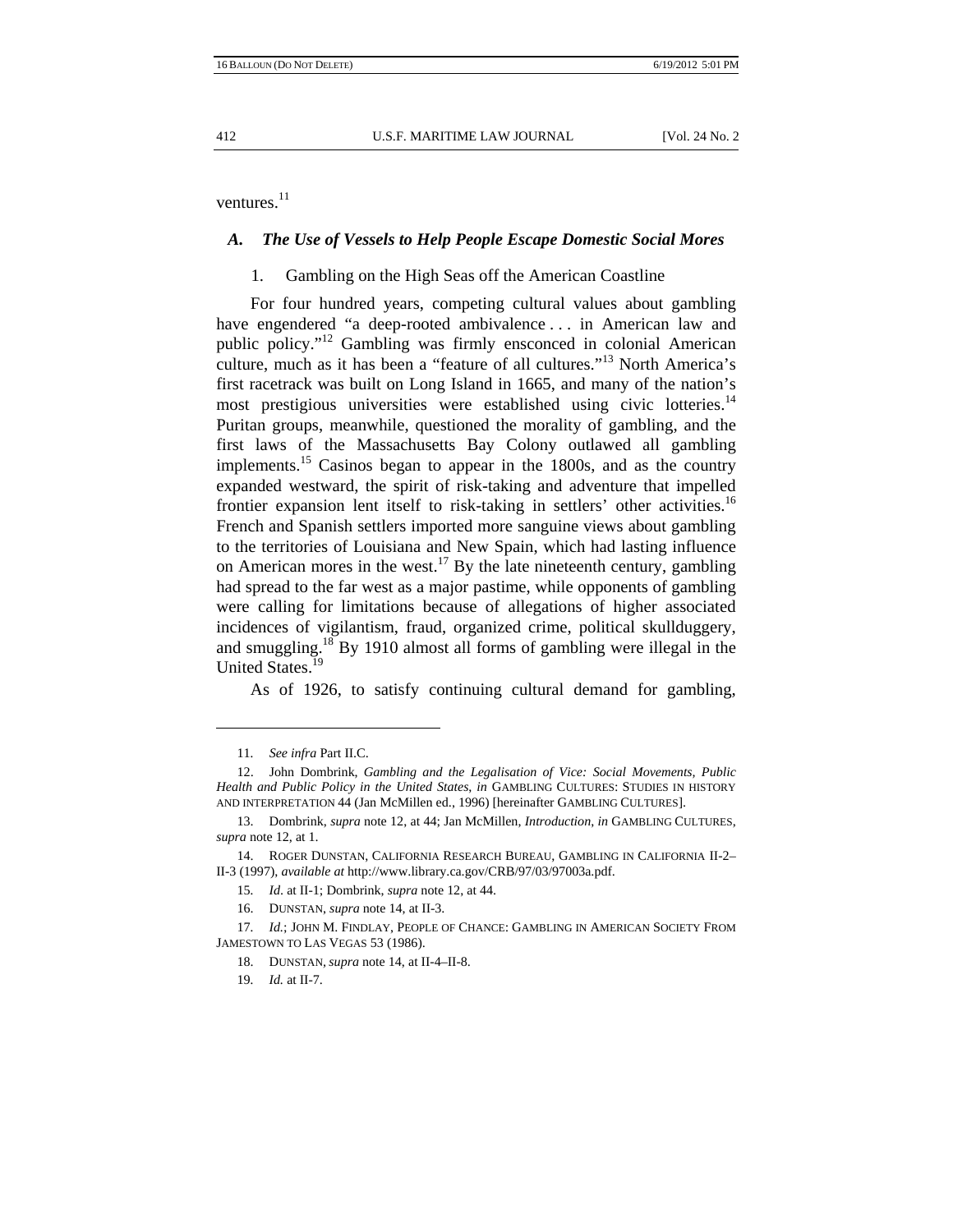entrepreneurs were transporting patrons in excursion boats to casino vessels off the West Coast just beyond the three-mile limit of the United States' territorial sea (and California state waters).<sup>20</sup> Casino vessels were groups of anchored barges that could hold as many as 600 gambling guests at a time.<sup>21</sup> Although they were well lit and observable from the coastline, the barges avoided legal reprisal simply by their location on the water. $22$ Offshore gambling continued for another two decades, frustrating California's attempts to limit the activity. $^{23}$ 

At least one gambling shipowner even asserted his operation was "an offshore independent sovereignty."24 This prompted U.S. Senator William F. Knowland of California to urge the Department of Justice to begin "treat[ing] it as such" by enforcing customs and immigration laws against the operators to drive up costs so as to put them out of business.<sup>25</sup> In 1948, Senator Knowland introduced legislation, known colloquially as the Gambling Ship Act, to prohibit American citizens (or residents) from owning or running gambling ships and to prohibit American-flagged ships from being gambling ships.<sup>26</sup>

The Act defined gambling ships as those "used principally for the operation of one or more gambling establishments."27 Further, the 1948 law defined a gambling establishment as "any common gaming or gambling establishment operated for the purpose of gaming or gambling, including accepting, recording, or registering bets, or carrying on a policy game or any other lottery, or playing any game of chance, for money or thing of

- 23*. See* sources cited *supra* note 22.
- 24*. See* sources cited *supra* note 22.
- 25*. Id.*

 <sup>20.</sup> WILLIAM N. THOMPSON, GAMBLING IN AMERICA: AN ENCYCLOPEDIA OF HISTORY, ISSUES, AND SOCIETY 144 (2001); *see id.* at II-8 (discussing floating casinos); *infra* notes 201–06 and accompanying text (describing U.S. jurisdictional reach over its territorial sea); *cf. infra* notes 115–20 and accompanying text (describing how Google's proposed water-based data center could operate outside of state control).

 <sup>21.</sup> THOMPSON, *supra* note 20, at 144.

<sup>22</sup>*. Id.*; *Gambling Ship Bar by Customs Urged*, N.Y. TIMES, Sept. 3, 1946.

 <sup>26. 18</sup> U.S.C. §§ 1081–1083 (2006); THOMPSON*, supra* note 20, at 144; Robert M. Jarvis, *Gambling Ships: The Antiterrorism and Effective Death Penalty Act of 1996 Does Not Extend the Territorial Sea of the United States for the Purposes of the Gambling Ship Act. United States v. One Big Six Wheel, 987 F. Supp. 169, 1998 AMC 934 (E.D.N.Y. 1997)*, 29 J. MAR. L. & COM. 449, 450 (1998).

 <sup>27.</sup> Gambling Ship Act, Pub. L. No. 80-500, 63 Stat. 92 (1949) (codified as amended in 18 U.S.C. §§ 1081–1083 (2010)) (prohibiting operation of gambling ships).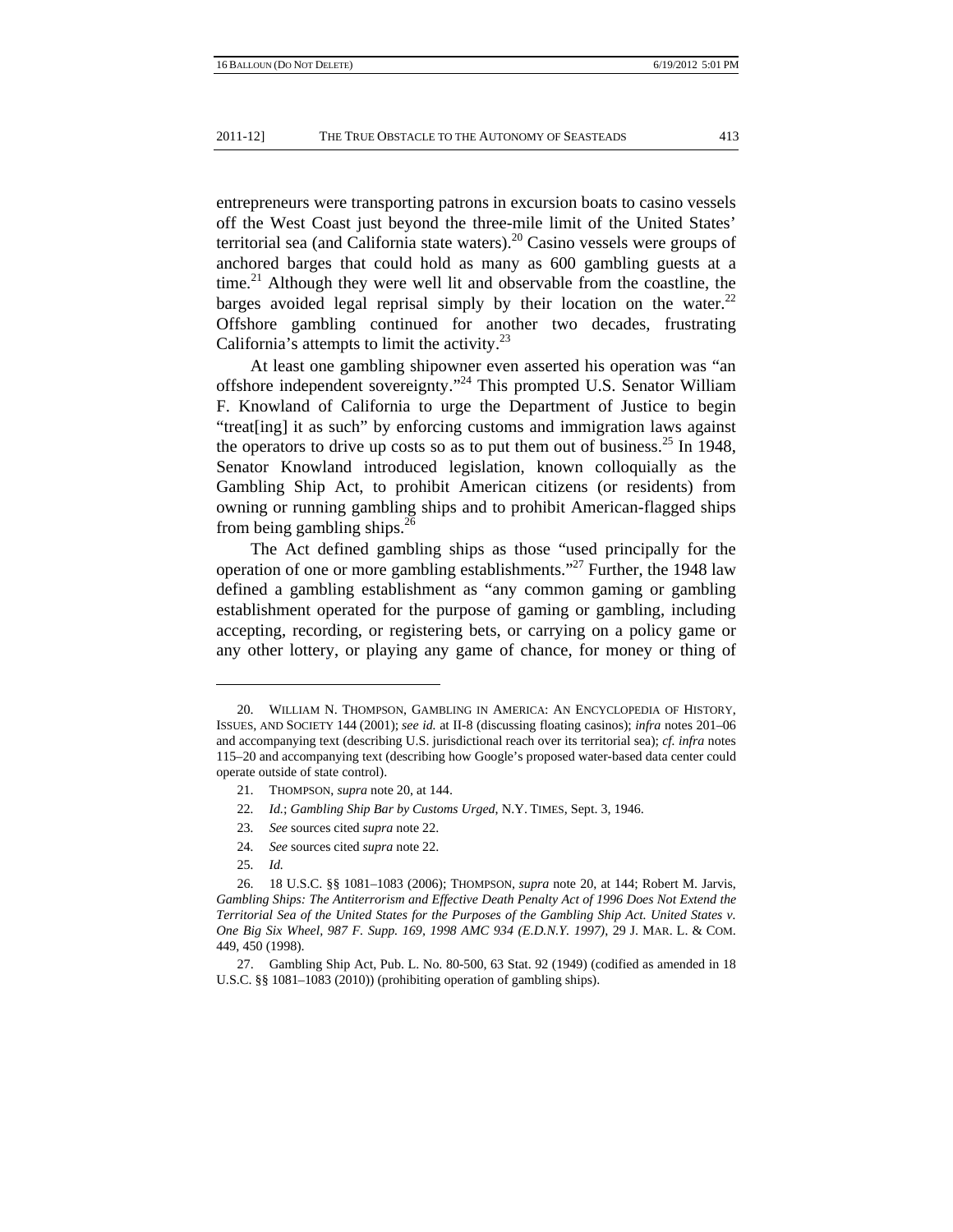value."28 The law also prohibited the ferrying of passengers to and from gambling ships beyond the three-mile  $\lim_{x \to 2}$  Because the fines for transporting gamblers to and from gambling ships were as high as \$300 per passenger, and because the penalty to shipowners included seizure and forfeiture of their vessels *in rem*, the instances of gambling off the coast of California subsided quickly.<sup>30</sup>

But the cultural dialectic of gambling shifted again: Americans had never really wanted to stop gambling, and vessel owners continued to want to provide a lucrative service to willing patrons. Thus, they eventually convinced Congress to relax federal regulation of offshore gambling in the early 1990s.<sup>31</sup> The amendment to the Gambling Ship Act created a considerable exception by referencing the Internal Revenue Code's definition of a "covered voyage." Covered voyages included and still include the voyage of any cruise ship on which passengers spend at least one night, or that of any "commercial vessel transporting passengers engaged in gambling aboard the vessel beyond the territorial waters of the United States" so long as the passengers embarked or disembarked in the United States.<sup>32</sup>

Although the exception excludes coastal passenger trips between two ports lasting less than half a day as well as passenger vessels that can only berth sixteen passengers or fewer, it nearly swallows the whole prohibitive rule and purpose of the original Gambling Ship Act.<sup>33</sup> The amendment allowed for gambling on cruises going to or coming from a foreign port as well as gambling cruises that began and ended in the same port, so long as the gambling occurred outside the former United States territorial sea limit of three miles.<sup>34</sup> Thus, many Americans could gamble again beyond the

32*. See* 26 U.S.C. § 4472 (2006) (defining "covered voyage" for the purposes of water transportation excise taxes).

<sup>28</sup>*. Id.*

 <sup>29. 18</sup> U.S.C. § 1083(a) (2006).

<sup>30</sup>*. See id*. at §§ 1082(c)(3), 1083(b); DUNSTAN*, supra* note 14, at II-7; *see also* FED. R. CIV. P. SUPP. R. ADM. G (governing vessel forfeiture actions arising from a federal statute).

<sup>31</sup>*. See* § 1081, *as amended by* Pub. L. No. 103-322, § 320501, 108 Stat. 1796, 2114–15 (1994) (excepting "covered voyage[s]" defined by I.R.C. § 4472 as of Jan. 1, 1994); United States-Flag Cruise Ship Competitiveness Act of 1991, 15 U.S.C. § 1175(b)(1)(B) (2006) (creating an exception for "the repair, transport, possession, or use of a gambling device on a vessel" outside any state or territorial boundaries).

<sup>33</sup>*. Id.* at §§ 4472(1)(B), (2). *Compare* Gambling Ship Act, Pub. L. No. 80-500, 69 Stat. 200, *with* 18 U.S.C. § 1081, *and* § 4472(1)(A).

<sup>34</sup>*. See* Jarvis, *supra* note 26, at 449, 451–52 (noting the effect of the amendments to the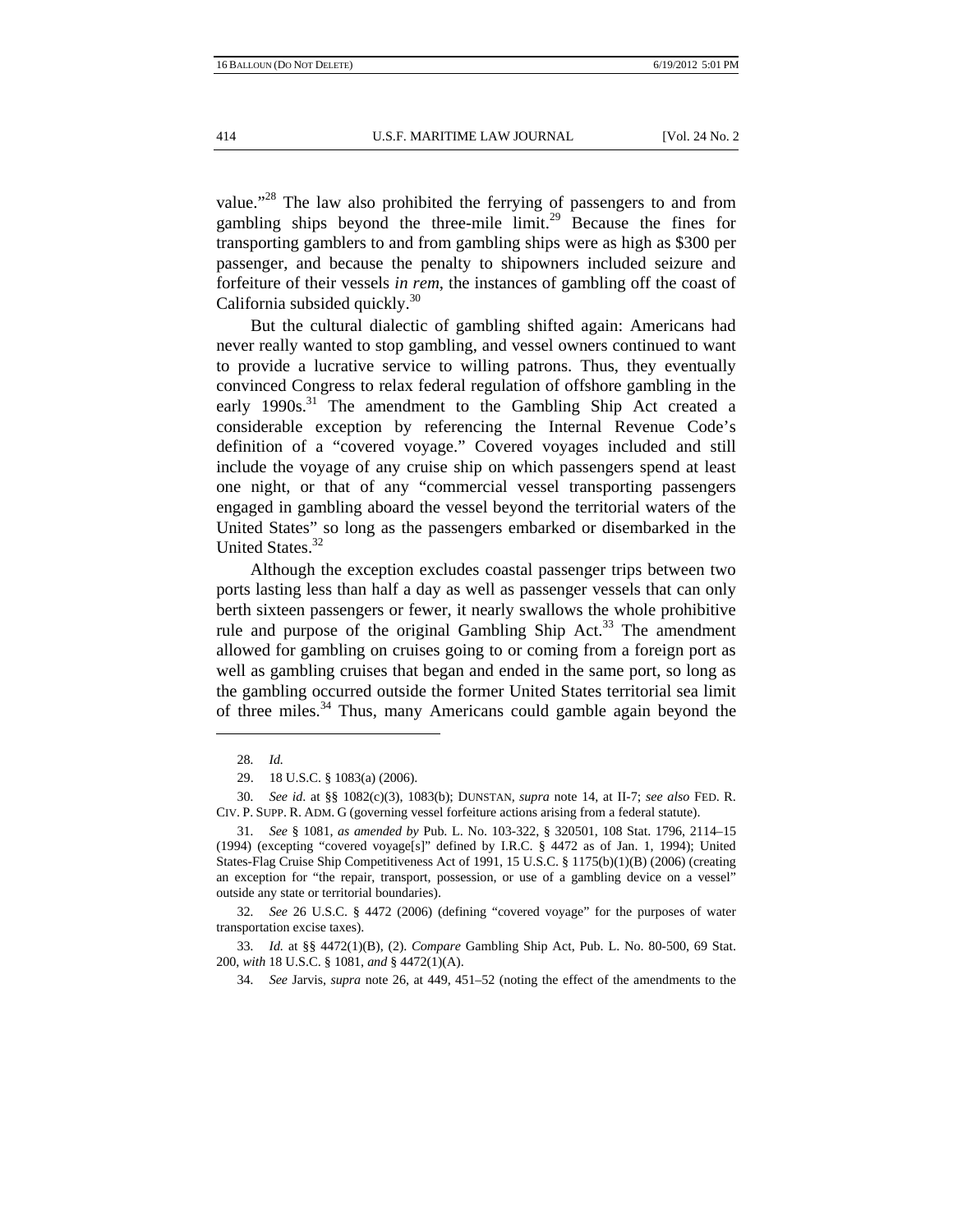three-mile limit—this time with the sanction of the U.S. government. It is unclear whether a dormant gambling lobby legislatively captured Congress or Congress co-opted a widespread underground cultural feature to increase the collection of excise taxes. It is, however, notable that the new instances of assertions of independent sovereignty for the purpose of supporting gambling did not reappear with the relaxation of federal draconian prohibitions.35

## 2. Pirate Radio off the Coastlines of Europe

European governments tightly regulated radio programming in the 1950s through the '70s.36 European desire to listen to British and American rock and pop music drove colorful people to begin illegally broadcasting signals landward from the oceans directly to the public, often risking great peril to themselves.37 These "pirate radio" DJs—accused of pirating radio spectrum which governments had accorded to themselves—employed different technological and legal solutions to provide unsanctioned radio to the peoples of Europe with varying levels of success.<sup>38</sup>

Post-war European governments aimed to use radio for acculturative "enlightenment" to satisfy a wide range of objective tastes—a mission that certainly did not include pop entertainment; as such, they granted monopolies to national corporations who broadcast on one or just a few channels.39 Two Danes, Ib Fogh and Peter Jansen, recognized that the nations of the world were planning to ratify the Convention on the Territorial Sea and the Contiguous Zone, which would limit a nation's influence to its territorial seas and, to a more restrictive extent, its

Gambling Ship Act included the repeal of the prohibition on American gambling outside the territorial sea on "cruises-to-nowhere").

<sup>35</sup>*. See supra* notes 24–30 and accompanying text. In a Shakespearean turn of events worth noting for literary irony, Senator Knowland found himself embroiled in scandal when he divorced his wife of forty-five years to marry a mistress he met while gambling in Las Vegas in 1972. ETHAN RARICK, CALIFORNIA RISING: THE LIFE AND TIMES OF PAT BROWN 373 (2005). His trajectory continued downward until he lost his fortune and became indebted to bookmakers. *Id.* Tragically, Knowland took his own life in 1974*. Id.*

 <sup>36.</sup> ANDREW YODER, PIRATE RADIO STATIONS: TUNING IN TO UNDERGROUND BROADCASTS IN THE AIR AND ONLINE 13 (2002).

<sup>37</sup>*. Id.*

 <sup>38.</sup> BARRY KERNFELD, POP SONG PIRACY: DISOBEDIENT MUSIC DISTRIBUTION SINCE 1929, at 108 (2011).

<sup>39</sup>*. Id.* at 107, 110.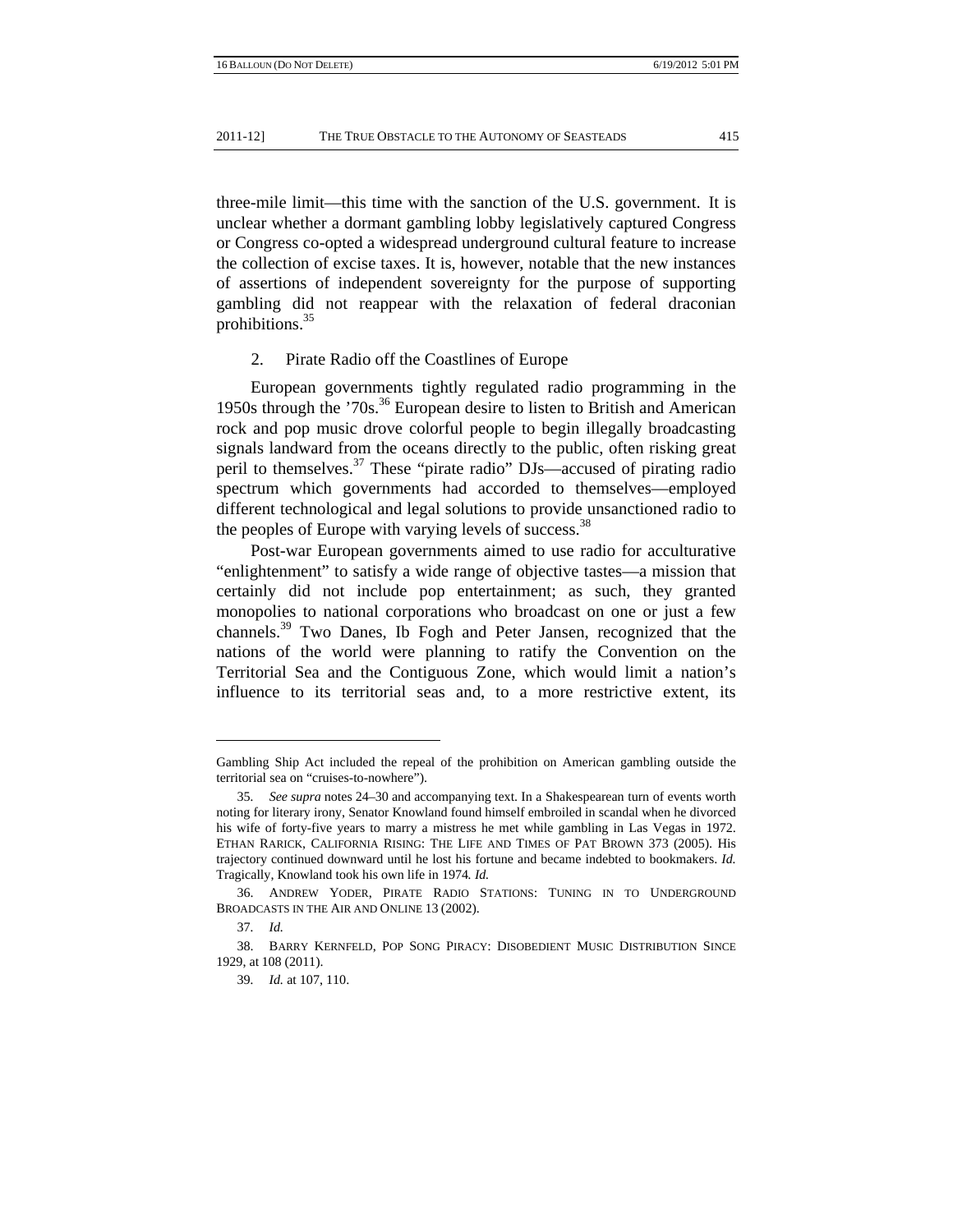contiguous zone.<sup>40</sup> On the day the treaty concluded, April 29, 1958, Fogh and Jansen purchased a Liechtenstein ship, christened it CHEETA, and registered it in Panama.<sup>41</sup>

Fogh and Jansen's operation began broadcasting pop music and commercials into Denmark as Radio Mercur, and high public opinion led Fogh to establish Skanes Radio Mercur to broadcast into Sweden.<sup>42</sup> In the early 1960s, another Swedish venture created Radio Nord in consultation with American radio programming expertise.<sup>43</sup>

Sweden reacted before Denmark and worked with the flag-state of Radio Nord's ship, Nicaragua, to cancel the registration. Undaunted, Radio Nord renamed the ship and re-registered in Panama.<sup>44</sup> In 1962 all four Scandinavian countries passed legislation making it illegal to broadcast from or assist the broadcast of radio from offshore locations, or to advertise with unlicensed operators.<sup>45</sup> The Scandinavian pirate radio operations soon went defunct.<sup>46</sup> In one instance, the Danish were able to seize a ship because its registration had lapsed and could be considered "stateless."47

Meanwhile, Dutch businessmen began offshore radio broadcasting into the Netherlands in 1960 as Radio Veronica on a ship registered in Guatemala.48 Radio Veronica, too, catered to the youth of its country, but in a typically Germanic way Veronica paid "scrupulous attention to . . . the payment of licensing fees to the standard Dutch authorities" even though it was operating without a license.<sup>49</sup> In response to overwhelming public opinion in favor of Radio Veronica and the station's shrewd choice to pay licensing fees, the Netherlands ignored Radio Veronica even though it was managing operations from inside the country.<sup>50</sup>

Radio Veronica's offshore operation continued to compete with

- 49*. Id.*
- 50*. Id.*

<sup>40</sup>*. Id.* at 108–09.

 <sup>41.</sup> KERNFELD, *supra* note 38, at 109–10; *see infra* notes 180–85 and accompanying text (describing the use of flags of convenience such as Panama to avoid first-world legal strictures).

 <sup>42.</sup> KERNFELD, *supra* note 38, at 110.

<sup>43</sup>*. Id.*

<sup>44</sup>*. Id.*

<sup>45</sup>*. Id.* at 111.

<sup>46</sup>*. Id.*

<sup>47</sup>*. Id. See infra* notes 156–57, 166–67, and accompanying text (describing the risks and consequences of vessel statelessness).

<sup>48</sup>*.* KERNFELD, *supra* note 38, at 112.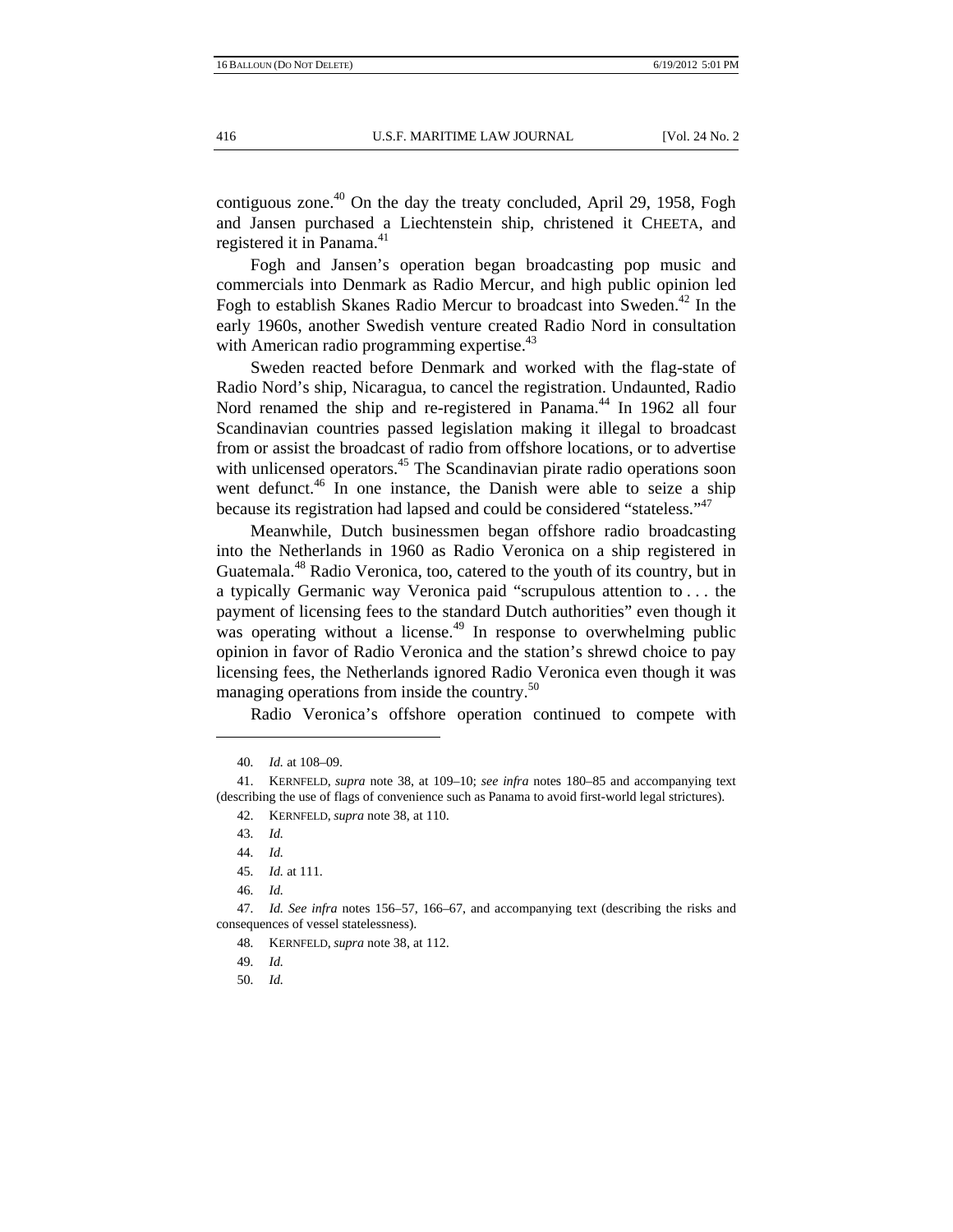sanctioned stations until it found itself in an imbroglio created by a rivalry between it and another offshore pirate radio station. Some of Veronica's employees were convicted of attacking Radio Northsea International with firebombs.51 That proved disastrous to Veronica's cause as a pirate radio outfit. The Dutch finally followed Scandinavia's suit and passed legislation banning offshore broadcasting of radio by Dutch enterprises.<sup>52</sup> Veronica, unlike some of its counterparts, did not wind down but moved all operations onto land, eventually sparking a boom of pop stations.<sup>53</sup>

One of the most famous pirate radio entrepreneurs was Ronan O'Rahilly, an Irishman who acquired a ship, registered it in Panama, installed a radio transmitter, and began broadcasting British rock on an unused frequency into Britain from an anchorage in the North Sea in April 1964.<sup>54</sup> O'Rahilly christened the ship CAROLINE after seeing a photo of U.S. President Kennedy's young daughter Caroline, according to him, "disrupting the serious business of government" and operated the station as Radio Caroline.<sup>55</sup> Britain reacted fairly quickly to the pirate radio broadcasts and dispatched H.M.S. VENTUROUS in May 1964 to board CAROLINE and suppress transmission.<sup>56</sup> Relying on legal assertions that its foreign ship registry and its location in international waters gave Britain no authority to board CAROLINE, the crew refused permission for VENTUROUS to board while simultaneously giving the British public updates about the stand-off in real time.<sup>57</sup> The British government backed down for a time, and Radio Caroline was safer from interference.<sup>58</sup>

Competition sprang up.<sup>59</sup> This included the famous American funded

<sup>51</sup>*. Id.* at 113.

 <sup>52.</sup> CLIVE R. SYMMONS, THE MARITIME ZONES OF ISLANDS IN INTERNATIONAL LAW 27 (1979). Notably, the Dutch purported to criminalize radio installations outside their territorial waters but on their continental shelf.

 <sup>53.</sup> KERNFELD, *supra* note 38, at 113.

 <sup>54.</sup> ROGER PARRY, THE ASCENT OF MEDIA: FROM GILGAMESH TO GOOGLE VIA GUTENBERG 263 (2011). The frequency was 199 m. *Id.*

<sup>55</sup>*. Id.*; Peter Moore, *Caroline's History*, *Don't Get Mad, Get Even*, RADIO CAROLINE, http://www.radiocaroline.co.uk/ #history\_part\_2.html (last visited June 12, 2012).

 <sup>56.</sup> KERNFELD, *supra* note 38, at 114.

<sup>57</sup>*. Id.*

<sup>58</sup>*. Id.*

 <sup>59.</sup> KERNFELD, *supra* note 38, at 116; Peter Moore, *Caroline's History*, *The Glory Years*, RADIO CAROLINE, http://www.radiocaroline.co.uk/#history\_part\_3.html (last visited June 12, 2012).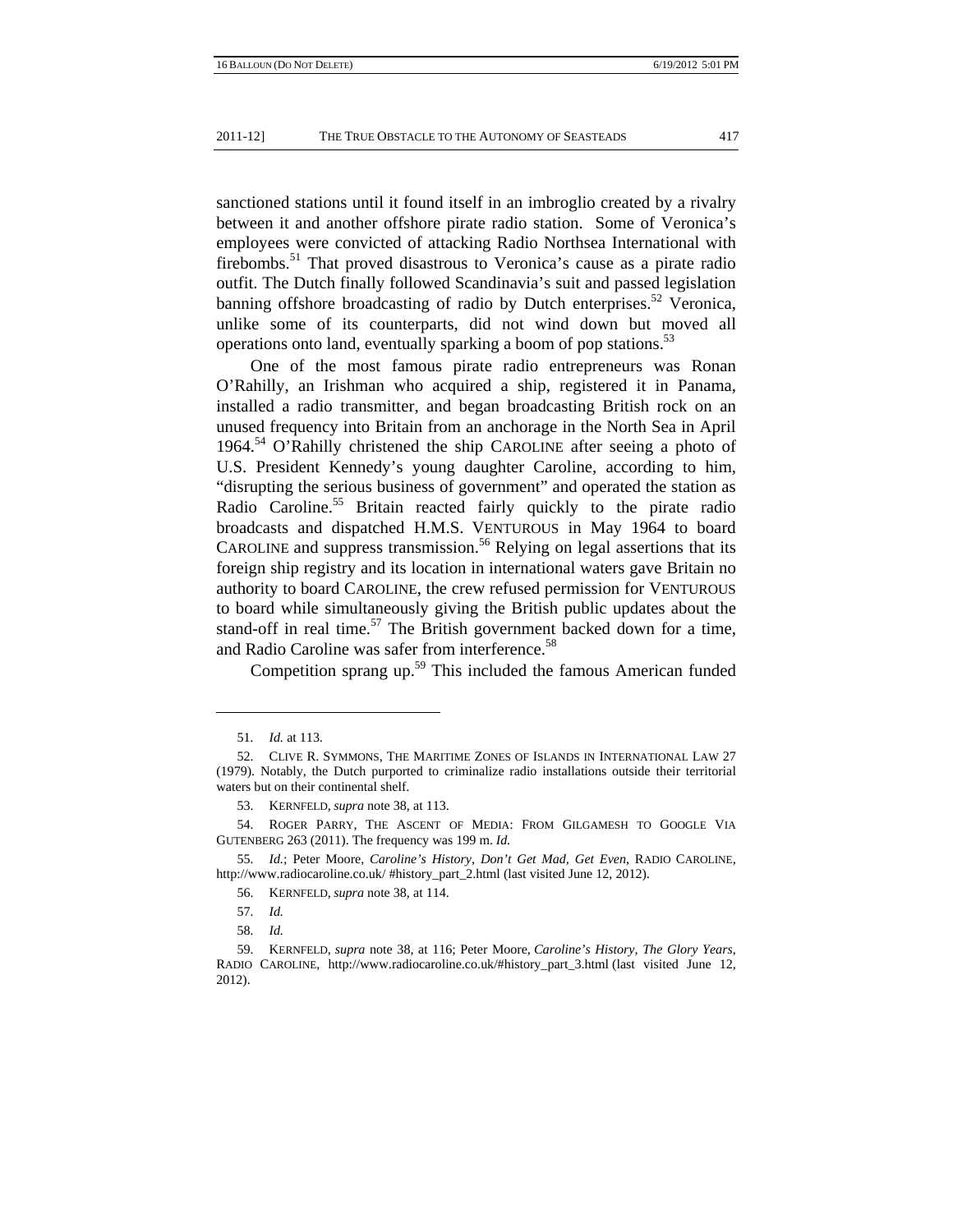Radio London, which broadcasted from its ship, GALAXY, a converted U.S. Navy minesweeper.<sup>60</sup> Competition among pirate radio stations and the constant threat of losing listeners increased the quality of programming.<sup>61</sup>

To the British public's horror, however, some of the competition between British pirate radio stations turned violent such as had happened with Radio Veronica's rivalry.<sup>62</sup> One pirate radio operator, Oliver Smedley, in an attempt to preserve ownership over a transmitter he had installed on Reginald Calvert's station, stormed the station and shot Calvert at close range with a shotgun, killing him. $63$  The British Government responded to the whole enterprise of pirate radio by passing the Marine Broadcasting Offences Act, which made it illegal to supply ships broadcasting illegally into Britain, effectively cutting off British pirate radio from the mainland.<sup>64</sup> Only O'Rahilly and Radio Caroline defiantly remained, seeing themselves as stalwart against British rule and hoping to capitalize on a larger share of listeners now that their pirate radio competition was extinct. $65$  In fact Radio Caroline, the last of the pirate radio stations, played a cat and mouse game of jurisdictional and political resistance with Britain for the next twentyfive years.<sup>66</sup>

## *B. Micronations*

Micronations are claims or assertions of sovereignty, typically by small groups of people, with differing *raisons d'être* and justifications as to those claims.<sup>67</sup> Some have laid claims to sovereignty through secession, others through private property, still others by conquest. Also, some are

<sup>60</sup>*. See* sources cited *supra* note 59.

<sup>61</sup>*. The Glory Years*, *supra* note 59.

<sup>62</sup>*. See Britain Slain After His Pirate Radio Is Seized,* N.Y. TIMES, Jun. 3, 1966 at 1.

<sup>63</sup>*. W. Granger Blair, British Open Hearing on Killing Of Pirate Radio Station's Chief,*  N.Y. TIMES*,* Jul. 19, 1966 at 10; *Britain Slain After His Pirate Radio is Seized, supra* note 62*.* 

<sup>64</sup>*. Clyde H. Farnsworth, Britain Turns Off Her Pirate Radio Stations, but One Owner Won't Give Up His Ships,* N.Y. TIMES, Aug. 15, 1967 at 17*.*

<sup>65</sup>*. Id.*; *Last Pirate Radio Continues to Defy New British Law*, N.Y. TIMES, Aug. 17, 1967 at 10; *see* Peter Moore, *Caroline's History*, *Defiance, Defeat, and Retribution*, RADIO CAROLINE, http://www.radiocaroline.co.uk/#history\_part\_4.html (last visited June 12, 2012).

<sup>66</sup>*. Last Pirate Radio Continues to Defy New British Law,* N.Y. TIMES, Aug. 17, 1967 at 10; *see Defiance, Defeat, and Retribution*, *supra* note 65.

<sup>67</sup>*. See* JOHN RYAN ET AL., MICRONATIONS: THE LONELY PLANET GUIDE TO HOME-MADE NATIONS (2006); Adam Clanton, *The Men Who Would Be King: Forgotten Challenges to U.S. Sovereignty*, 26 UCLA PAC. BASIN L.J. 1 (2008) (discussing micronations and their varying qualities).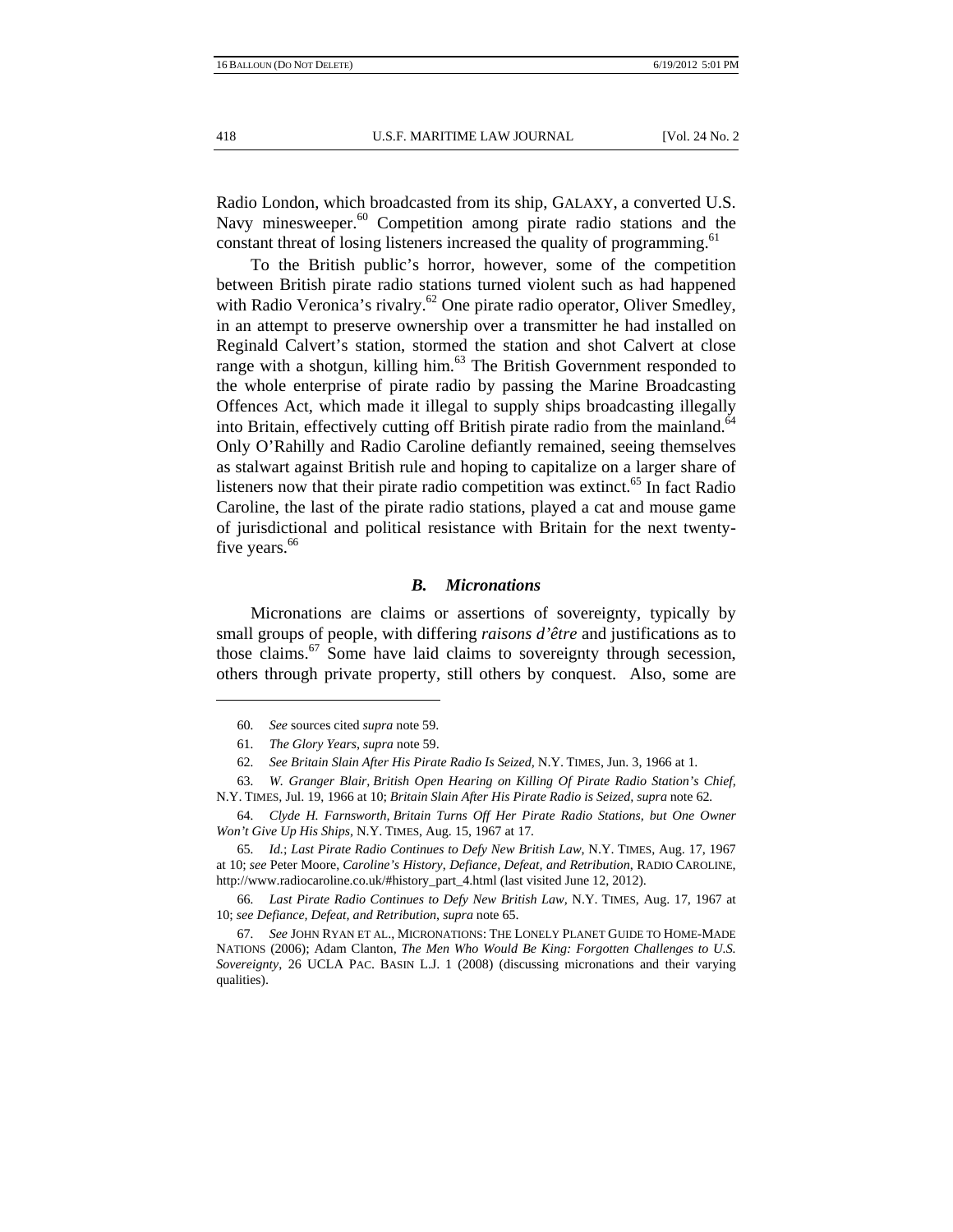manifestations of political protest, and some have been attempts to create new countries in uninhabited places.<sup>68</sup> Besides their small size, the two other common characteristics of micronations are, obversely, assertions of or genuine beliefs in independence and, reversely, their lack of recognition by other nations of the world. $69$ 

1. The Islands of Refreshment

One of the earliest recorded attempts at the creation of a micronation was Jonathan Lambert's claim of the uninhabited group of three islands known as Tristan da Cunha in the remote South Atlantic.<sup>70</sup> After landing and occupying the main island, on February 4, 1811, Lambert declared himself sovereign under the precept that "'no European, or other power whatever, has hitherto publicly claimed the said islands."<sup>71</sup> Lambert's reasons for asserting dominion over his "Islands of Refreshment" were rooted in

'the desire and determination of preparing for myself and family a house where I can enjoy life, without the embarrassments which have hitherto constantly attended me, and procure for us an interest, and property, by means of which a competence may be ever secured, and remain, if possible, far removed beyond the reach of chicanery and ordinary misfortunes.<sup>72</sup>

Not unlike would-be seasteaders, Lambert sought individual autonomy away from the "chicanery" of society, apparently looking for a way to start life over.<sup>73</sup> Notably, Lambert insisted his Islands of

73*. Id.*

<sup>68</sup>*. Id.*

 <sup>69.</sup> Micronations, perhaps because of their size and lack of connections to an identifiable historical or ethnic people group, should also not be confused with nations with limited or recognition. Examples of states with limited recognition are Taiwan (the Republic of China), which the People's Republic of China purports to control and vice versa; Palestine, which seeks control of territory inside the State of Israel; the Republic of Somaliland, which declared independence from Somalia in 1991 as the successor to British Somaliland; the Republic of Abkhazia, which declared independence from Georgia in 1999; and the Sahrawi Arab Democratic Republic, which claims control of the Western Sahara in opposition to a claim by Morocco. Micronations should also not be confused with microstates, which have small land area but which enjoy full recognition by the international community. Examples of microstates are Vatican City, Monaco, San Marino, Liechtenstein, Malta, Andorra, and the Federated States of Micronesia.

<sup>70</sup>*. Tristan d'Acunha, &c., supra* note 10, at 281.

<sup>71</sup>*. Id.* at 281–82.

<sup>72</sup>*. Id.* at 282.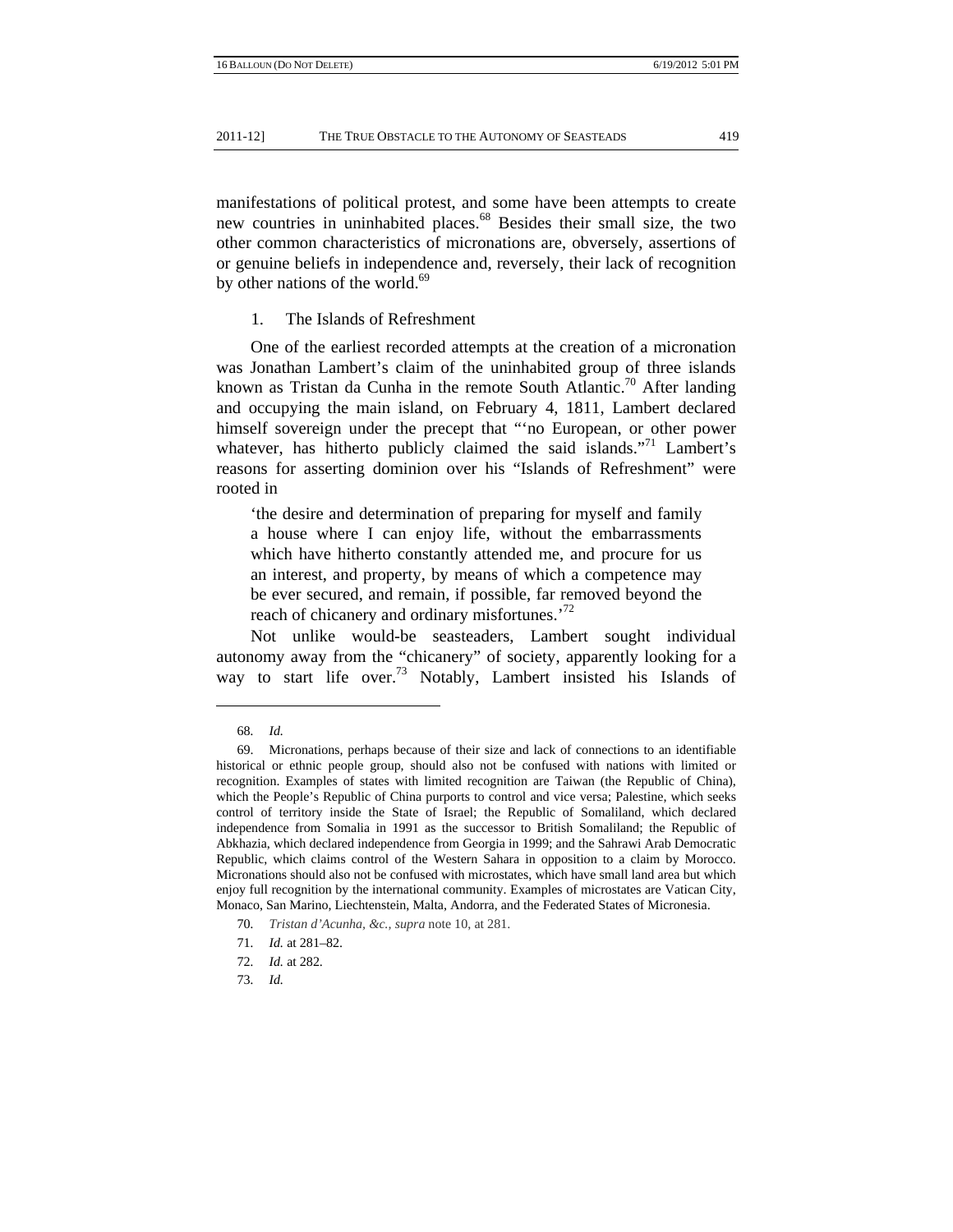Refreshment would be governed by a minimum of laws except as might arise by contract:

'I hold myself and my people, in the course of our traffic and intercourse with any other people, to be bound by the principles of hospitality and good fellowship, and the laws of nations (if any there are), as established by the best writers on that subject, and by no other laws whatever, until time may produce particular contracts, or other engagements.<sup>74</sup>

Lambert's tentativeness about receiving the law of nations indicated a suspicion about authority that would infringe upon his own independence.<sup> $\frac{1}{2}$ </sup> Yet, his ambivalence was also an implied recognition that the law of nations could be invoked to protect a sovereignty as small as his own.<sup>76</sup> Lambert must have also understood that to not acknowledge basic laws of human behavior as "deducible by natural reason, and established by universal consent among the civilized inhabitants of the world"—as Blackstone described the law of nations—would invite reprisal.<sup>77</sup> Furthermore, his declaration that the islands should be governed by "hospitality and good fellowship" paralleled an understanding that the law of nations was built

upon the broad principle, that true happiness, whether of a single individual or of several, can only result from each adopting conduct influenced by a sincere desire to increase the general welfare of all mankind.<sup>78</sup>

Lambert accordingly purposed to devote himself peacefully to husbandry, agriculture, and trade. However, his dream was cut short when he drowned in a fishing accident off-island and "disappear[ed] from the seat of government."<sup>79</sup>

<sup>74</sup>*. Id.*

<sup>75</sup>*. See id.*

<sup>76</sup>*. See* EMER DE VATTEL, THE LAW OF NATIONS liii n.1 (Joseph Chitty ed., 1883) ("The laws of nations . . . establish that principle and rule of conduct which should prevent the *strongest* nation from abusing its power. . . .").

<sup>77</sup>*. See* 4 WILLIAM BLACKSTONE, COMMENTARIES ON THE LAWS OF ENGLAND \*66, \*71 (defining the law of nations and justifying reprisal for crimes against the "universal law of society" such as piracy, by calling upon all mankind to "declare war against him" who had "declar[ed] war against all mankind.").

<sup>78</sup>*. Compare Tristan d'Acunha, &c.*, *supra* note 10, at 282, *with* DE VATTEL, *supra* note 81, at liii n.1.

 <sup>79.</sup> Letter from A. Sinnot to the Editor, *in* JOHN NICHOLS, 130 THE GENTLEMAN'S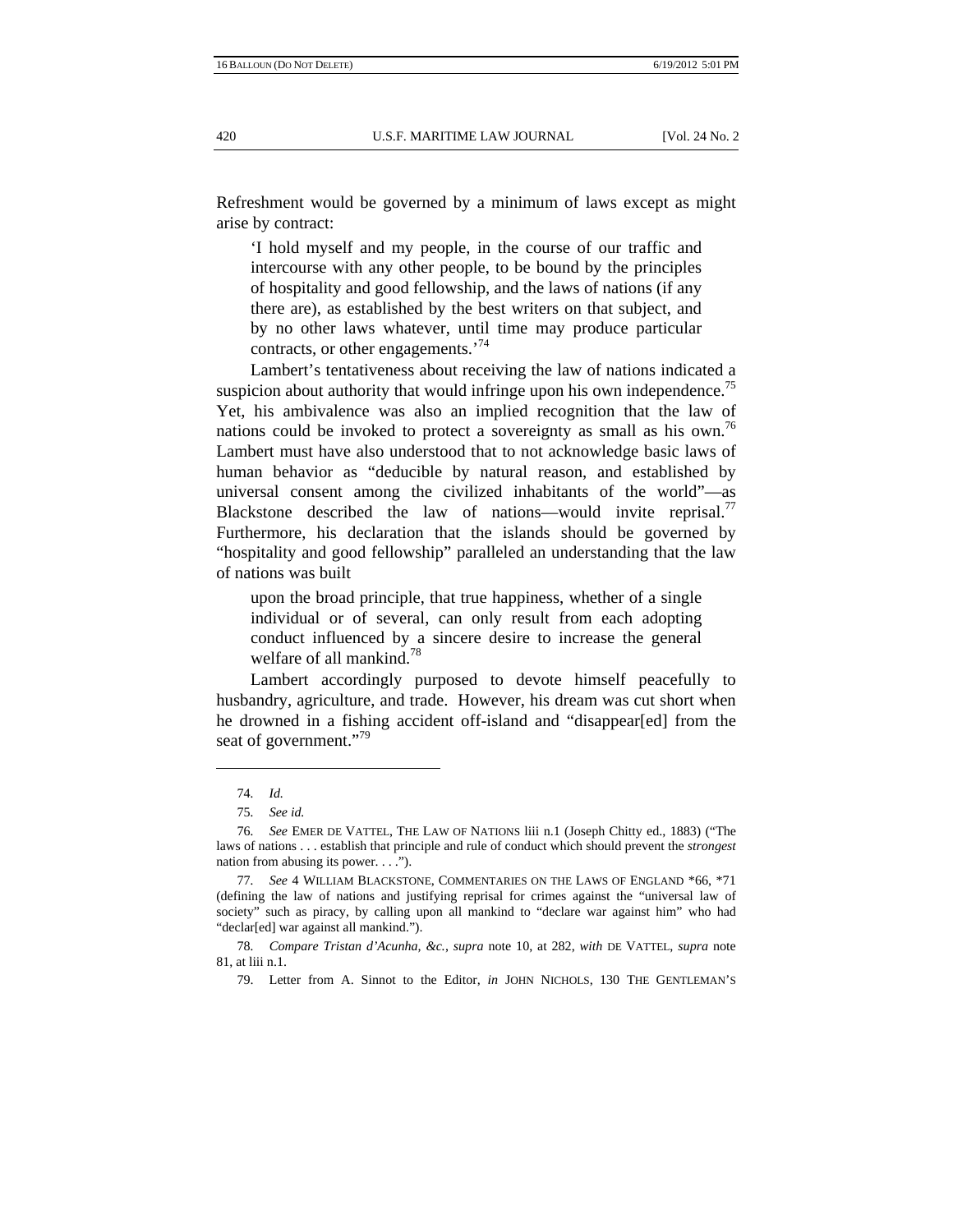#### 2. The Principality of Sealand

During World War II, the British military constructed seven artificial islands in and around Harwich and the River Thames and installed antiaircraft defenses on them to protect the British Isles from air attack and invasion through the estuary of the Rivers Thames and Mersey.<sup>80</sup> The British Navy occupied the most famous of these tower forts, H.M. Fort Roughs, with 150 to 300 personnel until it abandoned the structure in  $1956.<sup>81</sup>$ 

Because Fort Roughs (or Roughs Tower) was built seven nautical miles from the British coastline, it was outside of British legal control over its territorial waters, which at that time extended three miles from the coastline.<sup>82</sup> The British pirate radio stations had eyed the Maunsell forts (eponymously named after their designer Guy Maunsell) as more or less permanent places from which to broadcast.<sup>83</sup> Each radio pirate purposed to broadcast from a fixed location outside the reach of British law, and Fort Roughs provided the only non-vessel based solution.<sup>84</sup>

One such radio pirate, Paddy Roy Bates of Radio Essex, had also been broadcasting from one of the Maunsell forts in the Thames Estuary.<sup>85</sup> But because the tower was within the territorial sea of Britain, a local court issued a criminal summons against him for broadcasting without a license and tried and convicted him.<sup>86</sup> The court fined Bates  $£100$  and enjoined

MAGAZINE 24 (Sylvanus Urban ed., 1821); *Tristan d'Acunha, &c.*, *supra* note 10, at 282–85.

 <sup>80. 1</sup> SEAS AND WATERWAYS OF THE WORLD: AN ENCYCLOPEDIA OF HISTORY, USES, AND ISSUES 563 (John Zumerchik & Steven L. Danver eds., 2010) [hereinafter SEAS AND WATERWAYS]; STEPHEN WENTWORTH ROSKILL, 2 THE WAR AT SEA, 1939–1945, at 148 (1954); KEN WAKEFIELD, 3 THE BLITZ THEN AND NOW 178 (1990).

 <sup>81.</sup> SEAS AND WATERWAYS, *supra* note 80, at 563.

 <sup>82.</sup> PAPADAKIS, *supra* note 7, at 36; SEAS AND WATERWAYS, *supra* note 80, at 563; *see*  Cunard S.S. Co. v. Mellon, 262 U.S. 100, 122 (1923) (holding the three-mile territorial sea to be settled law).

 <sup>83.</sup> SEAS AND WATERWAYS, *supra* note 80, at 563. In fact, Reginald Calvert, the man whom Oliver Smedley murdered, had been broadcasting from a Maunsell tower in the Thames Estuary. *See British Open Hearing on Killing of Pirate Radio Station's Chief*, *supra* note 63; *Briton Slain After His Pirate Radio is Seized*, *supra* note 62. It was on a Maunsell fort that Smedley killed Calvert. *See id.*

 <sup>84.</sup> RYAN ET AL., *supra* note 67, at 9; Gould, *supra* note 63.

<sup>85</sup>*. See British Widen Fight on Pirate Stations* (London), N.Y. TIMES, Sept. 28, 1966.

<sup>86</sup>*. Id.*; Simson Garfinkel, *Welcome to Sealand. Now Bugger Off.*, WIRED (July 2000), http://www.wired.com/wired/archive/8.07/haven.html.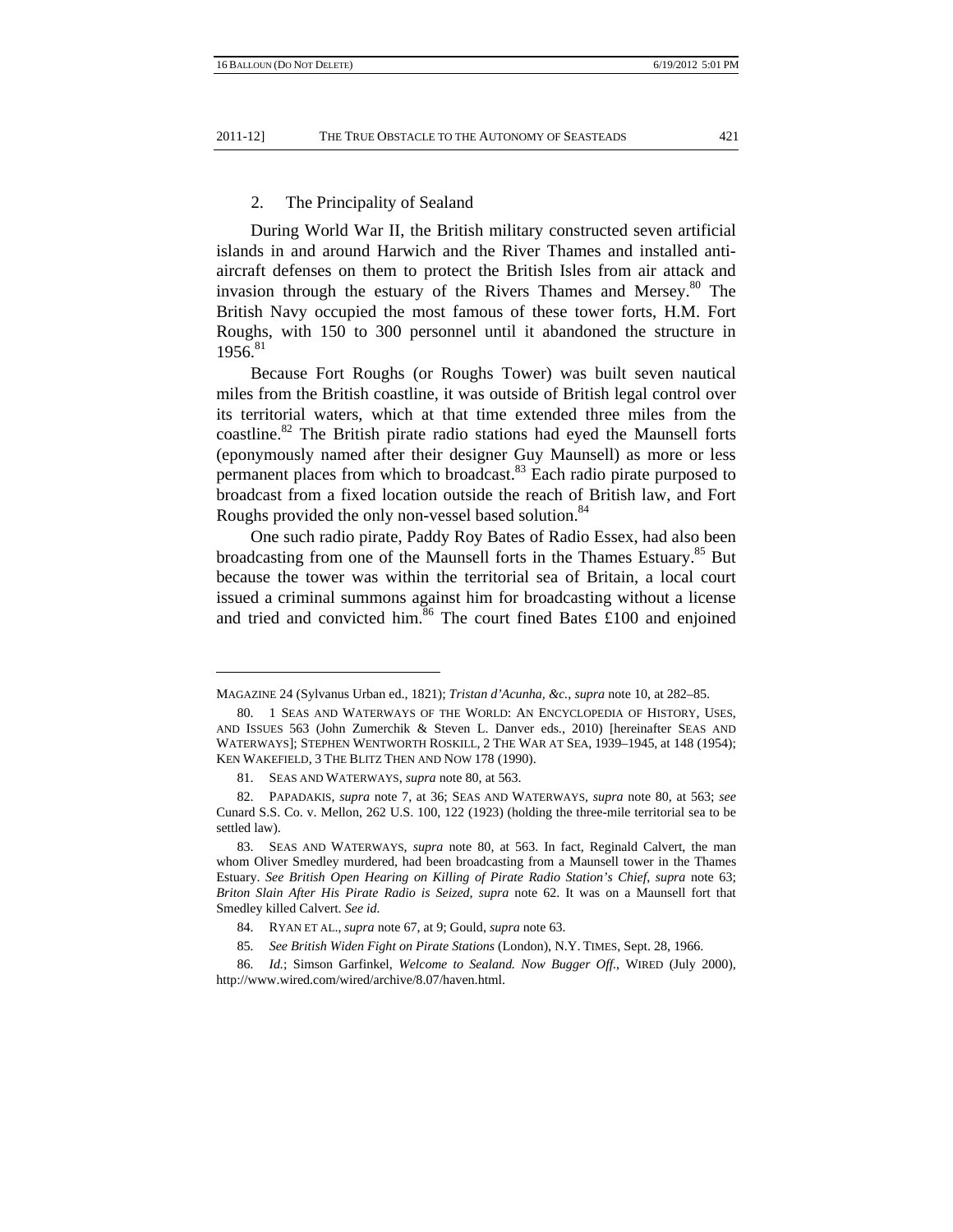him from further broadcasts.<sup>87</sup>

Because of Fort Roughs's location beyond the three-mile limit, Bates sought to occupy it for his pirate radio station.<sup>88</sup> Meanwhile, Ronan O'Rahilly asserted a claim over Roughs Tower for Radio Caroline, and had installed personnel there.<sup>89</sup> Undaunted, Roy Bates went to the fort and ousted the Radio Caroline personnel with his own brigade.<sup>90</sup>

O'Rahilly returned with his own group of men and attempted to retake it, but Bates's people successfully defended the fort with firearms and gasoline bombs.<sup>91</sup> Although in full possession of the fort, Bates abandoned the idea of broadcasting pirate radio in light of the Marine Broadcasting & Offenses Act, newly in force as of August 14, 1967.<sup>92</sup>

Within three weeks, however, Roy Bates declared the independence of H.M. Fort Roughs on September 2, 1967 and styled his new micronation the Principality of Sealand, raising his flag, and calling himself Prince Roy and his wife Princess Joan.<sup>93</sup> The Bateses asserted that because Britain had abandoned H.M. Fort Roughs, they were entitled to claim it under the doctrine of *terra nullius*. 94

Sealand issued stamps, coins, and passports "adopting the trappings of nationhood," while Britain ignored the micronation until 1968.<sup>95</sup> Conflicting reports indicate that either sea workers happened to be

 92. Garfinkel, *supra* note 86; *History of Sealand*, SEALAND, http://www.sealandgov .org/history (last visited June 12, 2012); *Compare* RYAN ET AL., *supra* note 67, at 9, *with Last Pirate Radio Continues to Defy New British Law*, *supra* note 65, *and Britain Turns Off Her Pirate Radio Stations, but One Owner Won't Give Up His Ships*, *supra* note 64.

 <sup>87.</sup> Garfinkel, *supra* note 86.

<sup>88</sup>*. See id.* 

<sup>89</sup>*. See id.*; RYAN ET AL., *supra* note 67, at 9.

<sup>90</sup>*. See supra* note 89; *see also* PAPADAKIS*, supra* note 7, at 37 (noting the Bates' occupation of Fort Roughs).

 <sup>91.</sup> RYAN ET AL., *supra* note 67, at 8–9.

 <sup>93.</sup> PAPADAKIS*, supra* note 7, at 37; RYAN ET AL., *supra* note 67, at 9; Garfinkel, *supra*  note 86.

<sup>94</sup>*. History of Sealand*, *supra* note 92. *Terra nullius* is one of the five modes of sovereign territorial acquisition, according to one line of international legal scholars. Barry Hart Dubner, *The Spratly "Rocks" Dispute—A "Rockapelago" Defies Norms of International Law*, 9 TEMP. INT'L & COMP. L. J. 291, 306, 306 n.110 (1995) (citing IAN BROWNLIE, PRINCIPLES OF PUBLIC INTERNATIONAL LAW 123–24 (4th ed. 1990); LASSA OPPENHEIM, 1 INTERNATIONAL LAW: A TREATISE 546 (8th ed. 1955); MALCOLM SHAW, INTERNATIONAL LAW 284 (3d ed. 1991)).

 <sup>95.</sup> RYAN ET AL., *supra* note 67, at 8; Garfinkel, *supra* note 86; *see* James Grimmelmann, *Sealand, HavenCo, and the Rule of Law*, 2012 U. ILL. L. REV. 405, 406 (2012).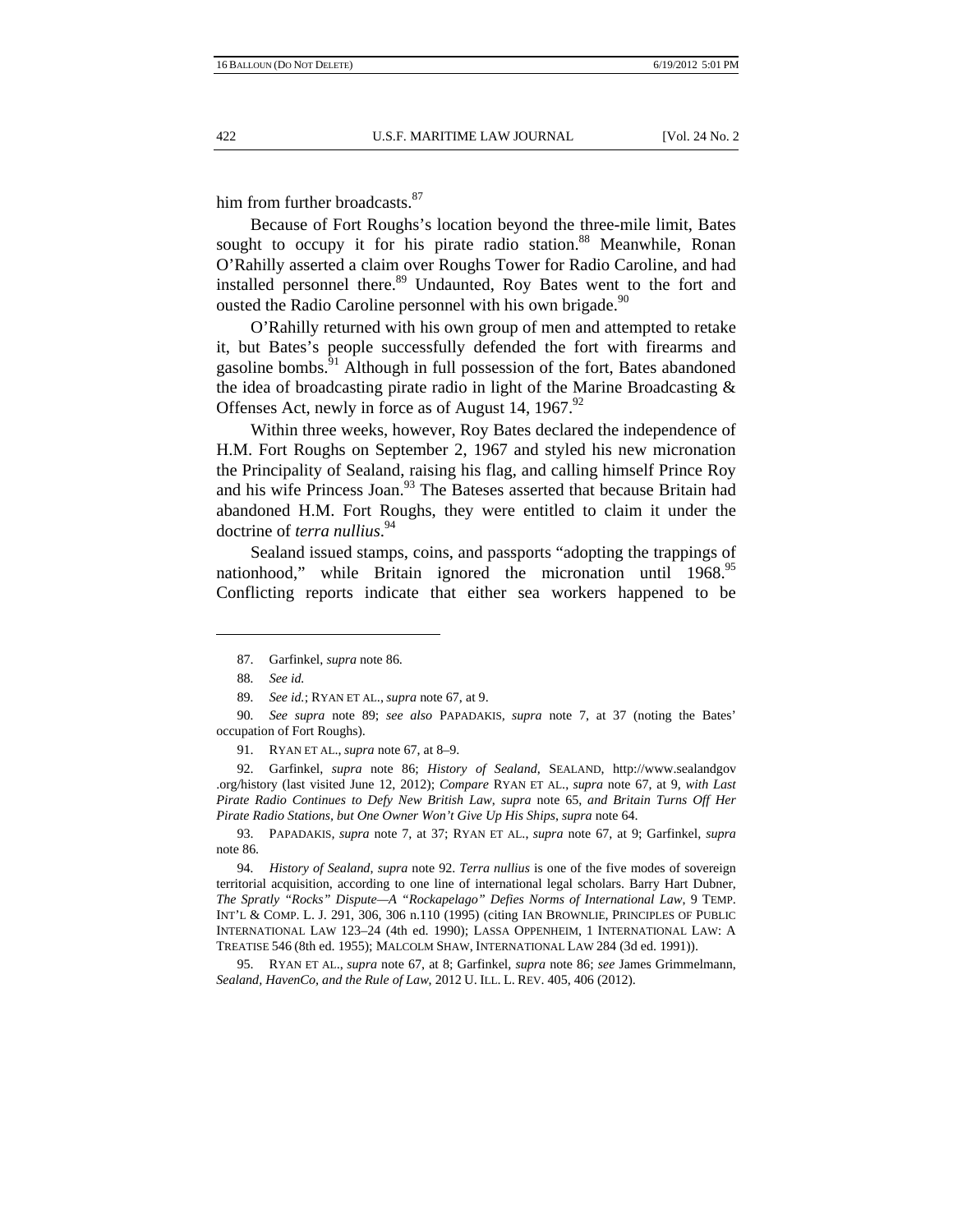repairing a navigational buoy near Fort Roughs, or the British Royal Marines had approached the platform.  $96$  What is clear is that Bates's teenage son, Michael, fired warning shots over the bow of a vessel in order to assert Sealand's territorial sea.<sup>97</sup> The next time Roy and Michael stepped onto land, they were arrested for violation of British weapons laws.<sup>98</sup>

Surprisingly, British court did not convict the Bateses, ruling that British firearms laws were inapplicable in international waters, and that because Sealand was beyond Britain's territorial waters, the laws were not applicable to the Bates family at the time of the incident.<sup>99</sup>

Other strange events incrementally bolstered Prince Roy's claim to sovereignty in spite of Her Majesty's Government's official nonrecognition of Sealand.<sup>100</sup> In 1977, several investors pretended to arrange a business meeting with Roy and Joan in Austria to trick them into leaving Sealand so they could take over the micronation.<sup>101</sup> While his parents were away, Roy's son Michael unsuspectingly allowed a helicopter to land on the platform, at which point Dutchmen and Germans captured Fort Roughs.<sup>102</sup> They ejected Michael, putting him alone on a boat pointed toward the Netherlands.<sup>103</sup> By the time Roy figured out what had happened, he arranged an assault team of five and took back Sealand by helicopter.<sup>104</sup>

The Bateses held the "junta" captive for several days, causing the Netherlands and West Germany to complain of piracy.<sup>105</sup> Britain considered intervening but waited long enough for Prince Roy to let all but one prisoner go.<sup>106</sup> This German had a prior relationship with Roy Bates

<sup>96</sup>*. Compare* Grimmelmann, *supra* note 95, at 422 (recounting the navigational buoy workers story), *with* RYAN ET AL., *supra* note 67, at 9 (recounting the British commandos story), *and History of Sealand*, *supra* note 92 (asserting that a navy tug carrying a demolition crew passed by and made threatening statements to the Bateses).

 <sup>97.</sup> RYAN ET AL., *supra* note 67, at 9; *accord* Garfinkel, *supra* note 86.

 <sup>98.</sup> RYAN ET AL., *supra* note 67, at 9–10; Garfinkel, *supra* note 86.

 <sup>99.</sup> RYAN ET AL., *supra* note 67, at 10; Garfinkel, *supra* note 86.

 <sup>100.</sup> Garfinkel, *supra* note 86.

<sup>101</sup>*. Id.*; Grimmelmann, *supra* note 95, at 427.

 <sup>102.</sup> Grimmelmann, *supra* note 95, at 427.

<sup>103</sup>*. Id.*

<sup>104</sup>*. Id.* at 428. They attacked at dawn and nearly exchanged gunfire, but when Michael accidentally discharged his sawed-off shotgun, the invaders surrendered. *Id.*

<sup>105</sup>*. Id.* at 428–29.

<sup>106</sup>*. Id.*; RYAN ET AL., *supra* note 67, at 10.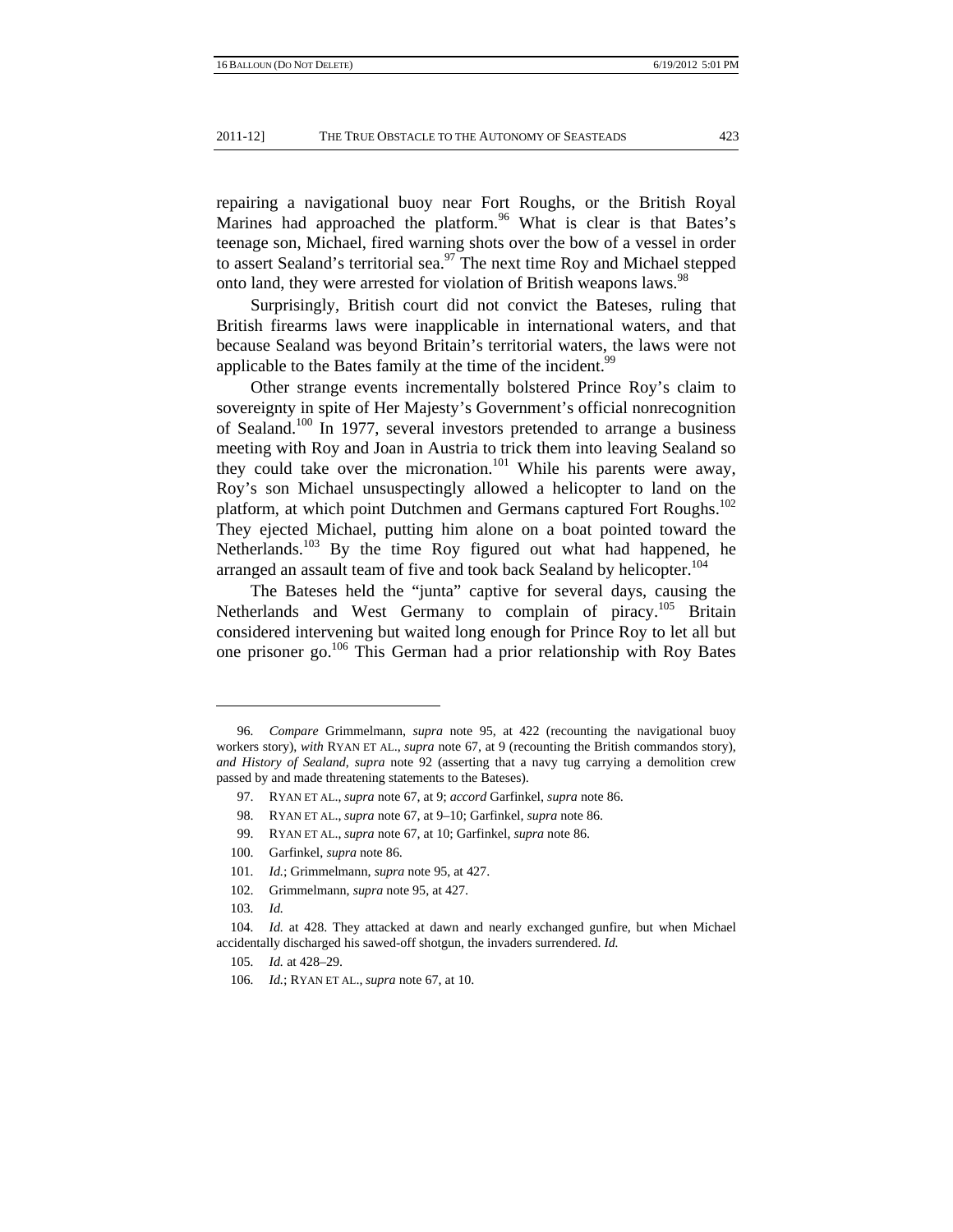and Sealand, which had previously issued a passport to the prisoner.<sup>107</sup> The Bateses tried the man for treason, but not without appointing one of their men as the prisoner's advocate and applying a semblance of due process.<sup>108</sup> The German pled guilty, was fined £18,000 and was imprisoned until he paid his debt.<sup>109</sup>

Eventually, West Germany sent an embassy lawyer to investigate; he found the prisoner to be in good spirits and was shocked to see him happily shaking hands with the Bateses, leading the diplomat to conclude the whole matter was a publicity stunt.<sup>110</sup> Regardless, this was a pivotal moment for Sealand, which considered the entire affair further *de facto* recognition of its status as a principality. $^{111}$ 

Sealand was attacked or occupied numerous times, each being met with successful resistance by Roy Bates and his son Michael.<sup>112</sup> With such a violent history in the short time the Bateses earnestly resided on the platform, it is surprising the British Government never ventured beyond embarrassment into decisive action. Perhaps in spite of official nonrecognition, Britain really did respect the ruling of its local court regarding the extraterritoriality of Sealand. Or maybe Britain just wanted to act conservatively in the face of a complete unknown in international law. Or perhaps Sealand really was so small that Her Majesty's Government forgot about it most of the time and only remembered it when its colorful ruling family did something noteworthy.

In 2000, Prince Roy and Princess Joan left the fort permanently to accommodate Roy's failing health.<sup>113</sup> Prince Michael has exercised control since 1999, presumably now as the ultimate sovereign since his father passed away in October 2011.<sup>114</sup>

 <sup>107.</sup> Grimmelmann, *supra* note 95, at 428; RYAN ET AL., *supra* note 67, at 10.

 <sup>108.</sup> Grimmelmann, *supra* note 95, at 429.

<sup>109</sup>*. Id.* at 429–30.

<sup>110</sup>*. Id.* at 429. On the other hand, a journalist who knew Bates well asserted he had been sincere and that this was not a stunt. *Id.*

<sup>111</sup>*. History of Sealand*, *supra* note 92.

<sup>112</sup>*. Id.*; RYAN ET AL., *supra* note 67, at 10–11. *See also* Grimmelmann, *supra* note 95, at Part I.

 <sup>113.</sup> Grimmelmann, *supra* note 95, at 435.

<sup>114</sup>*. Paddy Roy Bates*, WIKIPEDIA, http://en.wikipedia.org/wiki/Paddy\_Roy\_Bates (last modified Apr. 4, 2012, 12:55).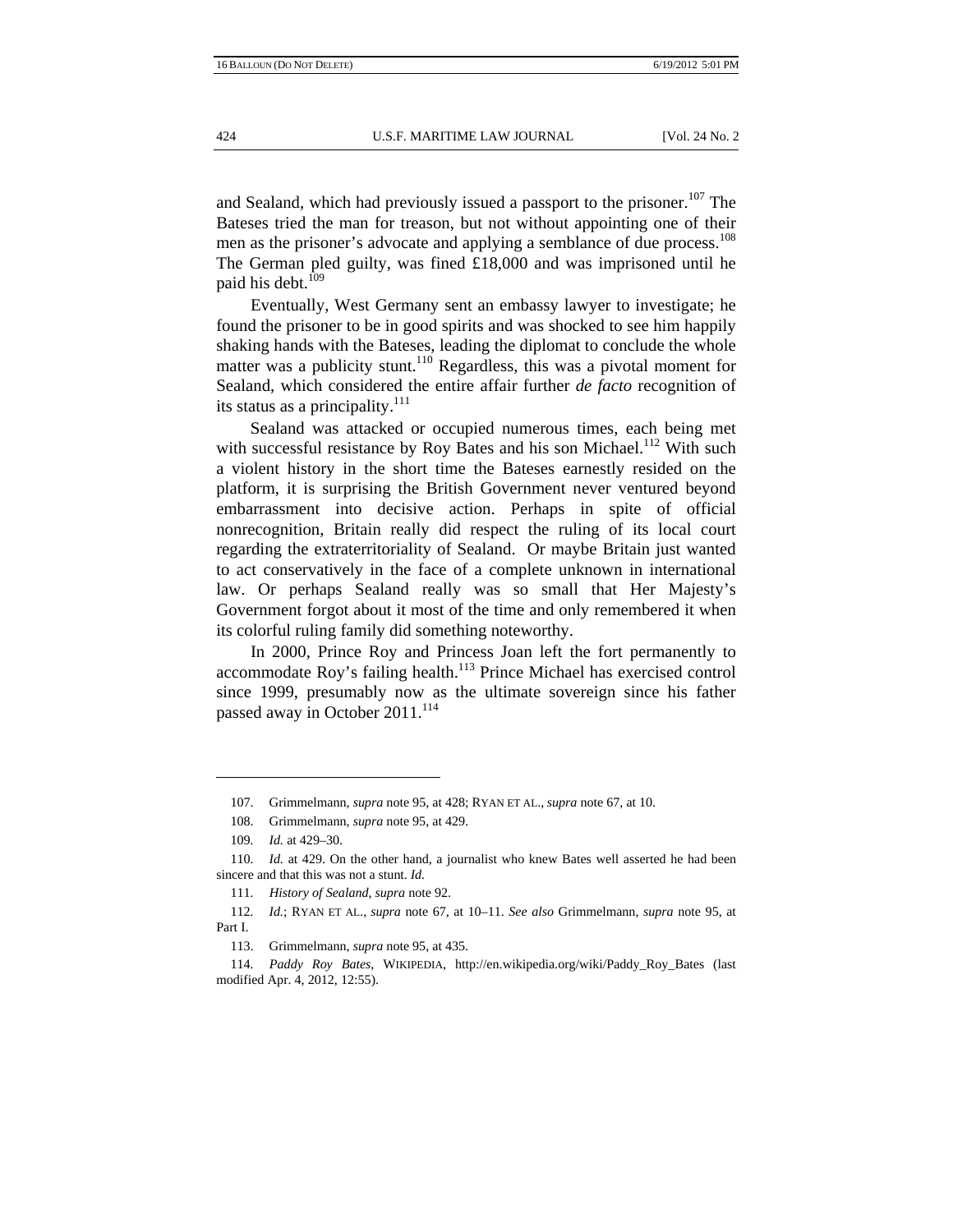#### *C. Other Ventures on the High Seas*

In 2007, Google Inc. filed for a patent for "[a] system, comprising a computer data center proximate to a body of water[;]... a sea-based electrical generator in electrical connection with the . . . computing units; and ... sea-water cooling units."<sup>115</sup> The patent provides for novel technological solutions to ensure the ongoing viability of a data center out at sea by using motion and tidal waves to power the machines and sophisticated water-cooling techniques.<sup>116</sup> But naturally it also provides for "amenities that support system operations" including crew and staff living accommodations, transportation docks, and tender mechanisms not conceptually dissimilar to those used on semisubmersible drilling apparatuses.<sup>117</sup>

Thus, seasteaders may find inspiration in Google's technological advancements as well as in what appears to be a nod to regulatory freedom: Google's patent asserted that at least one implementation of its oceanic data center technology was capable of operating three to seven miles from shore.<sup>118</sup> Each coastal state in the United States exercises proprietary and regulatory control (subject to federal exceptions) over water resources within three miles from their coastlines.<sup>119</sup> While the band  $3-7$  miles from shore is still well within the United States jurisdiction over the territorial sea, a vessel using a system described by Google's patent could nonetheless operate on a semi-permanent basis outside the regulatory or jurisdictional reach of its home state, California, or most other American

 <sup>115.</sup> Water-Based Data Center, U.S. Patent No. 7,525,207, at [73], [0087] (filed Feb. 26, 2007), *available at* http://www.google.com/patents/US20080209234.

<sup>116</sup>*. See* '207 Patent figs. 1*a*, 1*b*, 1*c*, 3, 5.

<sup>117</sup>*. Compare* '207 Patent, at [0048] ("[P]latform 102 may include living accommodations. . . . A helipad may also be provided. . . . The platform 102 may . . . accommodate a ship tender."), *with* Semi-Submersible Drill Barge, U.S. Patent No. 4,015,552 col.2 ls.26–28 (filed Aug. 25, 1975) (providing for an optional heliport), Single Column Semisubmersible Drilling Vessel, U.S. Patent No. 3,771,481 col.1 ls. 37–39 (filed May 3, 1971) (providing for equipment and crew tendering), *and* '481 Patent col.12 ls. 9–11 (specifying deck houses for housing machinery, crew quarters and auxiliary equipment).

<sup>118</sup>*. See* '207 Patent, at [0025].

 <sup>119. 43</sup> U.S.C. §§ 1301(a)(2), (b), 1311–12 (2006) (establishing state control, subject to exceptions, over the waters and resources three miles from the coastline). Under § 1312, which allowed states to make historical claims beyond three miles, Texas and Florida have been able to successfully establish historical entitlement to control over the band three marine leagues (nine miles) from their coastlines. United States v. Florida, 363 U.S. 121, 129 (1960); United States v. Louisiana, 363 U.S. 1, 84 (1960).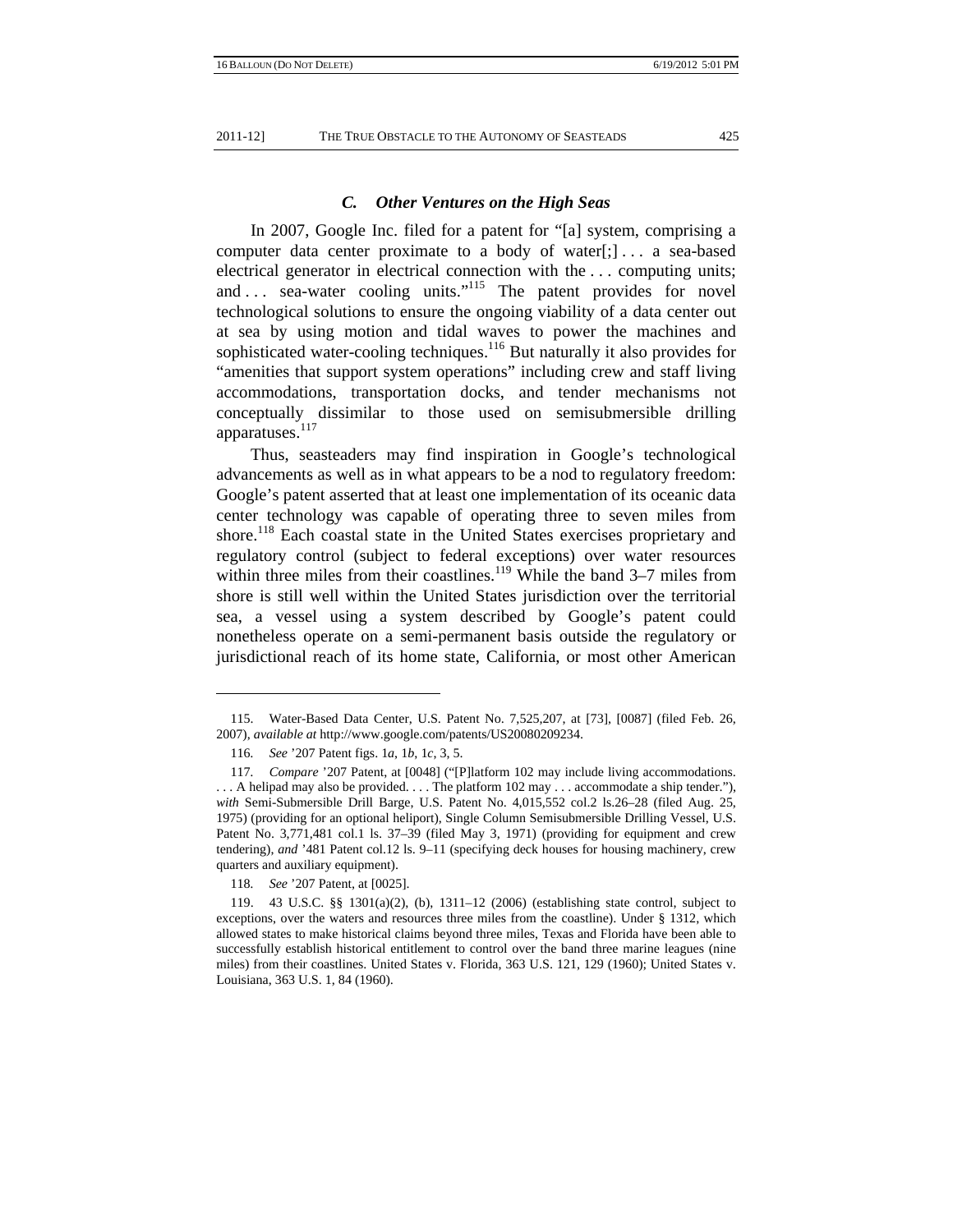coastal states.<sup>120</sup>

Perhaps more akin to how TSI describes seasteading, but with a complementary profit-oriented focus, Blueseed also seeks to build a technology startup incubator on the high seas.<sup>121</sup> Unlike TSI, which seeks to promote the seasteading concept by lending practical assistance in the form of accretive expertise to other adventurers, Blueseed appears to be an organization that exists for the primary purpose of building its own forprofit seastead.<sup>122</sup> In fact, Blueseed's narrower goal is to "[attract] top entrepreneurial and technology talent . . . to Silicon Valley" even though Blueseed is planned as a platform outside the jurisdictional reach of the territorial United States.<sup>123</sup> Hoping to foster a model similar to that of Silicon Valley incubators such as Y Combinator, Founders Fund, or AngelPad, Blueseed would help foster startups by converting a theoretically lower cost and regulatory structure into savings that lead to reinvestments of time, equity, and profit into new businesses.<sup>124</sup> The opportunity lies in the tension between the San Francisco Bay Area's high operational, business start-up, and living costs and its unmatched network effects and development opportunity for technologists.<sup>125</sup> But instead of focusing on quasi-autonomy within the context of new societies, Blueseed would direct its energies on the development of companies and the making of profit by incrementally solving some of the technical and policy problems likely to affect seasteads writ large. $126$ 

<sup>120</sup>*. See infra* notes 201–06 and accompanying text (describing U.S. jurisdictional reach over its territorial sea); *see also Company*, GOOGLE, http://www.google.com/intl/en/about/ company/ (last visited June 12, 2012) (stating Google's headquarters are in Mountain View, California). *Compare* '207 Patent, at [0025] (demonstrating water-based server viability further than three miles from the coastline), *with infra* note 214 (noting the jurisdictional reach of all states except Florida and Texas to be three miles from the coastline).

<sup>121</sup>*. Blueseed FAQ*, BLUESEED, http://www.blueseed.co/faq.html (last visited June 12, 2012).

<sup>122</sup>*. Compare id.*, *with Vision/Strategy*, *supra* note 1.

<sup>123</sup>*. Blueseed FAQ*, *supra* note 121 ("We plan to be located outside the territorial seas.").

<sup>124</sup>*. Id. See, e.g.*, Y COMBINATOR, http://www.ycombinator.com (last visited June 12,2012); FOUNDERS FUND, http://www.foundersfund.com (last visited June 12, 2012); ANGELPAD, http://www.angelpad.org (last visited June 12, 2012).

<sup>125</sup>*. See id*.

<sup>126</sup>*. See id*.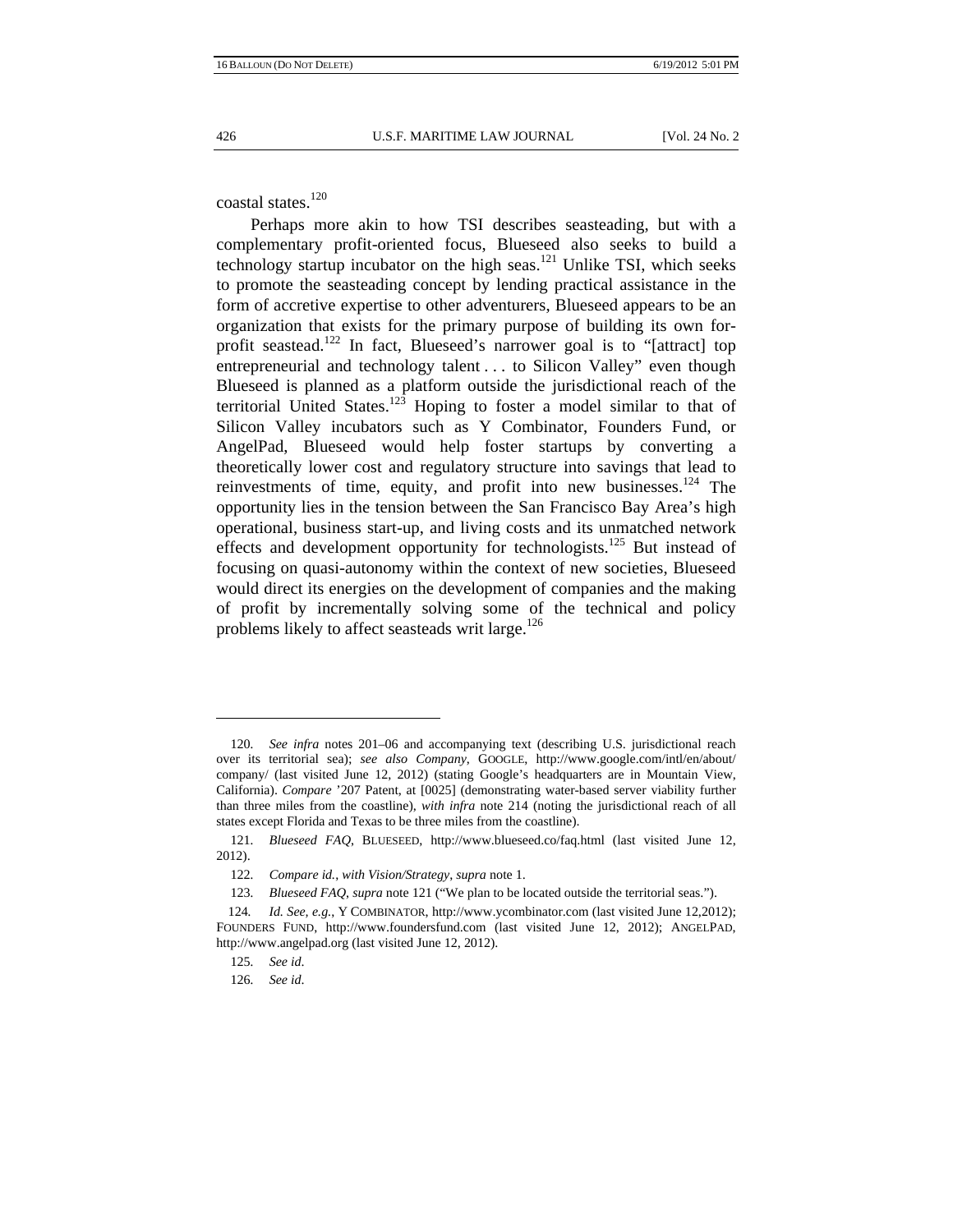## **III. AMERICAN ADMIRALTY & INTERNATIONAL HIGH SEAS JURISDICTION**

#### *A. United States Admiralty Jurisdiction, Generally*

United States federal courts derive their exclusive subject-matter jurisdiction over admiralty and maritime cases from the Constitution and the Judiciary Act of  $1789$ <sup>127</sup> For federal jurisdiction to attach to a case in admiralty, the underlying controversy must occur or be located on navigable waters or retain admiralty "locality."<sup>128</sup> Navigable waters comprise the high seas and the lakes and navigable rivers of the United States.<sup>129</sup> The definition of navigable waters can be a fact-intensive inquiry because the standard of navigability asks whether the waterway is, in fact, used or capable of being used as an interstate commercial highway.<sup>130</sup> The locality test for admiralty jurisdiction, however, should rarely be at issue with respect to seasteads because seasteading definitively will be an oceanic endeavor.<sup>131</sup>

There is another threshold question of admiralty jurisdiction, namely,

 <sup>127.</sup> U.S. Const. art. III, § 2, cl. 1 ("The judicial power shall extend . . . to all cases of admiralty and maritime jurisdiction."); 28 U.S.C. § 1333 (2006); *see also* Romero v. Int'l Terminal Operating Co., 358 U.S. 354, 359–81 (1959) (broadly discussing the history and nature of federal admiralty and maritime jurisdiction).

 <sup>128.</sup> The Daniel Ball, 77 U.S. (10 Wall.) 557, 563 (1870); THOMAS J. SCHOENBAUM, ADMIRALTY AND MARITIME LAW § 1-3 (West 4th ed. 2004).

 <sup>129.</sup> Foremost Ins. Co. v. Richardson, 457 U.S. 668, 672 (1982) ("assuming the propriety of [admiralty] jurisdiction merely because the accident occurred on navigable waters"); *The Daniel Ball*, 77 U.S. at 563; Fretz v. Bull, 53 U.S. 466, 468 (1851) ("[T]he constitutional jurisdiction . . . in admiralty . . . was extended to the lakes and navigable rivers of the United States."); The Propeller Genesee Chief v. Fitzhugh, 53 U.S. 443, 452, 454 (1851) (presuming admiralty jurisdiction over the high seas, noting that the English common law tidewater doctrine, which limited admiralty to waters in the ebb and flow of the tide, was arbitrary, and extending U.S. admiralty jurisdiction to include lakes and inland rivers); *see also* United States v. Smith, 18 U.S. 153 (1820) (discussing the application of the common law notion of felonies to the jurisdiction of the federal courts in criminal admiralty over the high seas).

<sup>130</sup>*. The Daniel Ball*, 77 U.S. at 563; LeBlanc v. Cleveland, 198 F.3d 353, 359 (2d Cir. 1999) (rejecting a historic navigability standard in favor of a fact-inquiry into whether waterways are "presently used, or . . . presently capable of being used, as an interstate highway for commercial trade or travel"); SCHOENBAUM, *supra* note 128, at § 1-3; *see Foremost*, 457 U.S at 682 (Powell, J., dissenting) (noting that navigable waters include an immense number and type of water bodies).

<sup>131</sup>*. See* FRIEDMAN & GRAMLICH, *supra* note 4; *but see* TSI Annual Report 2008, TSI, http://seasteading.org/files/annualreportfinal.pdf (describing the near-term use of "calm waters" for recreational seasteading in events to promote oceanic seasteading).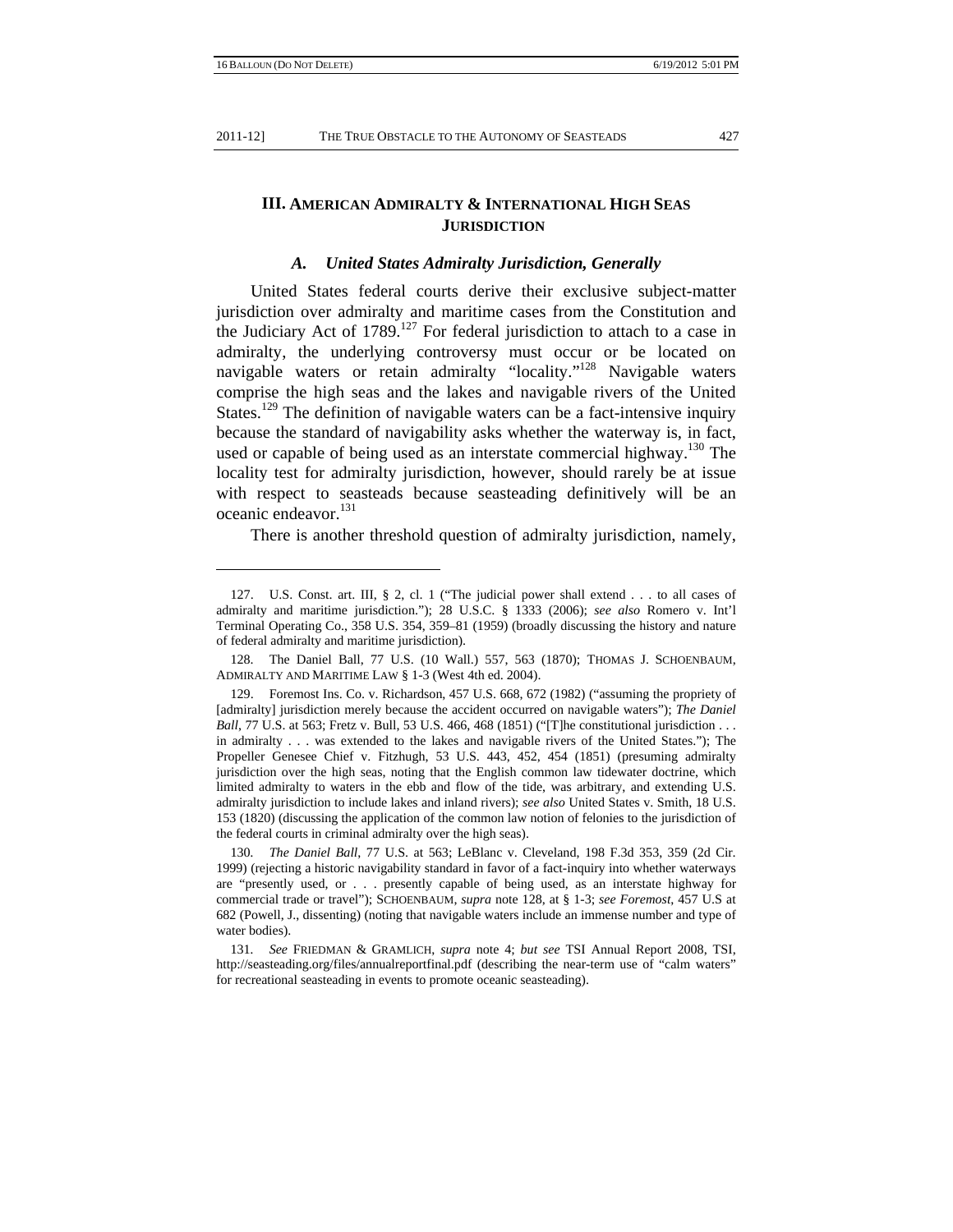whether the case involves a *vessel*. It is so fundamental an element that federal case law either implicitly assumes the presence of a vessel to find admiralty jurisdiction or expressly denies jurisdiction when it finds a case bears no relationship to a vessel.<sup>132</sup> A vessel includes "every description of watercraft or other artificial contrivance used, or capable of being used, as a means of transportation on water."133 Broadly, vessels comprise "all navigable structures intended for transportation" even if a structure's primary purpose is not for transportation or even if the structure is not moving at the time of the relevant event.<sup>134</sup> A vessel does not have to move with its own motive power.<sup>135</sup> By contrast, structures permanently attached to the land, either over or underwater, are generally not vessels unless they serve as navigational aids.<sup>136</sup> Moreover, permanent structures that are tantamount to artificial islands are not vessels and do not invoke admiralty  $law<sup>.137</sup>$ 

133. 1 U.S.C. § 3 (2006).

 134. Stewart v. Dutra Constr. Co., 543 U.S. 481, 484–85, 497 (2005) (holding that the SUPER SCOOP, a massive floating platform used for dredging the Big Dig, Boston's Central Artery/Tunnel Project, was a vessel even though it lacked its own motive power and had to be towed or moved short distances via the manipulation of anchors and cables); Cope v. Vallette Dry Dock Co., 119 U.S. 625, 629 (1887).

135*. See* Nelson v. United States, 639 F.2d 469, 473 n.4 (9th Cir. 1980) (implying that a barge is a vessel); Offshore Co. v. Robinson, 266 F.2d 769 (5th Cir. 1959) (a floating drilling platform, so long as it can still move, is a specialized vessel); McRae v. Bowers Dredging Co., 86 F. 344 (C.C. Wash. 1898) (a dredge is subject to maritime jurisdiction). Muntz v. A Raft of Timber, 15 F. 555 (C.C. E.D. La. 1883) (assuming admiralty jurisdiction attaches to salvage of a raft); *but see* Knapp, Stout & Co. v. McCaffrey, 177 U.S. 638, 643–44 (1900) ("[T]he authorities, as to how far a raft is within the jurisdiction of admiralty, are in hopeless confusion").

136*. See Rodrigue*, 395 U.S. at 359–60 (permanent structures erected primarily as navigational aids would invoke admiralty jurisdiction); Cleveland Terminal R.R. v. Steamship Co., 208 U.S. 316, 320–21 (shore docks, bridges, pilings, and piers are not vessels); *Cope*, 119 U.S. at 627 (comparing a dry-dock to a wharf or floating warehouse and holding that none are vessels in admiralty).

137*. See Rodrigue*, 395 U.S. at 360; Terry v. Raymond Int'l, Inc., 658 F.2d 398, 405 (5th

<sup>132</sup>*. See, e.g.*, Executive Jet Aviation, Inc. v. City of Cleveland, 409 U.S. 249, 261 (1972) (citing The Crawford Bros. No. 2, 215 F. 269, 271 (W.D. Wash. 1914) (declining to assume admiralty jurisdiction because an airplane was not a maritime vessel)); Rodrigue v. Aetna Casualty & Surety Co., 395 U.S. 352, 355 (1969) (admiralty law applies to structures that are vessels); *Romero*, 358 U.S. at 358 (discussing whether a husbanding agent retained operation and control over the vessel), Seas Shipping Co. v. Sieracki, 328 U.S. 85, 87 (1946) (principally asking whether a shipowner owes an obligation of seaworthiness to a stevedore); S. Pac. Co. v. Jensen, 244 U.S. 205 (1917) (discussing whether an injury occurring on the gangway bore sufficient nexus to a vessel for admiralty jurisdiction to attach and establishing the notorious so-called "*Jensen* line"); The Hamilton, 207 U.S. 398 (1907) (holding that a fund for liability for a vessel's crew was in admiralty).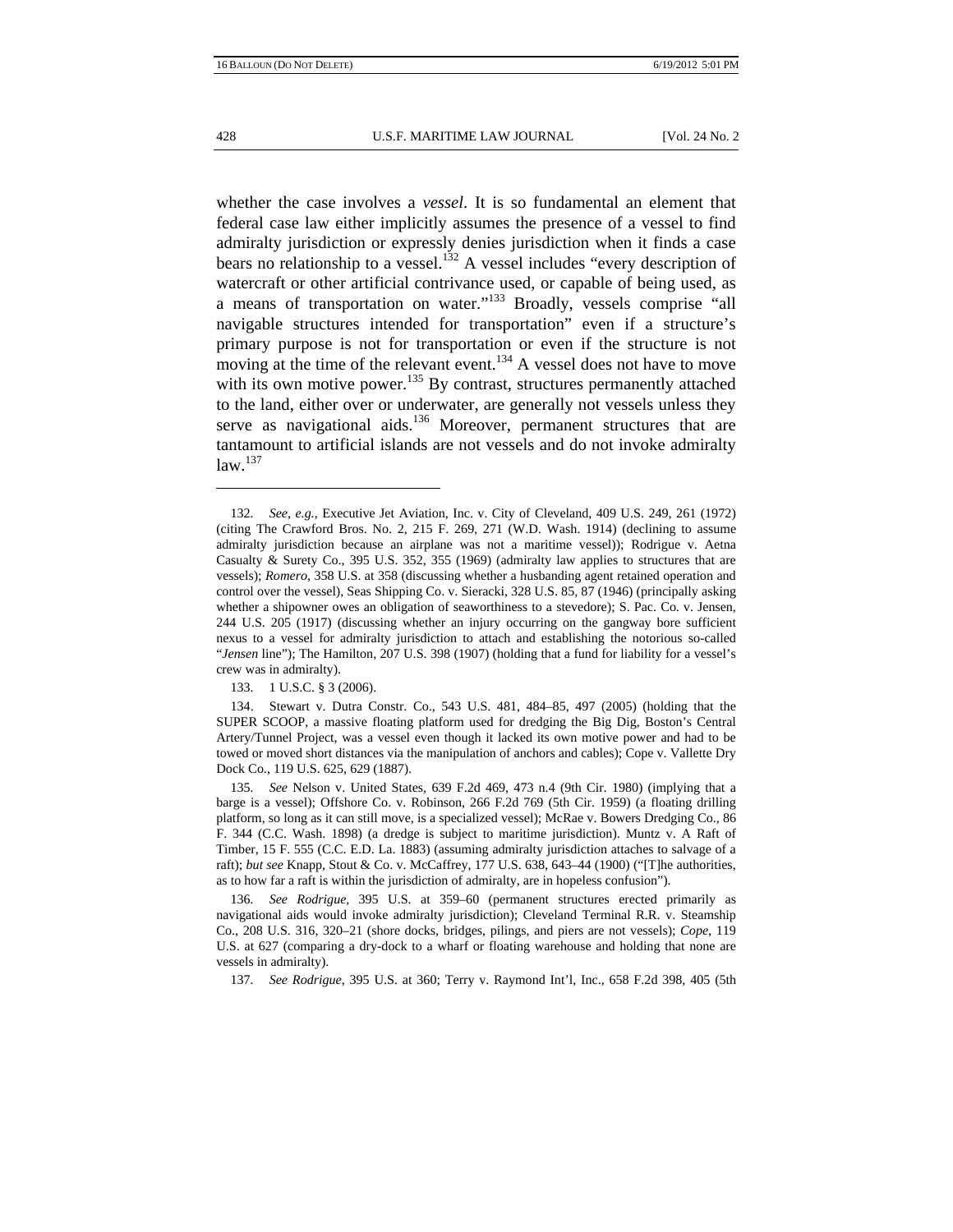This is good news for seasteads that would employ stationary platform or underwater designs.138 Once seasteads are constructed and attached or anchored to the seabed, they largely would avoid United States admiralty jurisdiction because they would not qualify as vessels.<sup>139</sup> Still, American admiralty jurisdiction may attach to vessels associated with fixed-location seasteads such as shipping vessels owned or hired to manage supply chains of goods and services for seasteads.<sup>140</sup>

Nevertheless, TSI has stated a preference for free-floating designs over fixed-position designs because floatation allows for migration away from a particular location destabilized by a nation-state's claim over the area.<sup>141</sup> What this preference does not account for is that the broad definition of vessel in American maritime law is very likely to subsume any free-floating seastead.<sup>142</sup> Thus, assuming additional elements of maritime jurisdiction are met—based on whether the controversy is contractual, in tort, or criminal—the United States could exercise jurisdiction over any free-floating seastead or related supply-chain vessel nearly anywhere on seventy-one percent of the surface of the earth.<sup>143</sup>

The United States' immense extraterritorial jurisdiction, however, is subject to important limits under international law.<sup>144</sup> The jurisdiction of a nation over a vessel in admiralty hangs on whether the vessel is registered ("flagged") with a country, whether the vessel is domestic or foreign, and upon the sea zone on the high seas in which the vessel is found.<sup>145</sup> TSI already understands that a seastead's location with respect to the differing

Cir. 1981); *but see* The Admiralty Extension Act, 46 U.S.C. § 30101 (2006) (placing in admiralty cases of damage or injury caused by a vessel on navigable water even if the harm occurs on land).

<sup>138</sup>*. See* FRIEDMAN & GRAMLICH, *supra* note 4, at 106–08, 120–22, 125 (assessing the design features and risks of underwater seasteads, stationary pillar platforms, tension leg platforms anchored to the seafloor, and used oil platforms).

<sup>139</sup>*. See supra* notes 136–37.

<sup>140</sup>*. See* FRIEDMAN & GRAMLICH, *supra* note 4, at 107, 138, 146, 164, 200 (discussing the advantages of shipping goods, energy and fuel sources, food, and waste to and from seasteads).

 <sup>141.</sup> FRIEDMAN & GRAMLICH, *supra* note 4, at 126; *see id.* at 109–16, 122–25 (contemplating the design features and risks of floating seasteads such as flotillas of sailboats, large tankers, floating platforms and small waterplane area twin hulls).

<sup>142</sup>*. See supra* note 133 and accompanying text.

<sup>143</sup>*. See Oceans and Seas*, THE ENCYCLOPEDIA OF EARTH, http://www.eoearth.org/ topics/view/49523/ (last visited June 12, 2012); *supra* notes 14–31 and accompanying text. *See*  SCHOENBAUM, *supra* note 128, at §§ 1-4, 1-5, 1-7–1-12.

 <sup>144.</sup> SCHOENBAUM, *supra* note 128, at § 1-3, n.4.

<sup>145</sup>*. See infra* Part III.B, C.1.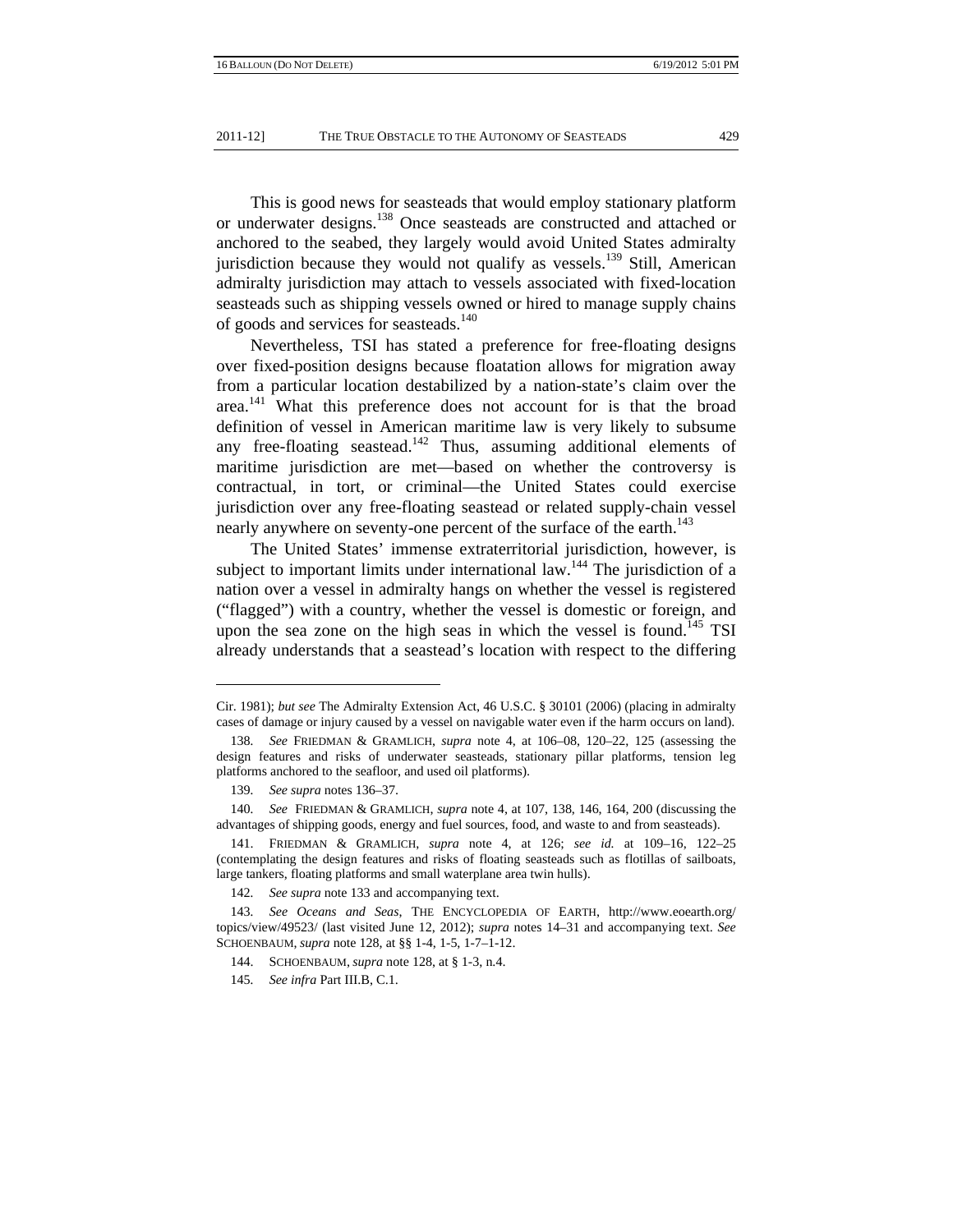sea zones and its registration status are paramount when considering how admiralty jurisdiction is likely to interfere with efforts to remain politically autonomous.146 TSI also recognizes that certain types of activity are more likely to invite government interference than others.<sup>147</sup> The following analysis expounds the specific ways in which American criminal admiralty jurisdiction, subject to principles of international law, is likely to interfere with TSI's ideal of autonomous seasteads.<sup>148</sup>

## *B. The Principles of International Law Regarding Vessel Nationality & Registration*

Under longstanding principles of customary international law tracing its lineage back to the Roman Empire, seafaring nations provide administrative means of registration for vessels, which accords a ship's legal nationality.<sup>149</sup> Vessels demonstrate their nationality by flying the registry's flag while sailing the high seas.150 In exchange, registered vessels become subject to the laws and regulations of those respective nations but also receive the states' protection.<sup>151</sup> A significant part of this protection is jurisprudential: A vessel on the high seas is generally subject to the exclusive jurisdiction of the state whose flag it flies.<sup>152</sup> Thus, international

<sup>146</sup>*. See* FRIEDMAN & GRAMLICH, *supra* note 4, at 89–94 (briefly discussing the advantages and disadvantages of locating a seastead in the various sea zones and of registering vessels—or not—in various ways).

<sup>147</sup>*. See id*. at 57–58, 87–88, 213 (discussing the likelihood of government interference with respect to broadcasting, drug use, and other so-called "sin industries").

<sup>148</sup>*. See infra* notes 149–395 and accompanying text.

 <sup>149.</sup> H. Edwin Anderson III, *The Nationality of Ships and Flags of Convenience: Economics, Politics, and Alternatives*, 21 TUL. MAR. L.J. 139, 143 (1997).

<sup>150</sup>*. See id.* at 144–45; Dierdre M. Warner-Kramer & Krista Canty, *Stateless Fishing Vessels: The Current International Regime and a New Approach*, 5 OCEAN & COASTAL L.J. 227, 229 (2000).

 <sup>151.</sup> Anderson III, *supra* note 149, at 143.

 <sup>152.</sup> United Nations Convention on the Law of the Sea, art. 92(1), Dec. 10, 1982, 133 U.N.T.S. 397 [hereinafter UNCLOS]; United Nations Convention on the High Seas, art. 6(1), Apr. 29, 1958, 13 U.S.T. 2313, 450 U.N.T.S. 82 [hereinafter HSC]; *see* Warner-Kramer and Canty, *supra* note 150, at 229 (discussing the floating territory doctrine, which holds that vessels are tantamount to a floating piece of territory of the flag state); *see also* David F. Matlin, Reevaluating the Status of Flags of Convenience Under International Law, 23 VAND. J. TRANSNAT'L. L. 1017, 1022–23, 1023 n.27 (1991) (explaining that a vessel's flag determines the exclusive jurisdiction over it under the floating territory doctrine, but also noting dissent by scholars who reject the floating territory principle for vessels in favor of the nationality principle, by which a nation retains jurisdiction over its nationals in spite of extraterritorial actions).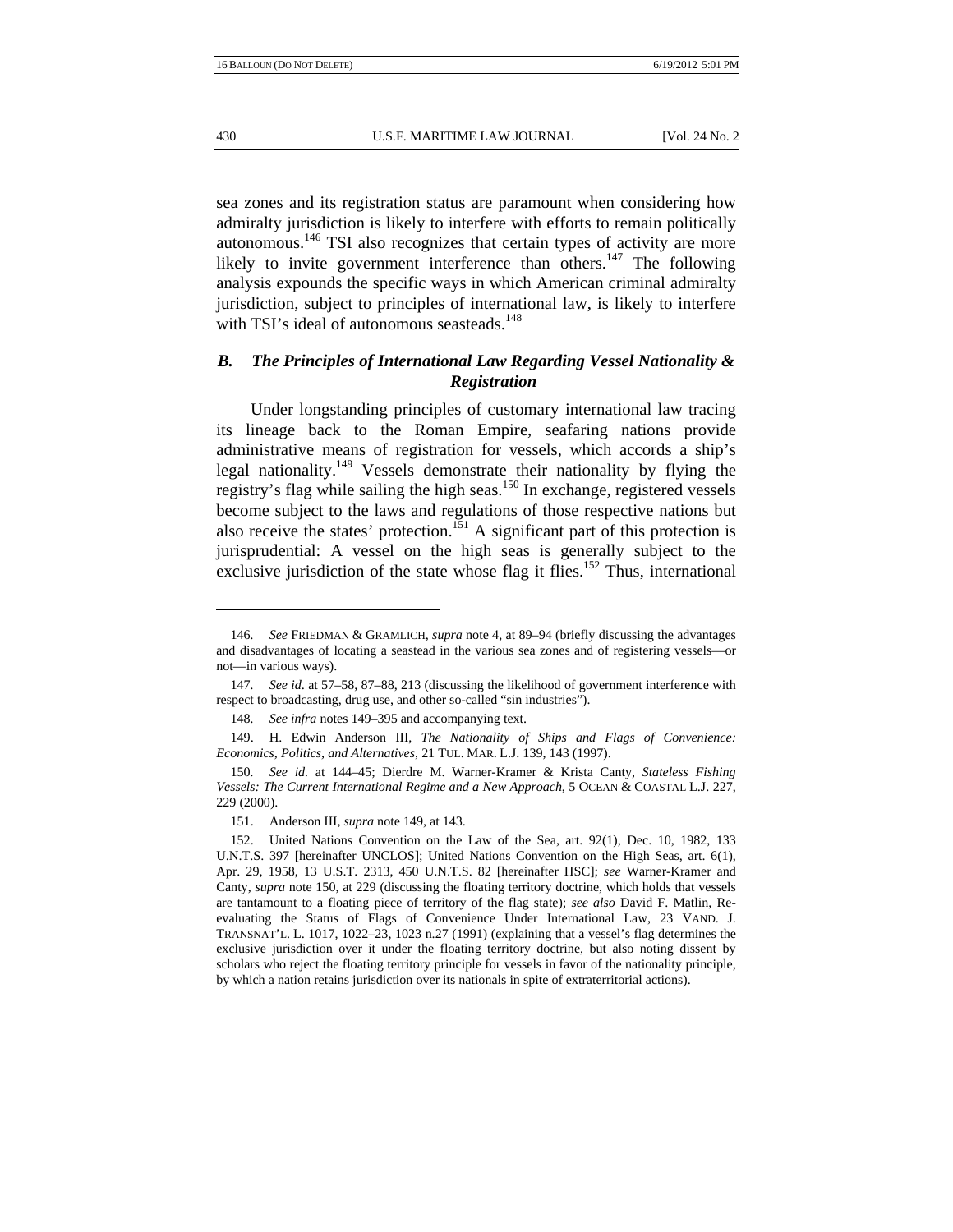law prescribes that vessels flagged by one state should enjoy freedom on the high seas without interference from other states, save in exceptional circumstances.<sup>153</sup>

The principle of non-interference, however, is subject to a more fundamental Westphalian principle of standing under international law, namely that only states may bring legal action against other states.<sup>154</sup> This principle practically nullifies the ability of a vessel to sail the high seas without registering with a nation.<sup>155</sup> If a vessel is not registered, i.e., retains no nationality, there is no state to advocate for it inside the international legal system.<sup>156</sup> Unrelated nations can interfere with, i.e., search and seize, these so-called *stateless vessels* with impunity because vessels do not have direct standing under international law to protest the interference, and stateless vessels have no nation on an equal footing with the interfering nation to advocate for them.<sup>157</sup>

Moreover, if a vessel attempts to fly two different flags so as to impute to itself different nationalities during a voyage "according to convenience," or if the vessel switches its flag without actually changing the underlying registration or ownership, it may be treated as stateless.<sup>158</sup> Statelessness may be imputed if a vessel flies one flag but produces contradictory documents or no documents.<sup>159</sup> In this case, a state

 <sup>153.</sup> UNCLOS, *supra* note 152, at art. 87(1)–(2) ("Freedom of the high seas . . . comprises . . . freedom of navigation . . . to lay submarine cables and pipelines . . . to construct artificial islands . . . of fishing . . . of scientific research. . . . These freedoms shall be exercised by all States with due regard for the interests of other States."); Warner-Kramer & Canty, *supra* note 150, at 228 ("[N]o state has the right to prevent other states' vessels from using the high seas for any lawful purpose."); HSC, *supra* note 152, at art. 2(1)–(2) (proclaiming nearly the same rights as under UNCLOS, *id*. at art. 87(1)–(2)); *see* Ted L. McDorman, *Stateless Fishing Vessels, International Law and the U.N. High Seas Fisheries Conference*, 25 J. MAR. L. & COM. 531, 538 (1994) (referencing the principle of non-interference); *see also* HSC, *supra* note 152, at art. 22(1) (specifying the exceptional circumstances for interference); UNCLOS, *supra* note 152, at art. 110(1) (recapitulating and adding to the exceptional circumstances for interference).

<sup>154</sup>*. See* Matlin, *supra* note 152, at 1025.

<sup>155</sup>*. See id.*

<sup>156</sup>*. Id.*

<sup>157</sup>*. See id*.; Warner-Kramer & Canty, *supra* note 150, at 230.

 <sup>158.</sup> UNCLOS, *supra* note 152, at art. 92(1)–(2); HSC, *supra* note 152, at art. 6(1)–(2).

 <sup>159.</sup> Kyle Salvador Sclafani, *If the United States Doesn't Prosecute Them, Who Will? The Role of the United States as the 'World's Police' and Its Jurisdiction over Stateless Vessels*, 26 TUL. MAR. L.J. 373, 375 (2002); Laura L. Roos, Comment, *Stateless Vessels and the High Seas Narcotics Trade: United States Courts Deviate from International Principles of Jurisdiction*, 9 MAR. LAW. 273, 280 (1984); Andrew W. Anderson, *Jurisdiction over Stateless Vessels on the*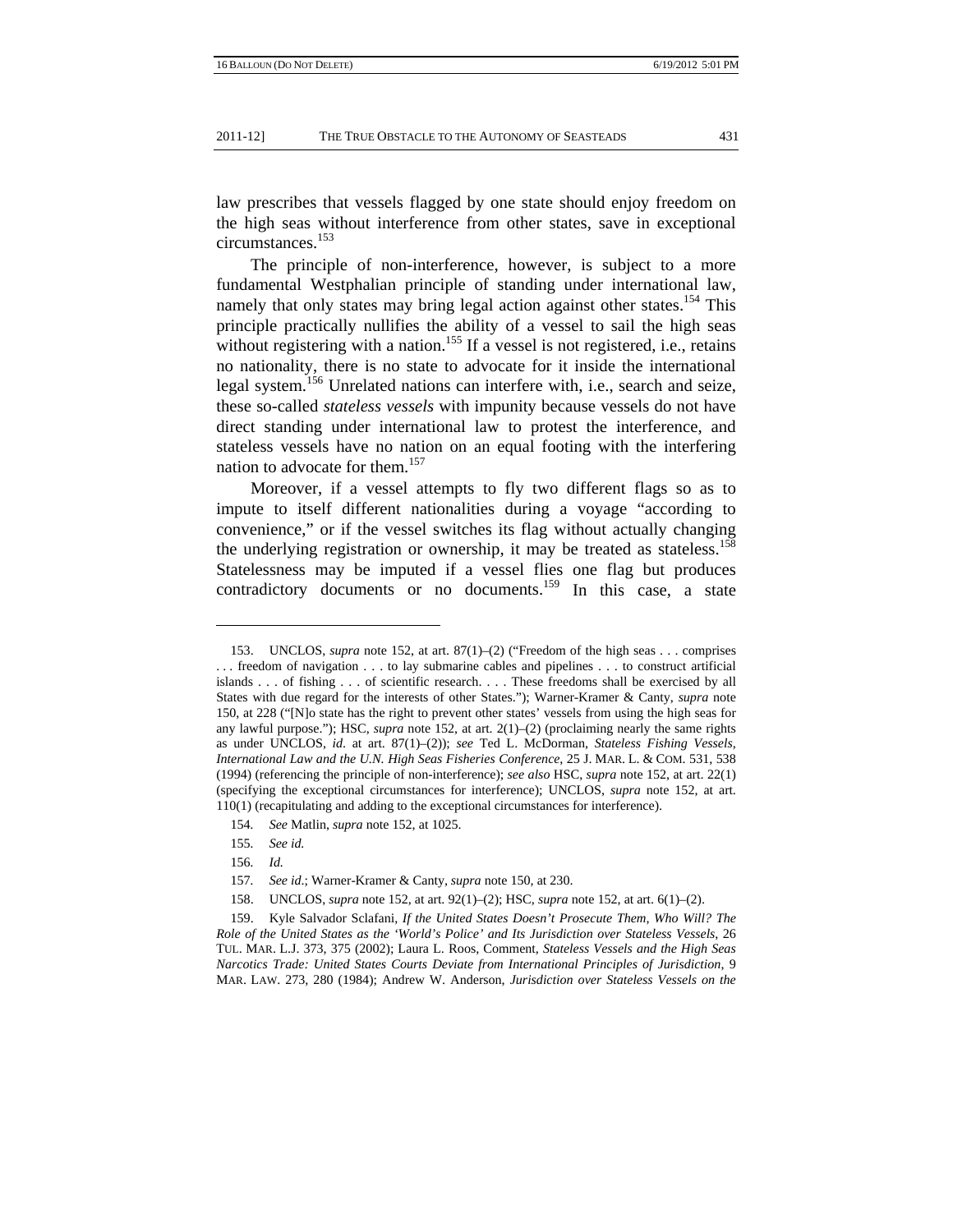performing a search will contact the flag state. If the flag state acknowledges registration, the vessel will enjoy jurisdictional protection from that state. However, if the flag state denies a vessel's registration or disavows the vessel, it becomes stateless.<sup>160</sup> A vessel also may be assimilated as stateless if a nation does not recognize the state whose flag a vessel is flying.<sup>161</sup> Finally, a vessel that refuses to claim any nationality is considered stateless.<sup>162</sup>

International law promotes the policing of statelessness by subjecting vessels sailing the high seas to the *right of approach*, which allows any nation's warship to approach and investigate a vessel for reasonable suspicion of having no nationality and to verify the vessel's right to fly its flag.163 This procedure is also known as *verification du papillon*. 164 The display of a flag grants a vessel the presumption of formal registration, but only the ship's documents are dispositive, since the documents prove the right to fly the flag.165 Once a nation declares a vessel to be stateless, the vessel can no longer plead diplomatic protection under the exclusive jurisdiction of a flag nation, and it becomes subject *de facto* to the simultaneous jurisdiction of all nations.<sup>166</sup> As nature abhors a vacuum, international law abhors the nonexistence of jurisdiction with respect to

163*. See* UNCLOS, *supra* note 152, at art. 110(1)(d), (2) (explicitly allowing reasonable suspicion of statelessness as a justification for a warship's "right of visit"); HSC, *supra* note 152, at art.  $22(1)(c)$ ,  $(2)$  (implying reasonable suspicion of statelessness as a justification for a warship's approach); *see also* The Marianna Flora, 24 U.S. (11 Wheat.) 1 (1826) (finding an assertion of the nonexistence of the "right to approach" to be novel and without authority).

164. Roos, *supra* note 159, at 279 n.49.

*High Seas: An Appraisal Under Domestic and International Law*, 13 J. Mar. L. & Com. 323, 340 (1982).

 <sup>160.</sup> Scalfani, *supra* note 159, at 375–76; Roos, *supra* note 159, at 280; Anderson, *supra* note 159, at 340; *see also* McDorman, *supra* note 153, at 534.

<sup>161</sup>*. See Molvan v. Attorney-General for Palestine*, 1948 A.C. 351 (Privy Council) (holding that a nation may assimilate to statelessness a vessel flying the flag of a state not recognized by that nation and that no state under international legal principles has standing to complain on behalf of an assimilated stateless ship).

<sup>162</sup>*. See* Anderson*, supra* note 159, at 341 ("It is not enough that a vessel have a nationality; she must claim it and be in a position to provide evidence of it.").

<sup>165</sup>*. See id*. at 279–80; *see also* UNCLOS, *supra* note 152, at art. 91(1); HSC, *supra* note 152, at art. 5(1) ("Each state shall fix the conditions for the grant of nationality to ships . . . and for the right to fly its flag. Ships have the nationality of the State whose flag they are entitled to fly.").

<sup>166</sup>*. See* Warner-Kramer & Canty, *supra* note 150, at 230; *see* Rachel Canty, *Limits of Coast Guard Authority to Board Foreign Flag Vessels on the High Seas*, 23 TUL. MAR. L.J. 123, 126 (1998–99); McDorman, *supra* note 153, at 540.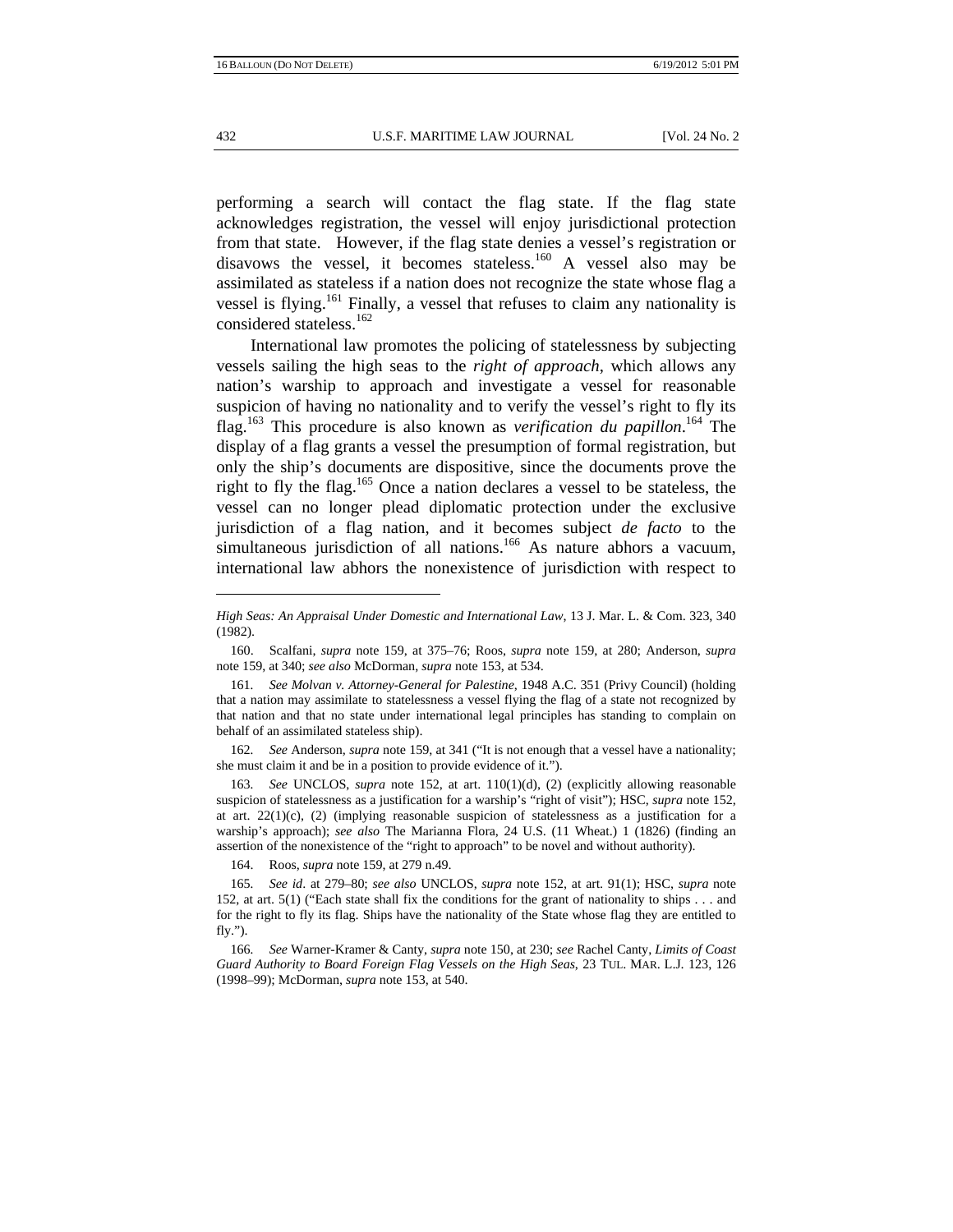#### 2011-12] THE TRUE OBSTACLE TO THE AUTONOMY OF SEASTEADS 433

vessels.<sup>167</sup> Therefore, to avoid the vagaries and dangers of this vacuum, owners flag their vessels in reliance on the principle of non-interference and the hopes that their flag states will vie for them when enforcement goes awry.

International convention as affirmed in *Muscat Dhows* holds that each nation alone determines its own requirements by which an owner may register his vessel and fly the state's flag.<sup>168</sup> American jurisprudence under *Lauritzen v. Larsen* comports with the *Muscat Dhows* case and holds this so-called law of the flag in paramount regard.<sup>169</sup> The law of the flag, i.e., the proposition that a nation solely controls its own requirements for registration of vessels, free from interference from other nations, has strong widespread legal precedence.<sup>170</sup> Accordingly, since each state's registry requirements may differ from another, the systems are often described as falling into three main categories. $171$ 

Legal theorists principally categorize a state's vessel registration system as closed (or "national"), open, or compromised (or "second," or "balanced").<sup>172</sup> Closed nationalist registries operate more restrictively than

<sup>167</sup>*. See* Canty*, supra* note 166, at 126; Anderson III, *supra* note 149, at 141; McDorman, *supra* note 153, at 539; William Kenneth Bissel, *Intervention on the High Seas: An American Approach Employing Community Standards*, 7 J. MAR. L. & COM. 718, 725 (1975–76) (discussing the legal vacuum constituted by stateless vessels); *see also* Matlin, *supra* note 152, at 1026 ("[S]eized ships engender little sympathy in the transnational arena."); *but see* McDorman, *supra* note 153, at 537–38 (asserting that international law does not expressly require a vessel to have any nationality and that statelessness does not, *ipso facto*, breach international law).

<sup>168</sup>*. See* UNCLOS, *supra* note 152, at art. 91(1) ("Every State shall fix the conditions for the grant of its nationality to ships, for the registration of ships in its territory, and for the right to fly its flag. Ships have the nationality of the State whose flag they are entitled to fly."); HSC, *supra* note 152, at art. 5(1) ("Each State shall fix the conditions for the grant of its nationality to ships, for the registration of ships in its territory, and for the right to fly its flag."); The Muscat Dhows Case, GEORGE GRAFTON WILSON, THE HAGUE ARBITRATION CASES 71–73 (Ginn & Co. 1915) ("[I]t belongs to every Sovereign to decide to whom he will accord the right to fly his flag and to prescribe the rules governing such grants.").

 <sup>169. 345</sup> U.S. 571, 584 (1953) ("Perhaps the most venerable and universal rule of maritime law relevant to our problem is that which gives cardinal importance to the law of the flag. Each state under international law may determine for itself the conditions on which it will grant its nationality to a merchant ship . . . evidenced to the world by the ship's papers and its flag. The United States has firmly and successfully maintained that the regularity and validity of a registration can be questioned only by the registering state.").

 <sup>170.</sup> Anderson III, *supra* note 149, at 146; Matlin, *supra* note 152, at 1031.

 <sup>171.</sup> Maria J. Wing, *Rethinking the Easy Way Out: Flags of Convenience in the Post-September 11th Era*, 28 TUL. MAR. L.J. 173, 174 (2003); Matlin, *supra* note 152, at 1027.

 <sup>172.</sup> Wing, *supra* note 171, at 174; Anderson III, *supra* note 149, at 151; Matlin, *supra* note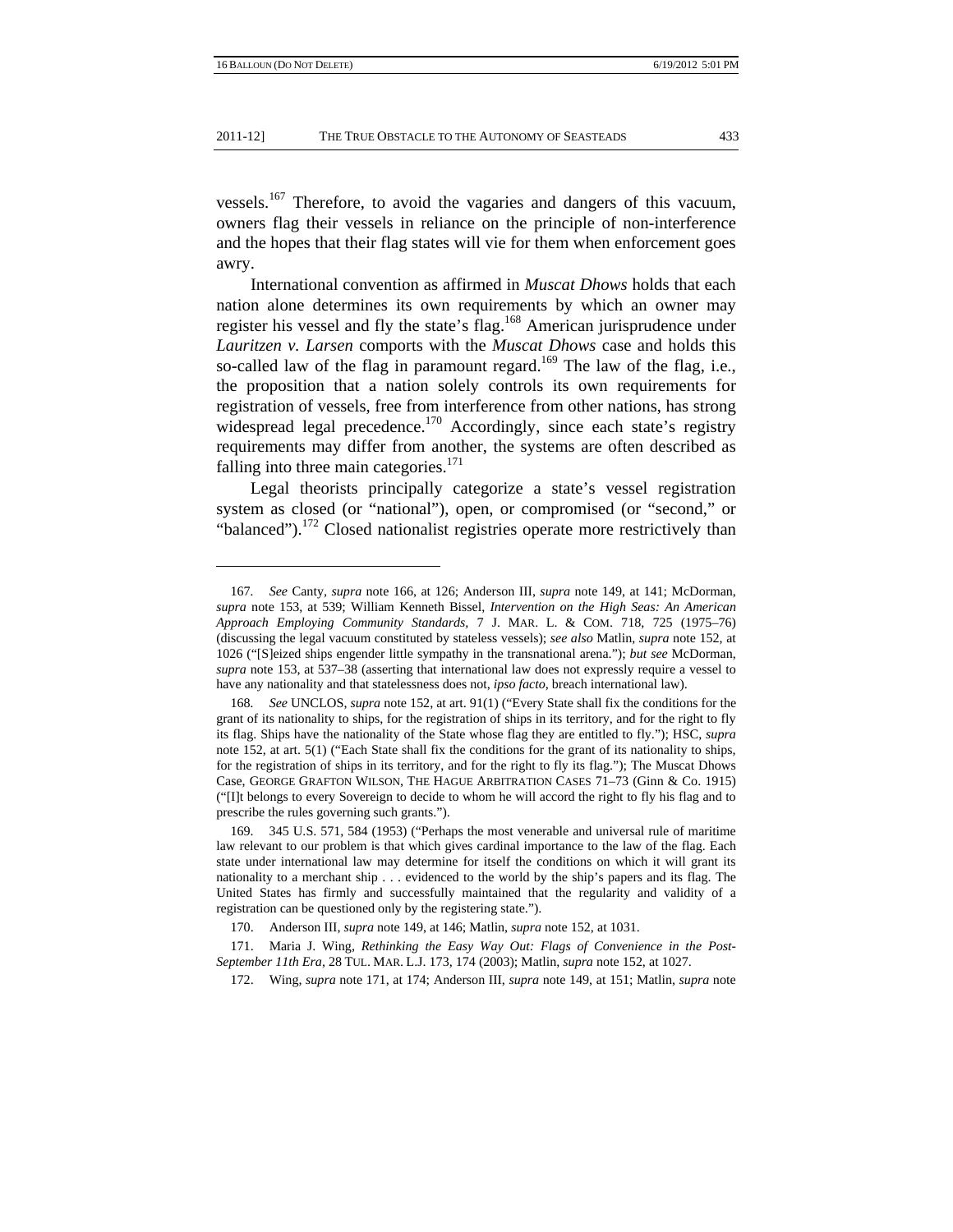the other types: The owner of a ship must be a citizen of the state; often, the crew or some large percentage of the crew must be citizens of the state; the state may require its flagged vessels to be manufactured within its borders; the closed system may require significant formality for registration; and taxes in a closed system may be relatively high.<sup>173</sup> Open registries, by contrast, generally do not require the owner to be a national; do not specify requirements for crew citizenship; do not require manufacture of the vessel with their borders; operate with relatively little formality; and excise few taxes on the vessels.

Open registries are often called *flags of convenience* because they provide vessel owners economic benefit as well as reprieve from stricter standards of registration in their countries of origin.<sup>174</sup> Often used pejoratively, *flag of convenience* also connotes the registry of a country (1) with no domestic industrial need for the volume of shipping that occurs under its flag; (2) which derives a disproportionate benefit to its treasury because of its sheer tonnage; (3) which makes it very easy, often through consuls strategically located abroad, for foreign nationals to register; or (4) which may not have the wherewithal or desire to impose any so-called *bona fide* regulations on its ships.<sup>175</sup>

Closed registry nations criticize flags of convenience especially for this last characteristic: They assert that a relative lack of regulation or enforcement by open registries leads to ills on the high seas.<sup>176</sup> Notably, critics accuse owners of conveniently flagged vessels of allowing their masters and crew to take more risks while hiding behind the secrecy and anonymity, which normally accompanies open registration.<sup>177</sup> They also

<sup>152,</sup> at 1027, 1039.

<sup>173</sup>*. See* Anderson III, *supra* note 149, at 151–56; Matlin, *supra* note 152, at 1027, 1044–45.

<sup>174</sup>*. See* Anderson III, *supra* note 149, at 157.

<sup>175</sup>*. See id*. at 157–58; Matlin, *supra* note 152, at 1044–45; *see also* Bissel, *supra* note 167, at 722 (criticizing flags of convenience as a "notorious gambit . . . for the purpose of avoiding responsibilities to the true owner's State"); *but see* L.F.E. Goldie, *Environmental Catastrophes and Flags of Convenience—Does the Present Law Pose Special Liability Issues?*, 3 PACE Y.B. INT'L L. 63, 64 n.5 (1991) (noting that the term *flag of convenience* is also used by commentators in a commendatory fashion).

<sup>176</sup>*. See* Anderson III, *supra* note 149, at 162–67 (countering assertions by critics of open registries that flags of convenience lead to environmental, safety and labor problems).

<sup>177</sup>*. Id.* at 164. *Contra id*. at 165 (arguing that the specter of safety problems of open registries may be overstated by critics and explained by the fact that industrial safety standards in developing countries, which preponderantly constitute open registries, are simply uniformly lower than those of developed nations, which tend to have closed registries); *cf*. *id*. at 163 (noting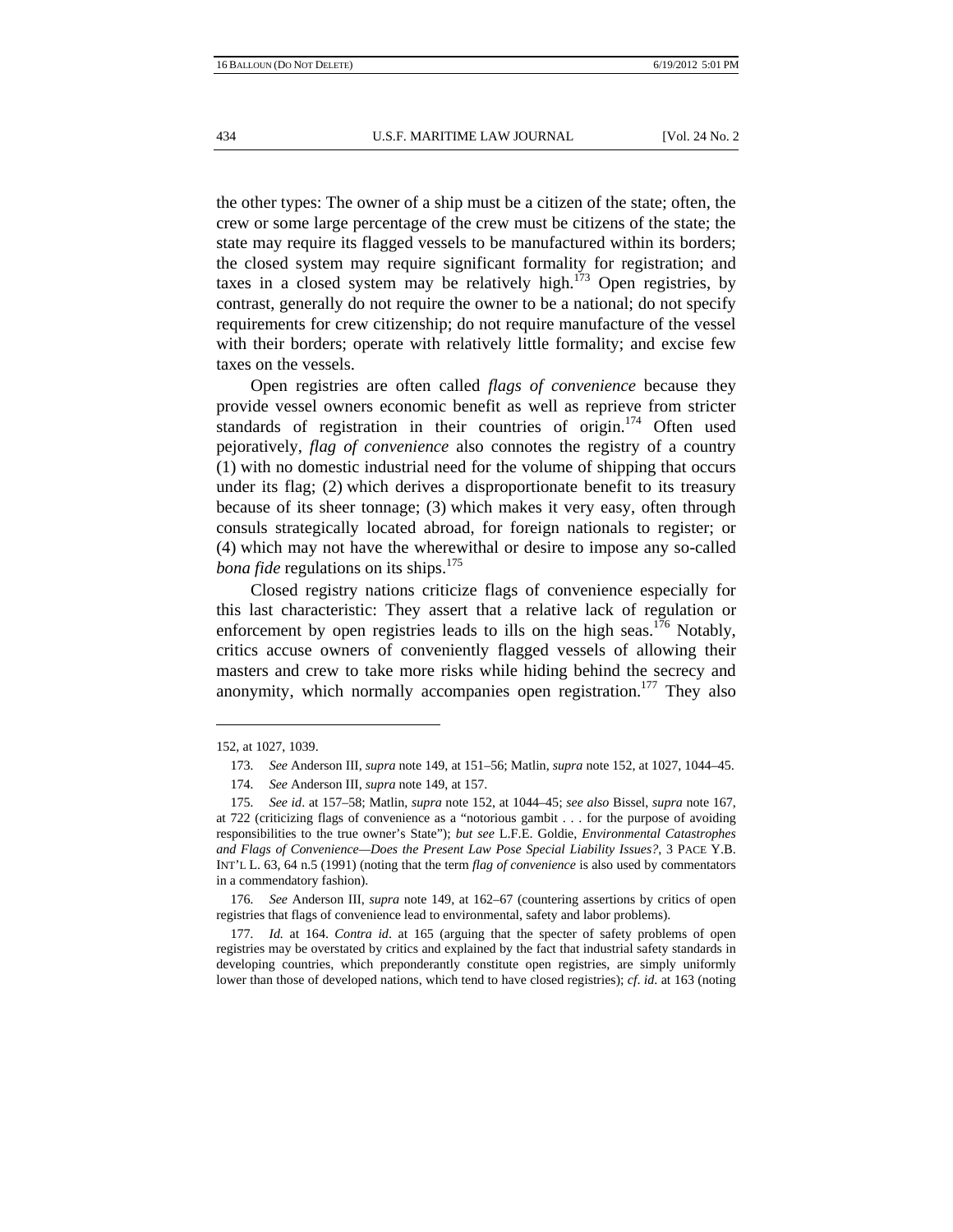accuse owners, as non-nationals, of being able to avoid *in personam* jurisdiction necessary for effective prosecution or inquiry by the flag state.<sup>178</sup> Flags of convenience, in some cases, appear to have acted as a shield to "nefarious activities," allowing shipowners to circumvent international or foreign laws against whaling, illegal broadcasting, and drug smuggling. $179$ 

Shipowners have been flagging their vessels with foreign flags for at least 300 years.<sup>180</sup> Modern flags of convenience owe their beginnings to the creativity of American statesmen in the 1920s who sought to circumvent Prohibition laws which banned the sale of alcohol on American flagged ships.<sup>181</sup> American consuls represented the interests of Panama and freely issued *patentes de navegacion* (vessel registries) on behalf of Panama to previously-U.S.-flagged vessels so the vessels could smuggle and purvey alcohol under the Panamanian flag.<sup>182</sup> A decade later, former Secretary of State Edward Stettinius and American entrepreneurs worked with the government of Liberia to establish an open registry there with even fewer restrictions than in Panama.<sup>183</sup> Today, open registries, especially those of Panama and Liberia, thrive in spite of criticism.<sup>184</sup> Ironically, the United States, the exemplar of closed registries, still maintains the strictest flagging requirements of any seafaring nation even though it has witnessed

that the most costly vessel oil spill of all time (at the time) was caused by the running aground of a closed registry ship, the United States M/V EXXON VALDEZ).

<sup>178</sup>*. Id.* at 164.

 <sup>179.</sup> Matlin, *supra* note 149, at 1049–50.

<sup>180</sup>*. Id.* at 1018–19 (explaining that Genovese merchants flew the flag of France to avoid conflict on the high seas and that United States slave traders flew the flags of countries who were non-signatories to a slavery suppression treaty).

 <sup>181.</sup> Wing*, supra* note 171, at 175; Anderson III, *supra* note 149, at 156.

 <sup>182.</sup> Wing, *supra* note 171, at 175; Anderson III, *supra* note 149, at 159.

 <sup>183.</sup> Wing, *supra* note 171, at 175; Anderson III, *supra* note 149, at 159.

 <sup>184.</sup> In 2009, 39.8% of all registered merchant ships in the top thirty-five industrialized seafaring countries (13,462 of a total 33,824) flew the flags of the ten largest open registries. United Nations Conference on Trade and Development, *Review of Maritime Transport 2009*, ch. 2, tbl. 15, http://www.unctad.org/en/docs/rmt2009\_en.pdf [hereinafter *RMT 2009*]. Ships flying these flags of convenience comprised 55.6% of the world's total deadweight tonnage in 2009. *Id.* The ten major open registries (in descending order of deadweight tonnage) are: Panama, Liberia, the Marshall Islands, the Bahamas, Malta, Cyprus, the Isle of Man, Antigua and Barbuda, Bermuda, and Saint Vincent & the Grenadines. *Id.* As of 2011, these flags of convenience comprise 56.1% of the world's deadweight tonnage. United Nations Conference on Trade and Development, *Review of Maritime Transport 2011*, ch. 2, tbl. 2.8, http://www.unctad.org /en/docs/rmt2011\_en.pdf [hereinafter *RMT 2011*].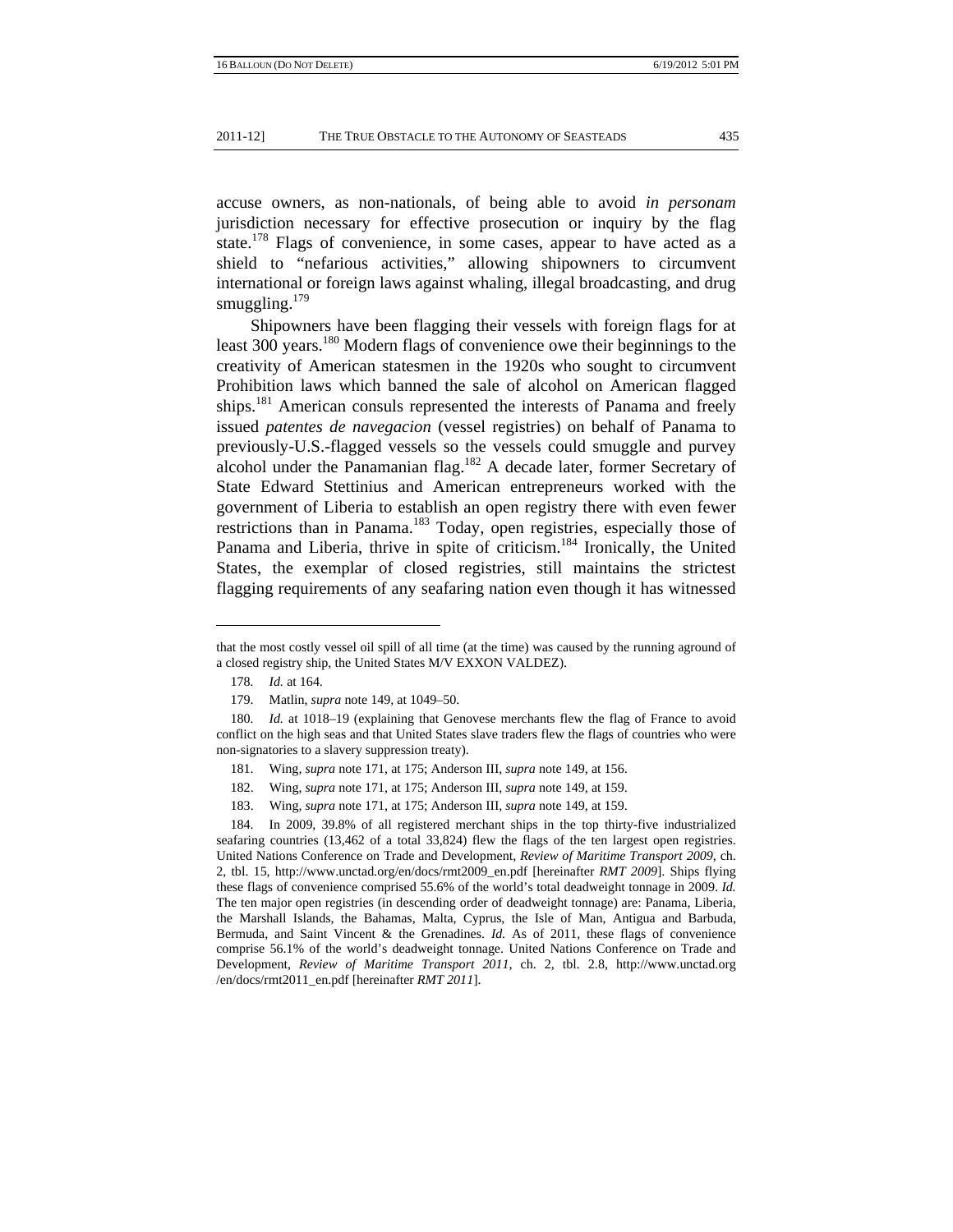a significant decline in its own merchant marine fleet.<sup>185</sup>

Meanwhile, the international community began attempting to attenuate the prevalence of flags of convenience in the 1950s when the United Nations inserted a clause into the Convention on the High Seas requiring a "genuine link between the State and the ship."186 The definition of "genuine link" is vague, partly because it appears to be an analogous application of international precedent arising under the *Nottebohm Case*, which had to do with the nationality of persons, not vessels. $187$  In *Nottebohm*, Guatemala had seized the property of a former citizen of Germany, upon whom Liechtenstein had conferred citizenship, which Guatemala refused to recognize.<sup>188</sup> Liechtenstein brought an action against Guatemala in the International Court of Justice on behalf of Nottebohm, but the court held that Liechtenstein did not have standing because there was no "genuine connection of existence, interests and sentiments, together with the existence of reciprocal rights and duties" between Liechtenstein and Nottebohm.<sup>189</sup>

Since the factors for a genuine connection in *Nottebohm* included a "habitual residence," "the centre of [a person's] interests," the family's current and historical residence, and patriotic attachment of a person and his children to a particular country, opponents to the application of *Nottebohm* to vessels have argued that the case is inapposite to vessel registration.<sup>190</sup> Furthermore because the only way a vessel can establish reciprocal rights and duties is by registration with a flag country, it appears that a vessel tautologically establishes a genuine link upon registration anyway.<sup>191</sup> Given that a genuine link appears to arise merely upon registration and that no international accord on a definition of the concept exists, the requirement remains vacuous, or at most impotent.<sup>192</sup> It is noteworthy that United States and previous international jurisprudence on the sanctity of the law of the flag are in opposition to the genuine link

 <sup>185.</sup> Wing, *supra* note 171, at 175; Anderson III, *supra* note 149, at 151–52.

 <sup>186.</sup> HSC, *supra* note 152, at art. 5(1). The United Nations reiterated the requirement in the Convention on the Law of the Sea. UNCLOS, *supra* note 152, at art. 91(1).

<sup>187</sup>*. See* (Liech. v. Guat.), 1955 I.C.J. 4 (Apr. 6); Matlin, *supra* note 152, at 1031–33.

<sup>188</sup>*. Nottebohm Case*, 1955 I.C.J. at 6–7, 13, 18.

<sup>189</sup>*. Id.* at 12, 23.

 <sup>190.</sup> Matlin*, supra* note 152, at 1033–34; *see Nottebohm Case*, 1955 I.C.J. at 22.

 <sup>191.</sup> Anderson III, *supra* note 149, at 149–50.

<sup>192</sup>*. See id.* at 149–51; Matlin, *supra* note 152, at 1035.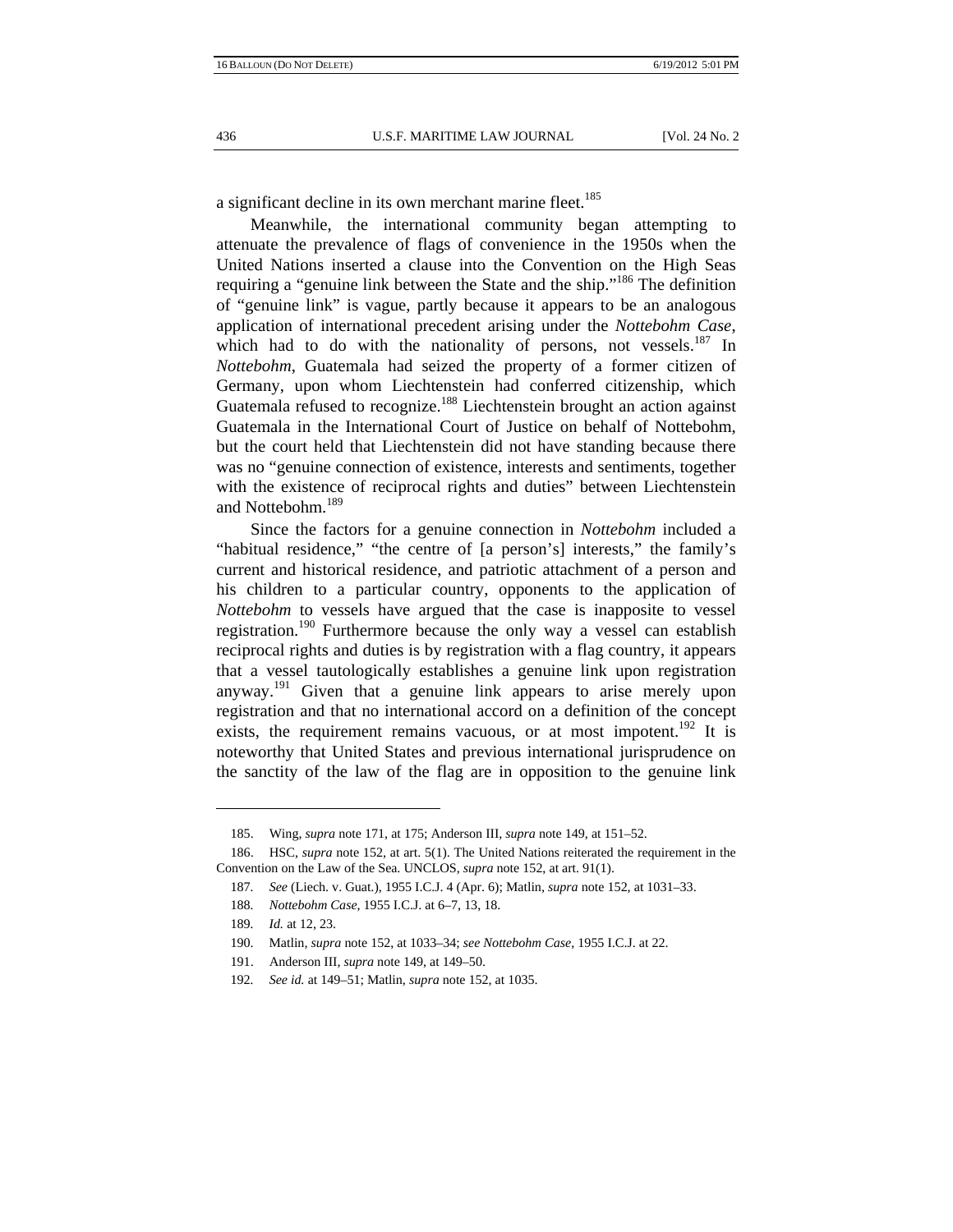concept.193 Flag nationality "remains a well-defended preserve of the sovereignty of the States" and an "axis of the law of the sea."<sup>194</sup>

Yet, closed registry nations may still interfere with flag of convenience by citing or arresting them pretextually for violations of domestic regulations or international law.<sup>195</sup> Vessels flying under an open flag do incur greater inspection harassment at ports in ways that may reflect the political biases of closed registry states.196 Port states may also choose to ban entry to conveniently-flagged vessels or detain them for violation of the genuine link requirement despite the risk that such actions tend to hinder trade.<sup>197</sup>

Other states have attempted to fill the niche between closed and open registries by compromising between the needs of merchant ships that use open registries to remain competitive and the stigma that may accompany flags of convenience.<sup>198</sup> Compromise registries such as Luxembourg, Norway, Denmark, and the Canary Islands usually require majority domestic ownership or a stronger (genuine?) link between the vessel and the state, but they still provide the benefit of low taxes and the ability to man a foreign, less expensive crew.<sup>199</sup> Nevertheless, while compromise registries have seen some success, flags of convenience have continued to increase their market share of the world's deadweight tonnage. $^{200}$ 

195*. See* Anderson III, *supra* note 149, at 167.

- 197*. Id.* at 167; Matlin, *supra* note 152, at 1037–38.
- 198. Anderson III*, supra* note 149, at 156.
- 199*. Id.*; Matlin, *supra* note 152, at 1027–28.

200*. Compare RMT 2009*, *supra*, note 184, at ch. 2, tbl. 15 (showing that ships flying the top seven flags of convenience comprise 53.3% of the deadweight tonnage of the top thirty-five seafaring nations at the end of 2008), *with* United Nations Conference on Trade and Development, *Review of Maritime Transport 1997*, ch. II, tbls. 15–17, http://www.unctad.org/ en/docs/rmt1997\_en.pdf (showing that ships flying the top seven flags of convenience comprised 44.8% of the deadweight tonnage of the top thirty-five seafaring nations at the end of 1996). As of 2011, UNCTAD appears to be presenting related data differently, so a very recent comparison is not possible from its latest *Review of Maritime Transport*. *See generally RMT 2011*, *supra* note 184, at ch. 2. Still, it is noteworthy that the top five flags of convenience (Panama, Liberia, the Marshall Islands, the Bahamas, and Malta) comprise 59.2% of the deadweight tonnage of the world's six major countries of vessel ownership (Greece, Japan, Germany, China, Republic of Korea, and the United States). *See id.* at ch. 2, fig. 2.6.

<sup>193</sup>*. See supra* notes 180–85 and accompanying text.

 <sup>194.</sup> Tullio Treves, *Flags of Convenience Before the Law of Sea Tribunal*, 6 SAN DIEGO INT'L L.J. 179, 189 (2004).

<sup>196</sup>*. See id.* at 167–69.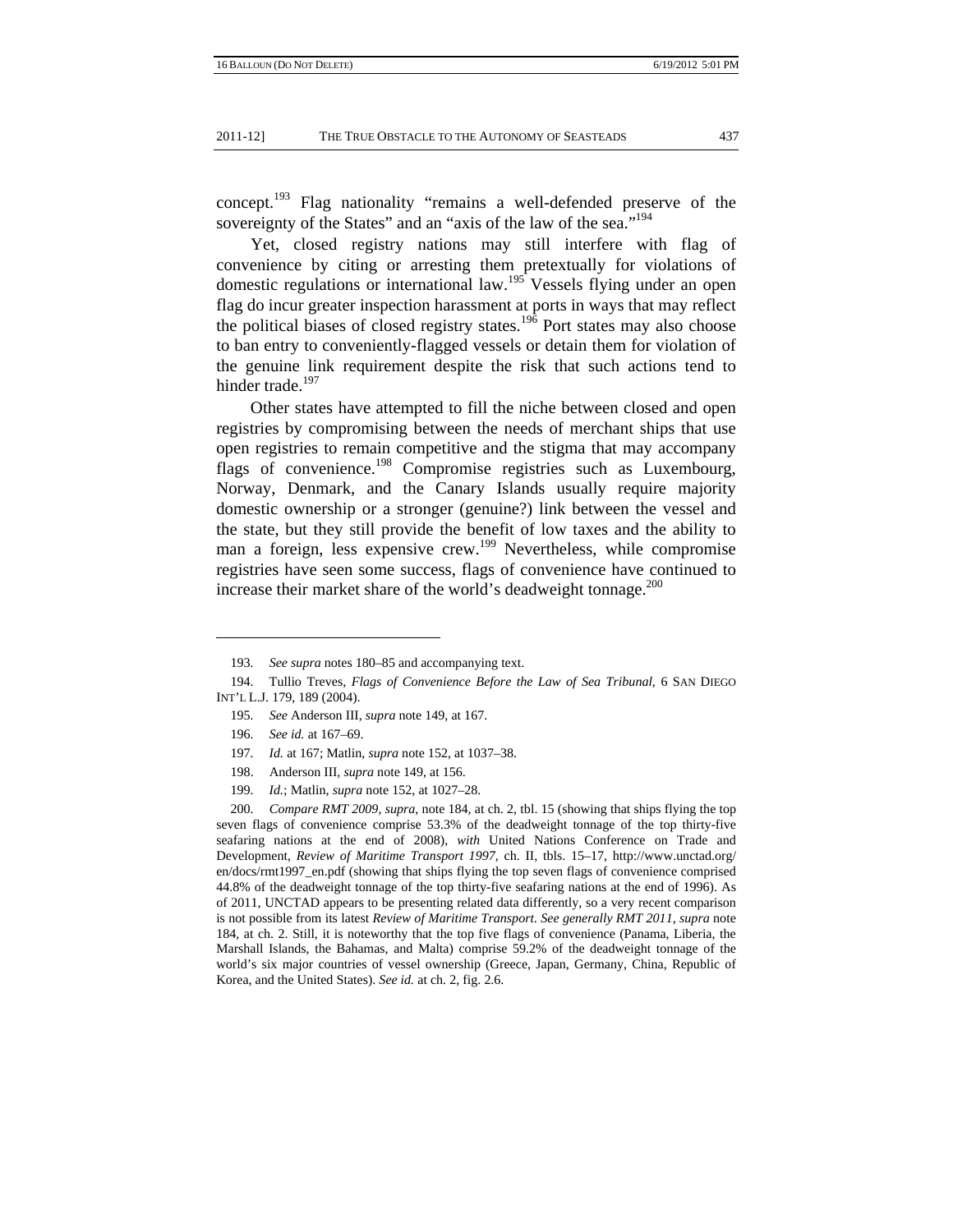## *C. United States Law Enforcement Jurisdiction*

## 1. Sea Zones

The United States, pursuant to international law, historically has recognized the division of the navigable sea into three principal zones: the inland waters, the territorial sea, and the high seas.<sup>201</sup> The inland waters, such as San Francisco Bay, Puget Sound, or the Mississippi River, are treated as the land of the nation itself, subject to complete jurisdiction of the United States.<sup>202</sup> The second major zone, the territorial waters or territorial sea, is the band of ocean measured a number of miles from the coastline over which the coastal nation exercises nearly sovereign jurisdiction, but through which foreign vessels retain the right of innocent passage.<sup>203</sup> Innocent passage is freedom from unreasonable interference by  $\alpha$  coastal state.<sup>204</sup> Under international law, territorial sea jurisdiction includes control over warships, merchant vessels, the right to establish and enforce customs, taxation, and fishing regulations, and the right to establish military defense.<sup>205</sup> Beyond the territorial sea are the high seas, which no nation, at least in theory, may subject to sovereign control.<sup>206</sup>

Yet, there are also zones within the high seas over which a nation may exercise some but not complete control; namely, the contiguous zone and the exclusive economic zone.<sup>207</sup> In the contiguous zones, which are oceanic belts adjacent to territorial seas, coastal nations "may exercise the control necessary to . . . [p]revent infringement of its customs, fiscal, immigration or sanitary regulations within its territory or territorial sea" or "punish infringement" of the same regulations.<sup>208</sup> Exclusive economic zones, established by the United Nations Convention on the Law of the Sea, are

 <sup>201.</sup> United States v. Louisiana, 394 U.S. 11, 22 (1969).

<sup>202</sup>*. See id.*

<sup>203</sup>*. Id.*

 <sup>204.</sup> Michael J. Merriam, *United States Maritime Drug Trafficking Search and Seizure Policy: An Erosion of United States Constitutional and International Law Principles*, 19 SUFFOLK TRANSNAT'L L. REV. 441, 450 (1996); *see* United Nations Convention on the Territorial Sea and the Contiguous Zone arts. 14–23, Apr. 29, 1958, 15.2 U.S.T. 1606, 516 U.N.T.S. 205 [hereinafter TSC or Territorial Sea Convention].

 <sup>205.</sup> Merriam, *supra* note 204, at 449–50.

<sup>206</sup>*. Louisiana*, 394 U.S. at 22; UNCLOS, *supra* note 152, at art. 89 ("No State may validly purport to subject any part of the high seas to its sovereignty."); HSC, *supra* note 152, at art. 2.

<sup>207</sup>*. See* UNCLOS, *supra* note 152, at arts. 55–75; TSC, *supra* note 204, at art. 24.

 <sup>208.</sup> TSC, *supra* note 204, at art. 24(1).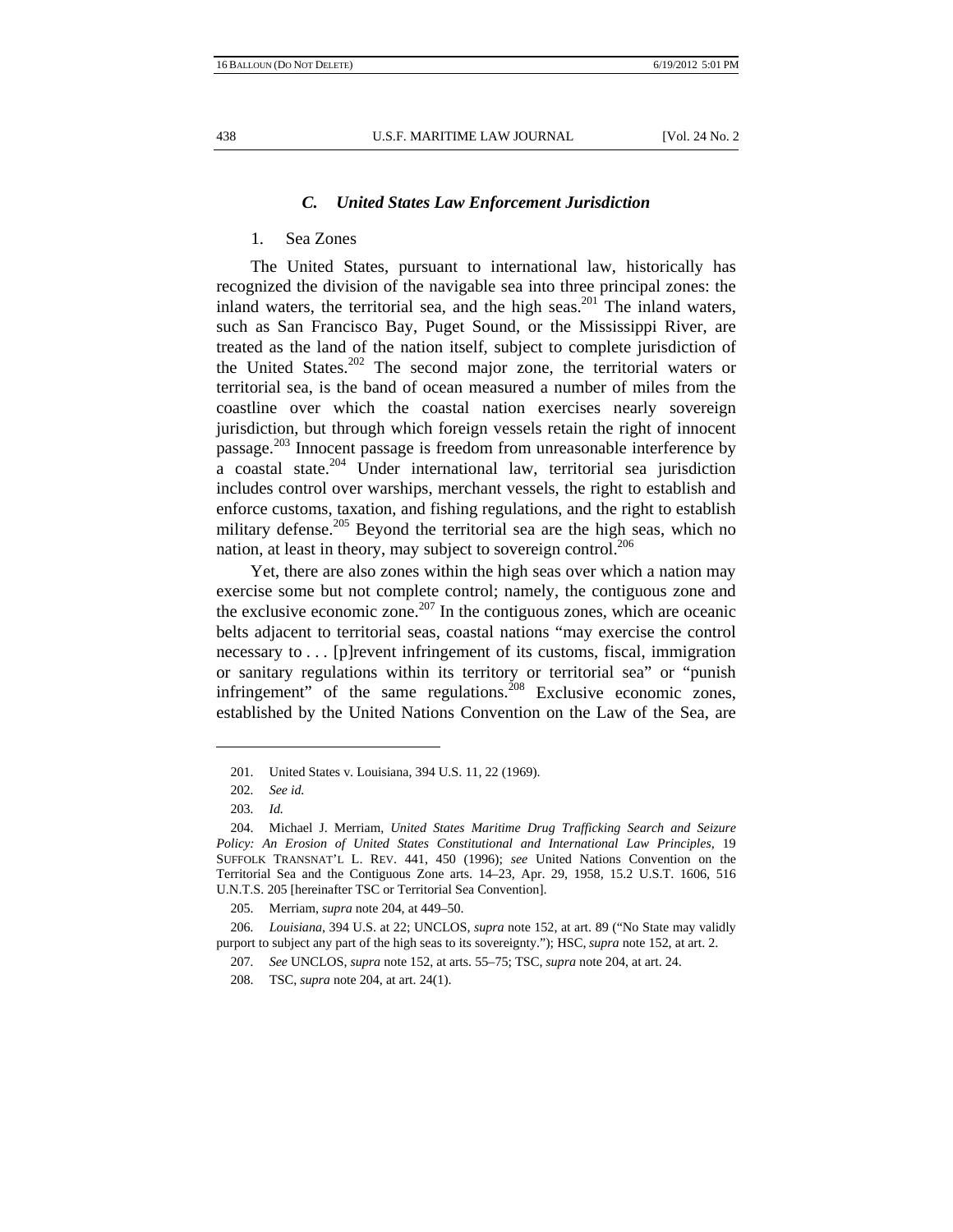areas extending 200 nautical miles from the coastline of a coastal state in which that state has the exclusive right to capture natural resources, living and non-living in the water and the seabed.<sup>209</sup>

While the United States technically is not a party to UNCLOS, President Ronald Reagan declined to sign the treaty only because of the provisions of the Convention relating to deep seabed mining, which the president believed to be contrary to U.S. interests. $210$  The United States accepted UNCLOS's provisions regarding the territorial sea, contiguous zones, and exclusive economic zones (EEZ), which the United States believed to represent customary international law, binding on all nations.<sup>211</sup> At that time, the United States formally adopted jurisdiction over a 200 nautical mile  $EEZ^{212}$  Later in 1988, in accordance with UNCLOS, the United States proclaimed its territorial sea to be twelve nautical miles from its shores after holding for two centuries that its territorial sea extended only three miles from the coastline.<sup>213</sup> Congress followed suit by enacting the proclamation into law in  $1996$ <sup>214</sup> Likewise, in 1999, again in accordance with UNCLOS, the United States proclaimed its contiguous zone extended twenty-four miles from its coastlines.<sup>215</sup>

215*. Compare* Proclamation No. 7219, 64 Fed. Reg. 48,701 (Sept. 2, 1999), *with* UNCLOS, *supra* note 152, at art. 4(2); *but see* The Territorial Sea Convention, to which the United States is

 <sup>209.</sup> UNCLOS, *supra* note 152, at arts. 56–57.

<sup>210</sup>*. See* President's Statement on United States Oceans Policy, 19 WEEKLY COMP. PRES. DOC. 383 (Mar. 10 1983).

<sup>211</sup>*. Id.*; Canty, *supra* note 166, at 130; Michael Tousley, *United States Seizure of Stateless Drug Smuggling Vessels on the High Seas: Is It Legal?*, 22 CASE W. RES. J. INT'L L. 375, 376 (1990).

 <sup>212.</sup> Proclamation No. 5030, 48 Fed. Reg. 10,605 (Mar. 10, 1983).

<sup>213</sup>*. Compare* Proclamation No. 5928, 54 Fed. Reg. 777 (Dec. 27, 1988) [hereinafter The Reagan Proclamation], *with* UNCLOS, *supra* note 152, at art. 3, Act of June 5, 1794, ch. L., § 6, 1 Stat. 381, 384 ("[T]he district courts shall take cognizance of complaints . . . in cases of captures made within the waters of the United States or within a marine league of the coasts."), Cunard S.S. Co. v. Mellon, 262 U.S. 100, 122 (1923) (holding the three-mile territorial sea to be settled law), *and* Henry M. Arruda, Comment, *The Extension of the United States Territorial Sea: Reasons and Effects*, 4 CONN. J. INT'L L. 697, 698–700, 700 n.17 (1989) (noting that Secretary of State Thomas Jefferson provisionally adopted the three-mile territorial sea limit before the United States adopted it as law granting federal courts subject matter jurisdiction to hear prize cases arising within that three mile limit).

 <sup>214.</sup> Antiterrorism and Effective Death Penalty Act of 1996, Pub. L. No. 104-132, § 901, 110 Stat. 1214, 1317 ("The Congress declares that all the territorial sea of the United States, as defined by [the Reagan Proclamation] for purposes of Federal criminal jurisdiction is part of the United States, subject to its sovereignty, and is within the special maritime and territorial jurisdiction of the United States for the purposes of title 18, United States Code.").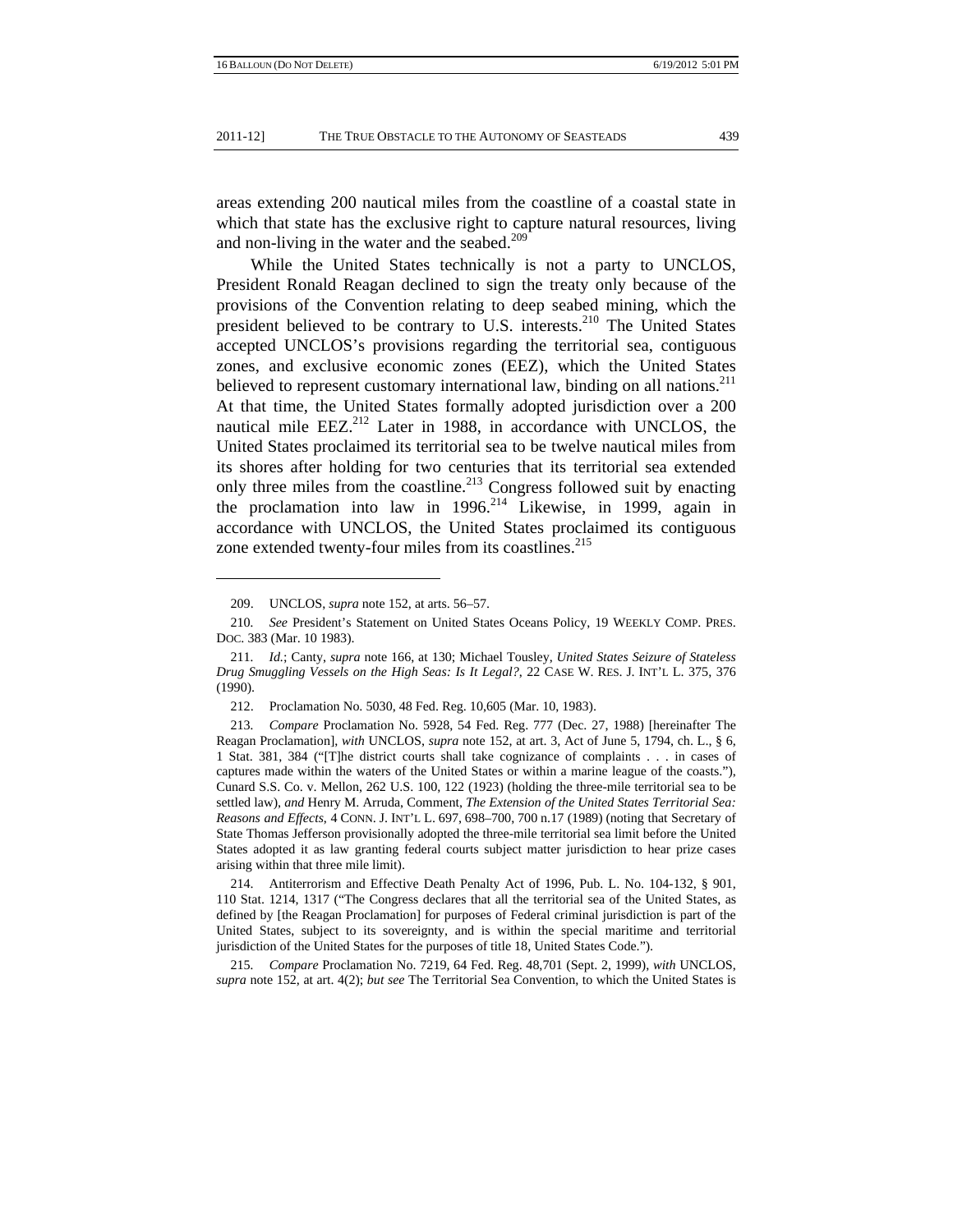The authority of the United States inside the territorial waters is plenary.<sup>216</sup> Inside the United States' contiguous zone ("customs waters"), the United States Coast Guard is authorized by statute to board any vessel, American *or foreign*, to examine the manifest and other documents and to examine and search the vessel, every part of it and every person on board, and to use all necessary force to ensure compliance.<sup>217</sup> Customs officers are vested with similar authority.<sup>218</sup> Theoretically, the authority over foreign vessels in the contiguous zone is limited to certain interests such as the enforcement of customs laws, but the Coast Guard in reality retains plenary power to stop any vessel inside the contiguous zone.<sup>219</sup> The Supreme Court has held that the United States has the authority to board a vessel inside American waters, even if foreign flagged, for so-called safety and document checks even if there is no articulable suspicion that a crime has been or is being committed.<sup>220</sup> Together, the jurisprudence and statutes constitute a grant of national police power that is almost without comparison in the historical land-based jurisprudence of the United States. $^{221}$ 

#### 2. Extraterritorial Jurisdiction over Vessels on the High Seas

The United States technically may exercise jurisdiction in an enforcement capacity over a vessel outside its territorial or inland waters in only one of three ways: (1) when the vessel is American; (2) when it is stateless; (3) if foreign, when the flag state consents; or (4) if foreign when

a ratified signatory, which limited a contiguous zone to be no greater than twelve miles from the coastline of a coastal nation. TSC, *supra* note 204, at arts. 3, 4, 24(2).

 <sup>216.</sup> United States v. Warren, 578 F.2d 1058, 1065 n.4 (5th Cir. 1978); *Cunard S.S. Co.*, 262 U.S. at 122.

 <sup>217. 14</sup> U.S.C. § 89(a) (2006).

 <sup>218. 19</sup> U.S.C. § 1581(a) (2006).

<sup>219</sup>*. Compare* TSC, *supra* note 204, at art. 24(1) *and Warren*, 578 F.2d at 1065 n.4 ("The power of the United States over foreign vessels in the contiguous zone is limited to the preservation of specific interests, *e.g.*, the enforcement of customs and safety laws.), *with* United States v. Stanley, 545 F.2d 661, 664–67 (9th Cir. 1976) (likening a customs stop in the contiguous zone to a border search, an exception to the probable cause requirement of the Fourth Amendment), *and* Merriam, *supra* note 204, at 450–51 ("According to international law, a state's laws do not extend into the contiguous zone. As a matter of practice and international custom, however, a sovereign's powers extend beyond the territorial sea into the contiguous zone.").

 <sup>220.</sup> United States v. Villamonte-Marquez, 462 U.S. 579 (1983).

<sup>221</sup>*. See* Merriam, *supra* note 204, at 461; Howard S. Marks, *The Fourth Amendment: Rusting on the High Seas?*, 34 MERCER L. REV. 1537, 1537–38 (1983).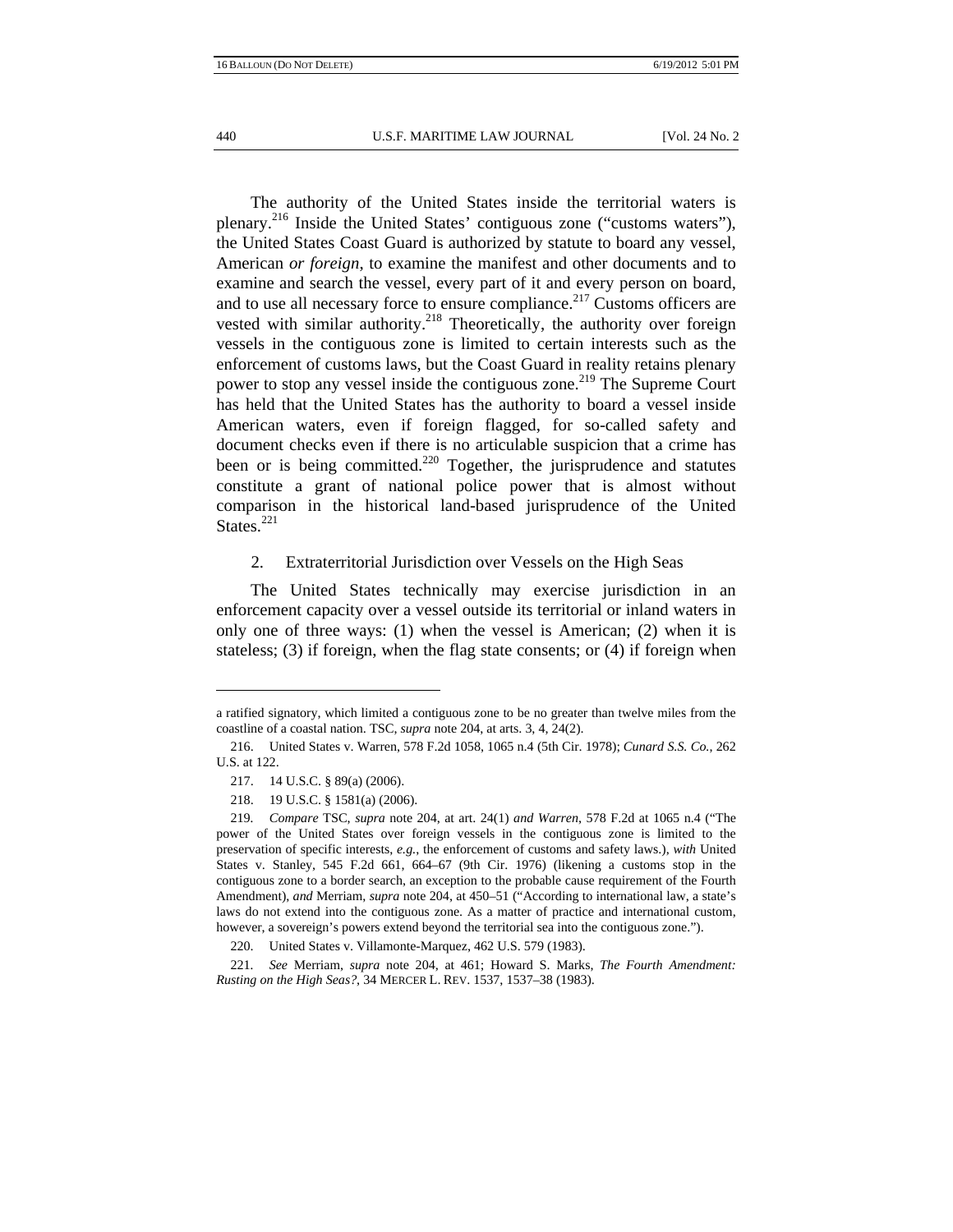the United States assumes extraterritorial jurisdiction pursuant to one of the international bases of criminal jurisdiction.<sup>222</sup>

To reiterate, vessels include every form of watercraft that can be used as a means of transportation on water.<sup>223</sup> For law enforcement purposes, American vessels, i.e., "vessels of the United States," generally are vessels belonging to any government in the United States, any American citizen and any corporation.<sup>224</sup> Congress has granted the Coast Guard nearly absolute power to board any American vessel.<sup>225</sup> With respect to smuggling enforcement, U.S. vessels also include vessels that are *foreign flagged* but that are substantially controlled, even if indirectly, by an American citizen or corporation.<sup>226</sup> For purposes of combating drug smuggling and fisheries protection, the definition also extends to a foreign vessel that was once a vessel of the United States but improperly transferred to a new foreign owner. $227$ 

If the vessel on the high seas is foreign flagged, the United States Supreme Court has held that it is the vessel's burden to prove its own nationality, and the foreign flag state must also avow the vessel if the United States inquires.<sup>228</sup> International law already provides the right of approach—or at least the pretext for approach—to a warship captain if he reasonably suspects the vessel in question to be stateless or of the same national origin as the warship.<sup>229</sup> If the vessel cannot prove its country of registry, and the Coast Guard assimilates the vessel as stateless, then the vessel becomes subject to the United States' unfettered jurisdiction as if it were an American vessel.<sup>230</sup> On the other hand, if the vessel successfully

225*. See* 14 U.S.C. § 89(a) (2006); *see also* 19 U.S.C. § 1581 (2006) (describing the broad grant of power to customs officials to board, inspect, search, and seize American vessels).

226. 19 U.S.C. § 1703(b) (2006).

227. 46 U.S.C. § 70502(b)(3) (2006); 16 U.S.C. § 1802(48) (2006).

229. UNCLOS, *supra* note 152, at art. 110(1)(d)–(e).

230*. Id.* at 152 (holding that a vessel "acknowledging obedience to no government whatsoever . . . are proper objects for the penal code of all nations."); United States v. Marino-Garcia, 679 F.2d 1373, 1382–83 (11th Cir. 1982) ("Vessels without nationality are international

 <sup>222.</sup> Canty, *supra* note 166, at 136; Martin Davies, *Obligations and Implications for Ships Encountering Persons in Need of Assistance at Sea*, 12 PAC. RIM L. & POL'Y J. 109, 116, 118 (2003); Sclafani, *supra* note 159, at 376.

<sup>223</sup>*. See supra* notes 133–35 and accompanying text.

 <sup>224. 18</sup> U.S.C. § 9 (2006).

 <sup>228.</sup> United States v. Klintock, 18 U.S. (5 Wheat.) 144, 151 (1820); *see id*. at 152 (implying that jurisdiction does not "extend to persons under the acknowledged authority of a foreign State").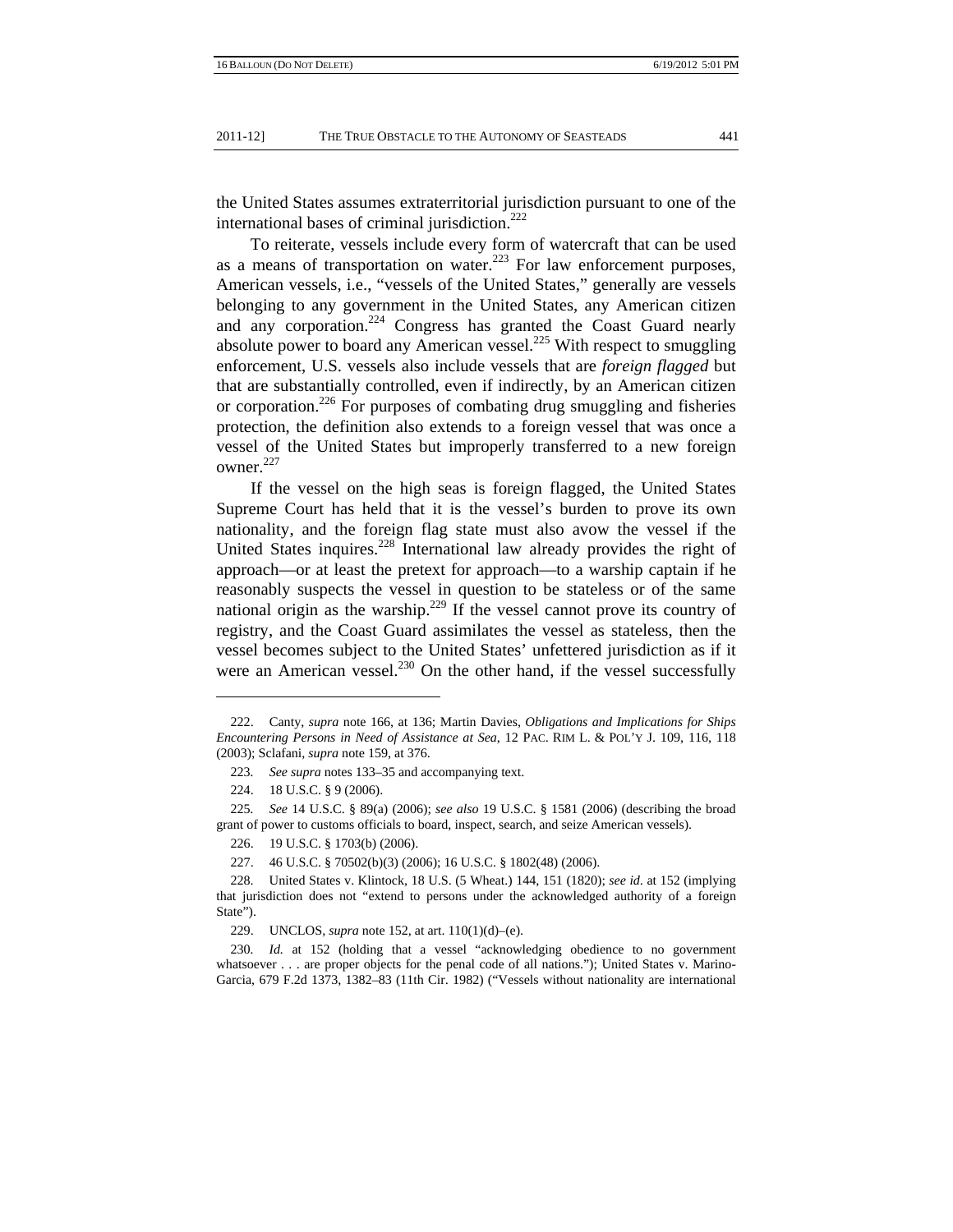proves its national origin, regardless of whether the nation's registry is open, closed, or a compromise registry, the United States, eschewing the genuine link requirement, will generally respect foreign jurisdiction according to the law of the flag. $231$ 

However, what this respect often entails in reality is that the United States simply will exercise diplomatic processes with friendly states to secure permission to board, search, and seize vessels proved to be foreign.<sup> $232$ </sup> Sometimes, these requests, particularly to smaller flag of convenience states, are really forms of diplomatic pressure.<sup>233</sup> This is especially true for vessels flagged by Caribbean nations, with which the United States has patron-client relationships. $^{234}$  In these cases, the United States has entered into "ship rider" treaties which allow the United States to enter the territorial waters of signatory countries to interdict vessels without obtaining prior express permission, so long as one of the respective island state's law enforcement officers is on board the Coast Guard cutter.<sup>235</sup>

Furthermore, the United States relies on or asserts five bases for criminal jurisdiction under international law.<sup>236</sup> The five principles are:

234*. See* Justin S.C. Mellor, *Missing the Boat: The Legal and Practical Problems of the Prevention of Maritime Terrorism*, 18 AM. U. INT'L L. REV. 341, 389 (2002).

235*. Id.* at 388.

pariahs. . . . [I]nternational law permits any nation to subject vessels on the high seas to its jurisdiction. Such jurisdiction neither violates the law of nations nor results in impermissible interference with another sovereign nation's affairs. Jurisdiction exists solely as a consequence of the vessel's status as stateless."); *accord* United States v. Victoria, 876 F.2d 1009, 1010 (1st Cir. 1989); United States v. Alvarez-Mena, 765 F.2d 1259, 1265 (5th Cir. 1985); United States v. Pinto-Mejia, 720 F.2d 248, 261 (2d Cir. 1983); United States v. Howard-Arias, 679 F.2d 363, 371 (4th Cir. 1982), *cert. denied*, 103 S.Ct. 165; United States v. Cortes, 588 F.2d 106, 109 (5th Cir. 1979); United States v. Rubies, 612 F.2d 397, 403 (9th Cir. 1979), *reh'g denied*, 101 S.Ct. 28.

<sup>231</sup>*. See supra* notes 168–71 and accompanying text.

<sup>232</sup>*. See, e.g.*, United States v. Green, 671 F.2d 46, 49 (1st Cir. 1982), *cert. denied*, 102 S.Ct. 2962 (discussing how the United Kingdom granted permission to the United States to board and search a vessel).

<sup>233</sup>*. See* Matlin, *supra* note 152, at 1050; Stefan A. Riesenfeld, *Jurisdiction over Foreign Flag Vessels and the U.S. Courts: Adrift Without a Compass?*, 10 MICH. J. INT'L L. 241, 247 (1989); *see also* Warner-Kramer & Canty, *supra* note 150, at 227; Anderson III, *supra* note 149, at 160–61; *see, e.g.*, United States v. Suerte, 291 F.3d 366, 368 (5th Cir. 2002) (noting that Malta waived objection to the United States' planned boarding and search of a freighter).

 <sup>236.</sup> Rivard v. United States, 375 F.2d 882, 885–86 (5th Cir. 1967); *accord* United States v. MacAllister, 160 F.3d 1304 (11th Cir. 1998); United States v. Yunis, 924 F.2d 1086, 1091 (D.C. Cir. 1991); United States v. Benitez, 741 F.2d 1312, 1316–17 (11th Cir. 1984), *cert denied*, 105 S.Ct. 2679; Chua Han Mow v. United States, 730 F.2d 1308, 1311–12 (9th Cir. 1984), *cert denied*, 105 S.Ct. 1403.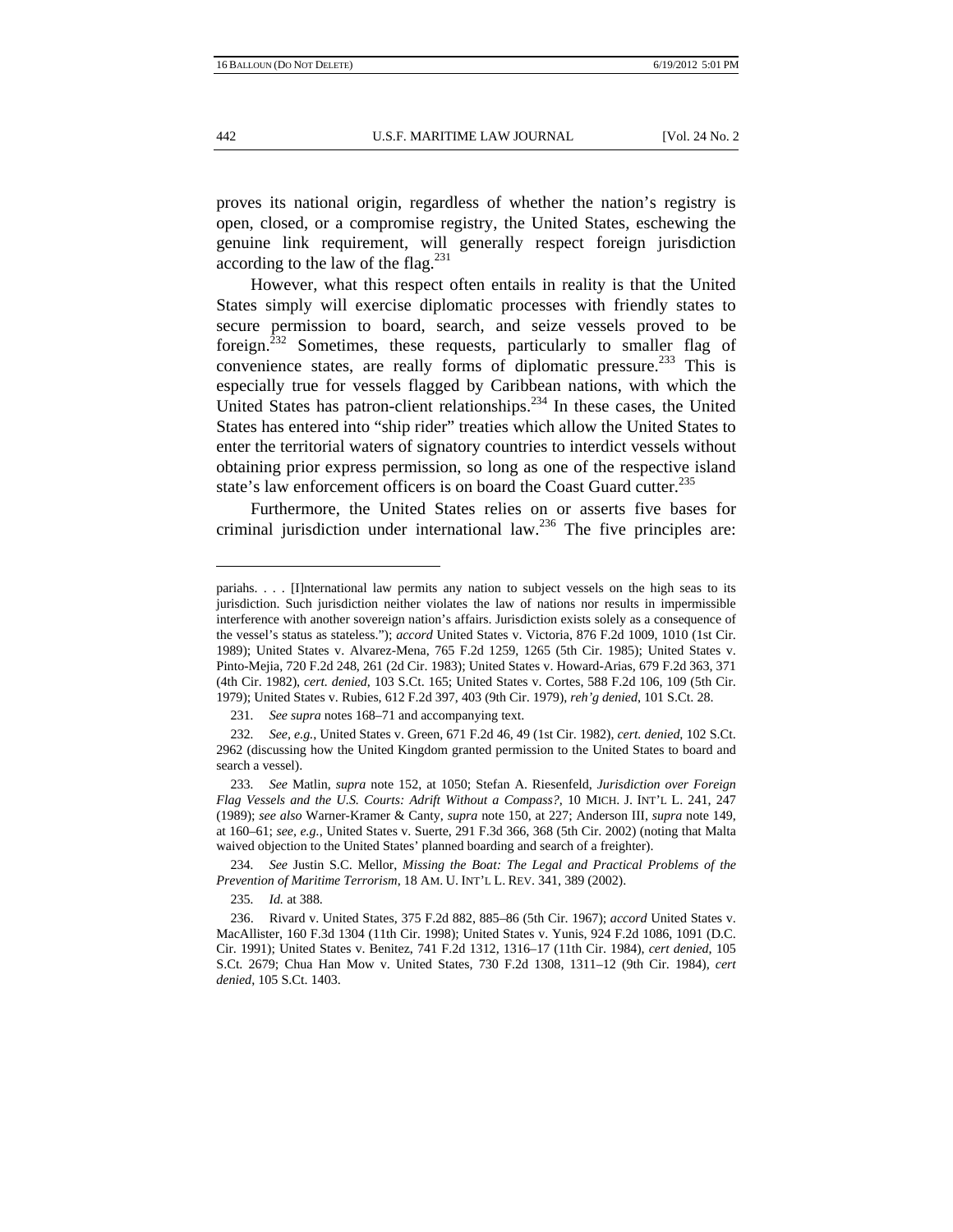(1) territorial, based on the location of the criminal act; (2) national, based on the nationality of the offender; (3) protective, based on whether national interests are at stake; (4) passive personality, based on the nationality of the victim; and (5) universal, which allows jurisdiction against any person anywhere for crimes against humanity, i.e., crimes that are universally condemned such as piracy and slavery.<sup>237</sup> U.S. courts have extended the territorial principle to include an "objective territorial" principle, in which the United States may assume extraterritorial jurisdiction if an act on the high seas is likely to produce deleterious effects inside the territory of the United States.<sup>238</sup> The United States heavily relies on both the objective territorial principle and the protective principle to assert extraterritorial jurisdiction over foreign vessels on the high seas, particularly to combat drug smuggling. $239$ 

In the same vein, Congress passed the Maritime Drug Law Enforcement Act of 1986 ("MDLEA"), a successor to the Marijuana on the High Seas Act of 1980 ("MHSA").<sup>240</sup> Before both acts, the United States had a relatively easy burden of proof to search and seize foreign or stateless vessels *in rem* under the protective principle and the objective territorial principle.<sup>241</sup> Prosecuting the crew, however, was difficult without a statute establishing jurisdiction *in personam*. 242

The MHSA specifically authorized the prosecution of American citizens on any vessel and the prosecution of foreigners on stateless

<sup>237</sup>*. Rivard*, 375 F.2d at 885–86; UNCLOS, *supra* note 152, at arts. 99–110(1) (providing for jurisdiction by all nations over universally condemned activity such as slavery, piracy and unauthorized broadcasting); HSC, *supra* note 152, at arts. 13–22 (providing for jurisdiction by all nations over slavery and piracy); *accord* United States v. Klintock, 18 U.S. (5 Wheat.) 144, 152 (1820) (determining that all nations may take jurisdiction and punish crimes such as piracy).

 <sup>238.</sup> United States v. Smith, 680 F.2d 255, 258 (1st Cir. 1982), *reh'g denied*, *cert. denied*, 103 S.Ct. 738; United States v. Pizzarusso, 388 F.2d 8, 10–11 (2d Cir. 1968).

 <sup>239.</sup> Davies, *supra* note 222, at 118; *see* United States v. Baker, 136 F. Supp. 546, 547–48 (S.D.N.Y. 1955) (stating the proposition of protective criminal jurisdiction: "Certain crimes directed toward the sovereign itself may be tried within the jurisdiction even though committed without.").

 <sup>240.</sup> Maritime Drug Law Enforcement Act of 1986 [hereinafter MDLEA], 46 U.S.C. §§ 70501–07 (2006); *see* Marijuana on the High Seas Act, Pub. L. No. 96-350, 94 Stat. 1159 (1980).

<sup>241</sup>*. See* United States v. One (1) 43 Foot Sailing Vessel Winds Will, 405 F. Supp. 879 (S.D. Fla. 1975), *aff'd*, 538 F.2d 694 (5th Cir. 1976); Sclafani, *supra* note 159, at 378–79; Roos, *supra* note 159, at 281.

 <sup>242.</sup> Sclafani, *supra* note 159, at 378–79; *see* Roos, *supra* note 159, at 281.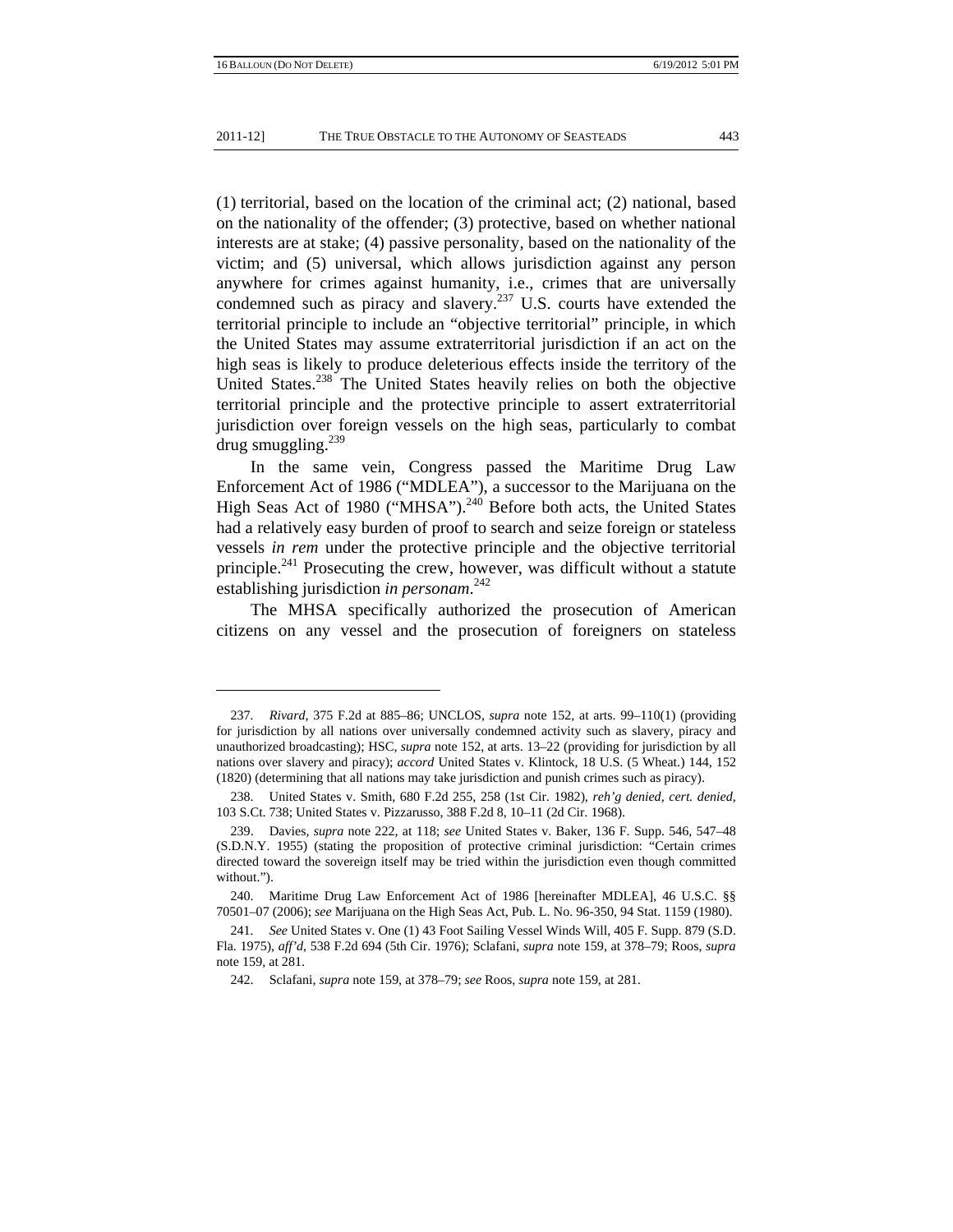vessels.<sup>243</sup> Despite criticism of the MHSA alleging that the expansion of jurisdiction violated the freedom of the sea, Congress later amended the MHSA by further expanding the power of the United States to approach, seize, board, and prosecute vessels and crews on the high seas.<sup>244</sup> While Congress made explicit reference to international law, it also—incredibly added broad language preserving federal jurisdiction over a foreign national even if it was improperly obtained in contravention to the tenets of international law.<sup>245</sup> Only a foreign nation (not even the defendant himself) has standing to complain about the impropriety of U.S. action under MDLEA with respect to arresting and prosecuting foreign nationals.<sup>246</sup> Impropriety does not "divest a court of jurisdiction or otherwise constitute a defense" to MDLEA.<sup>247</sup> The statute effectively allows the Coast Guard to ignore international law regarding foreign vessels on the high seas so long as the vessels are arrested under suspicion of drug smuggling.<sup>248</sup>

This is only a slight departure from previous federal circuit court jurisprudence. In *Ker v. Illinois*, 249 appellant, who had been convicted for theft and embezzlement, challenged the personal jurisdiction of the Illinois state courts because a federal official acting as a bounty hunter had kidnapped him in Peru and returned him to the United States. The Court held that the kidnapping was equivalent to a "mere irregularit[y] in the manner in which he [was] brought into the custody of the law" because any person may arrest another for "a heinous crime" and because due process was not at issue so long as the indictment and trial were fair.<sup>250</sup> The Court

246. 46 U.S.C. § 70505.

247*. Id.*

250*. Id.* at 440.

 <sup>243.</sup> Tousley, *supra* note 211, at 377.

 <sup>244.</sup> Sclafani, *supra* note 159, at 379; Tousley, *supra* note 211, at 377–78.

<sup>245</sup>*. Compare* 46 U.S.C. app. § 1903(b)(2) (2006) (allowing a vessel to escape the definition of a vessel of the United States so long as it was registered pursuant to the HSC), *id.* at § 1903(c)(1)(B) (calling on the definition of an assimilated stateless vessel pursuant to the HSC), *and id.* at § 1903(c)(3) (calling on the definition of the production of manifests listed in Article 5 of the HSC), *with id*. at § 1903(d) ("Any person charged with a violation of this section shall not have standing to raise the claim of failure to comply with international law as a basis for a defense. A claim of failure to comply . . . may be invoked solely by a foreign nation, and a failure to comply . . . shall not divest a court of jurisdiction or otherwise constitute a defense to any proceeding under this chapter.").

<sup>248</sup>*. See* Merriam, *supra* note 204, at 471 ("The United States essentially ignores there noninterference principles and stops and boards ships several miles off the United States coast.").

 <sup>249. 119</sup> U.S. 436, 437–39 (1886).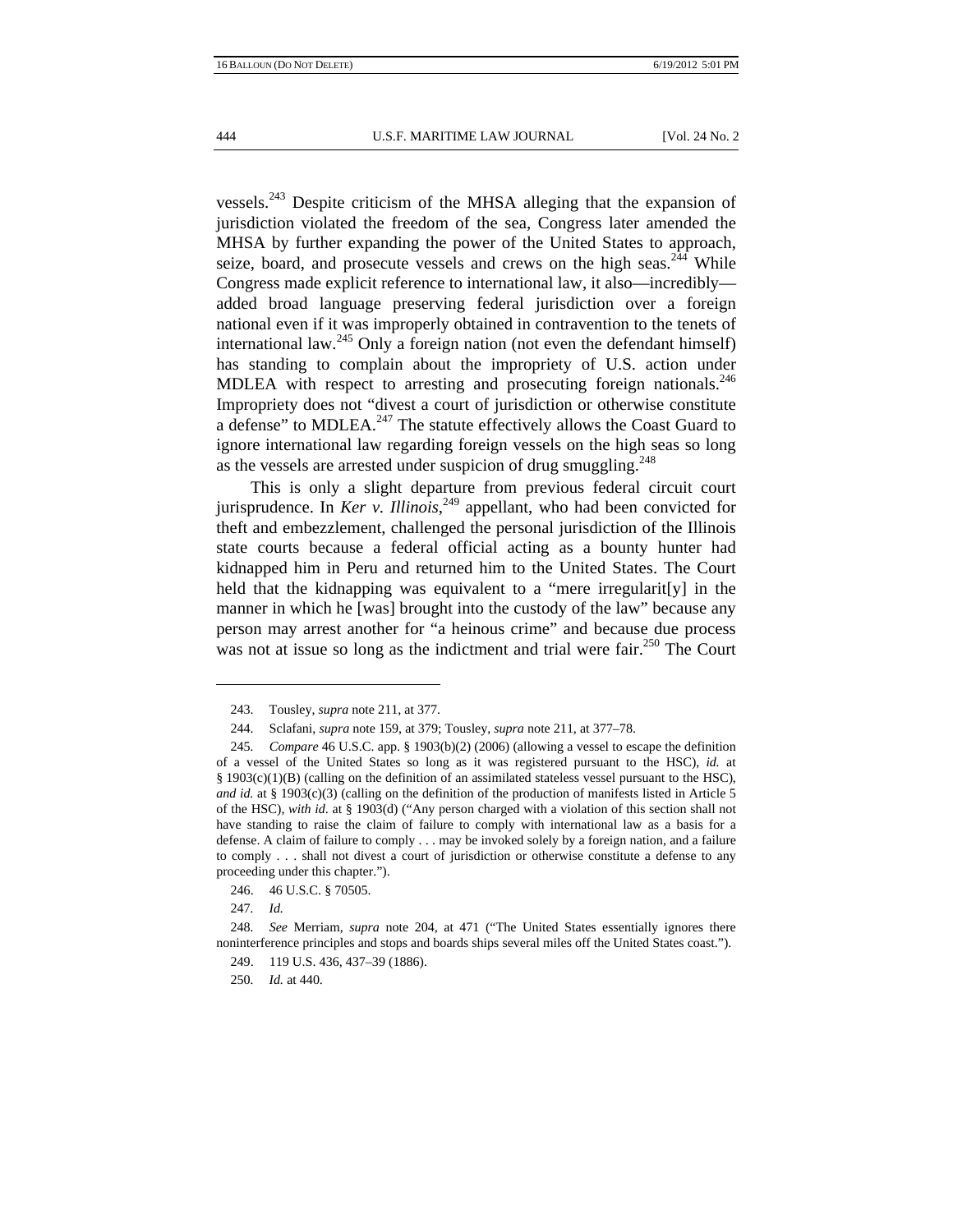abstained from ruling on the issue of whether Illinois properly retained jurisdiction in light of international law because it held that the Illinois Supreme Court was equally as competent to address the question, and because Peru still retained the ability to extradite and try the federal officer for kidnapping.<sup>251</sup>

The Court upheld and solidified the *Ker* rule in *Frisbie v. Collins*, a case in which Michigan officers kidnapped a man in Chicago to stand trial for murder in Michigan.<sup>252</sup> The Court held that it

[H]as never departed from the rule announced in *Ker v. Illinois* . . . that the power of a court to try a person for a crime is not impaired by the fact that he had been brought within the court's jurisdiction by reason of a "forcible abduction." . . . [D]ue process of law is satisfied when one present in court is convicted of crime after having been fairly apprised of the charges against him and after a fair trial. . . . There is nothing in the Constitution that requires a court to permit a guilty person rightfully convicted to escape justice because he was brought to trial against his will.<sup>253</sup>

It is still a tenet of U.S. law that a person abducted and brought to trial in violation of the sovereignty of the nation from where he is taken has no independent right to challenge the jurisdiction later assumed by the country to which he is brought. $^{254}$ 

MDLEA simply codified the necessary personal jurisdiction over foreign crews for the *Ker-Frisbie* doctrine to take hold with respect to boarding, searching, and seizing foreign vessels for suspicion of drug smuggling on the high seas.<sup>255</sup> The *Ker-Frisbie* doctrine, however, is only a jurisdictional doctrine: It cannot perfect evidence obtained in illegal searches and seizures on the high seas that are rendered inadmissible by the

<sup>251</sup>*. Id.* For a modern example of this principle, see Regina v. Kear, 51 C.C.C (3d) 574 (Can. 1989) (Canadian court holding, after Canada lodged a complaint with the United States to extradite an American bondsman for kidnapping an American defendant in Toronto who failed to appear for trial in Florida, that the bondsman had no common law power to arrest the American defendant).

 <sup>252. 342</sup> U.S. 519, 520, 522 (1952).

<sup>253</sup>*. Id.* at 522.

<sup>254</sup>*. See* Riesenfeld, *supra* note 233, at 244.

<sup>255</sup>*. See* 46 U.S.C. § 70505 (2006).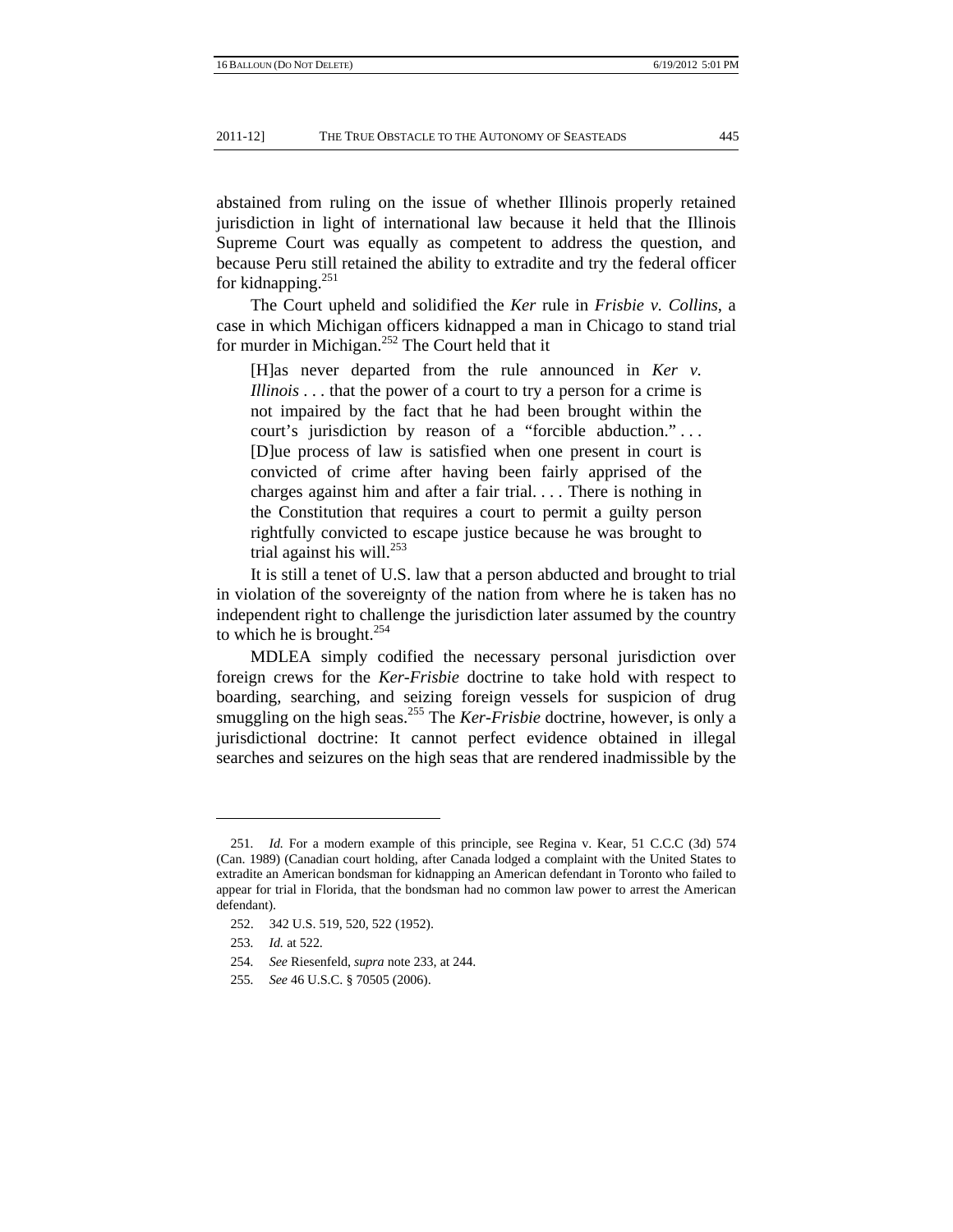Fourth Amendment.<sup>256</sup> In *United States v. Cadena*, for example, the Fifth Circuit stated that:

In general, warrantless searches are unlawful even if made with probable cause. . . . However, in a variety of exceptional circumstances, a warrant is not prerequisite to a valid search. We have specifically sustained the constitutionality of an inspection, made without a warrant or probable cause pursuant to 14 U.S.C. § 89(a), of United States flag vessels, but *implied that this exception is permissible only with respect to domestic vessels*  because of the special interest of the nation in the conduct and operation of its citizens' vessels. . . . Additionally, we have indicated that the Coast Guard has authority to search a domestic vessel for safety, documentary purposes, and "to look for obvious customs and narcotics violations."<sup>257</sup>

Therefore, foreign smugglers can be arrested illegally and tried even under protest of a foreign government in contravention of a ratified treaty, but illegally seized evidence would be inadmissible against them.<sup>258</sup> On the other hand because vessels are treated like floating pieces of territory under the exclusive jurisdiction of the flag state, if the flag state grants the United States permission to search and seize, evidence obtained may be admissible—precisely because the domestic law of the foreign flag country will not contemplate the Fourth Amendment.<sup>259</sup>

3. Survey of the Circuits' Fourth Amendment Treatment of Vessels

In *United States v. Williams*, the Fifth Circuit held that reasonable suspicion was the sufficient standard to justify the search and seizure of a foreign-flagged vessel on the high seas pursuant to the statutory authority of Coast Guard and customs officials to search and seize.<sup>260</sup> The Fifth

 <sup>256.</sup> Christopher Connolly, *"Smoke on the Water": Coast Guard Authority to Seize Foreign Vessels Beyond the Contiguous Zone*, 13 N.Y.U. J. INT'L L. & POL. 249, 255 (1980).

 <sup>257. 585</sup> F.2d 1252, 1262–63 (1978) (citing United States v. One (1) 43 Foot Sailing Vessel Winds Will, 405 F. Supp. 879 (S.D. Fla. 1975), *aff'd*, 538 F.2d 694 (5th Cir. 1976) (quoting United v. Warren, 578 F.2d 1058, 1065 (5th Cir. 1978)) (footnote omitted and emphasis added).

 <sup>258.</sup> Connolly, *supra* note 256, at 255, 327–28; *see* HSC, *supra* note 152, at art. 2.

 <sup>259.</sup> Connolly, *supra* note 256, at 328; *see* HSC, *supra* note 152, at art. 6(1); *see, e.g.*, United States v. Williams, 617 F.2d 1063, 1075 (5th Cir. 1980) (pointing out that Panamanian consent to search a Panamanian flagged vessel is sufficient authorization to search in the absence of domestic statutory authority).

 <sup>260. 617</sup> F.2d at 1073, 1084 (referencing 14 U.S.C. § 89(a) and 19 U.S.C. § 1581(a)).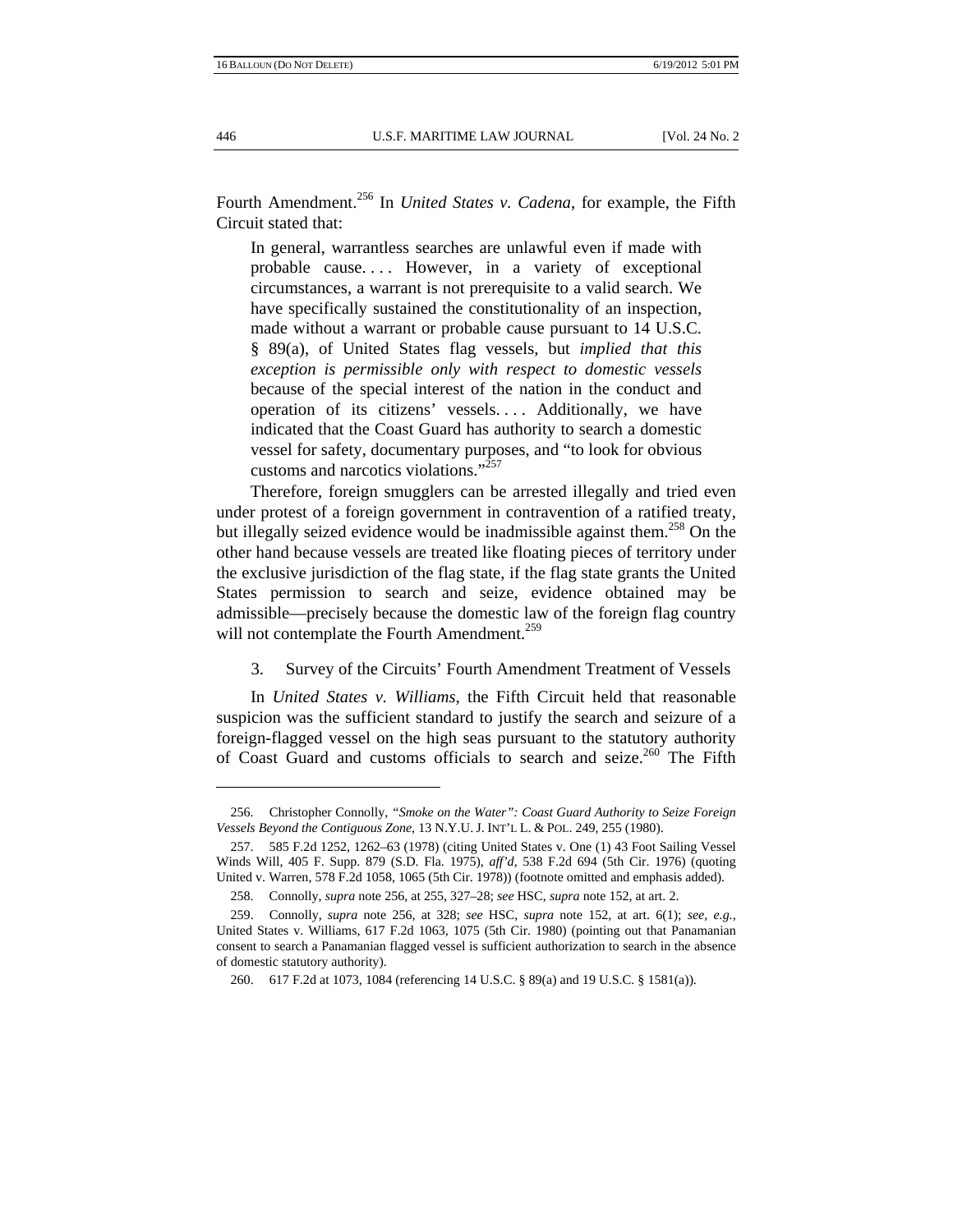Circuit also reiterated the *Warren* rule allowing the Coast Guard to board and search any vessel of the United States anywhere on the high seas without any articulable suspicion of criminal activity.<sup>261</sup> Because the Fifth Circuit did not interpret the broad statutory grant of power in 14 U.S.C. § 89(a) and 19 U.S.C. § 1581(a) through the prism of "land-based" Fourth Amendment jurisprudence, it gave Coast Guard and customs officers unqualified power to stop American vessels under a pretext of a documentation and safety check.<sup>262</sup> Furthermore, the Fifth Circuit subsequently held that "the Coast Guard has implicit power to search an American vessel in *foreign* waters even in the absence of express statutory authority."<sup>263</sup> Under Fifth Circuit jurisprudence, foreign vessels are granted minimal protection from search and seizure, and American citizens and vessels are actually granted *fewer* protections than foreigners on the high seas. $264$ 

The Fifth Circuit's decisions regarding the Fourth Amendment are highly influential because the court has rendered more of them than the other appellate circuits due to its proximity to both drug smuggling routes from Mexico and South America and to the United States' *de facto* client states in the Caribbean and Central America.<sup>265</sup> The First Circuit agrees with the Fifth Circuit that only reasonable suspicion is necessary to stop a foreign vessel and that there is no articulable suspicion requirement to stop and board an American vessel.<sup>266</sup> The Eleventh Circuit also agrees.<sup>267</sup> Additionally, the Eleventh Circuit's decision in *U.S. v. Marino-Garcia* has become the leading case throughout the circuits on detaining, boarding, searching, and seizing stateless vessels on the high seas, holding that the United States may take jurisdiction over these "international pariahs."<sup>268</sup> Importantly in context to philosophical purpose of seasteading, the

<sup>261</sup>*. Id.* at 1075 (quoting *Warren*, 578 F.2d at 1064).

<sup>262</sup>*. See* Marks, *supra* note 221, at 1541–42.

 <sup>263.</sup> United States v. Conroy, 589 F.2d 1258, 1265 (5th Cir. 1979), *cert. denied*, 100 S.Ct. 60 (emphasis added).

<sup>264</sup>*. See supra* notes 255-60, and accompanying text.

<sup>265</sup>*. See* Marks, *supra* note 221, at 1539.

 <sup>266.</sup> United States v. Hilton, 619 F.2d 127, 131–33 (1st Cir. 1980) (noting that the Coast Guard has broad discretion in deciding which vessel to board); United States v. Arra, 630 F.2d 836, 841–42 (1st Cir. 1980).

 <sup>267.</sup> United States v. Glen-Archila, 677 F.2d 809, 813 (11th Cir. 1982); United States v. Clark, 664 F.2d 1174, 1174–75 (11th Cir. 1981), *reh'g denied*.

 <sup>268. 679</sup> F.2d 1373, 1382–83 (11th Cir. 1982).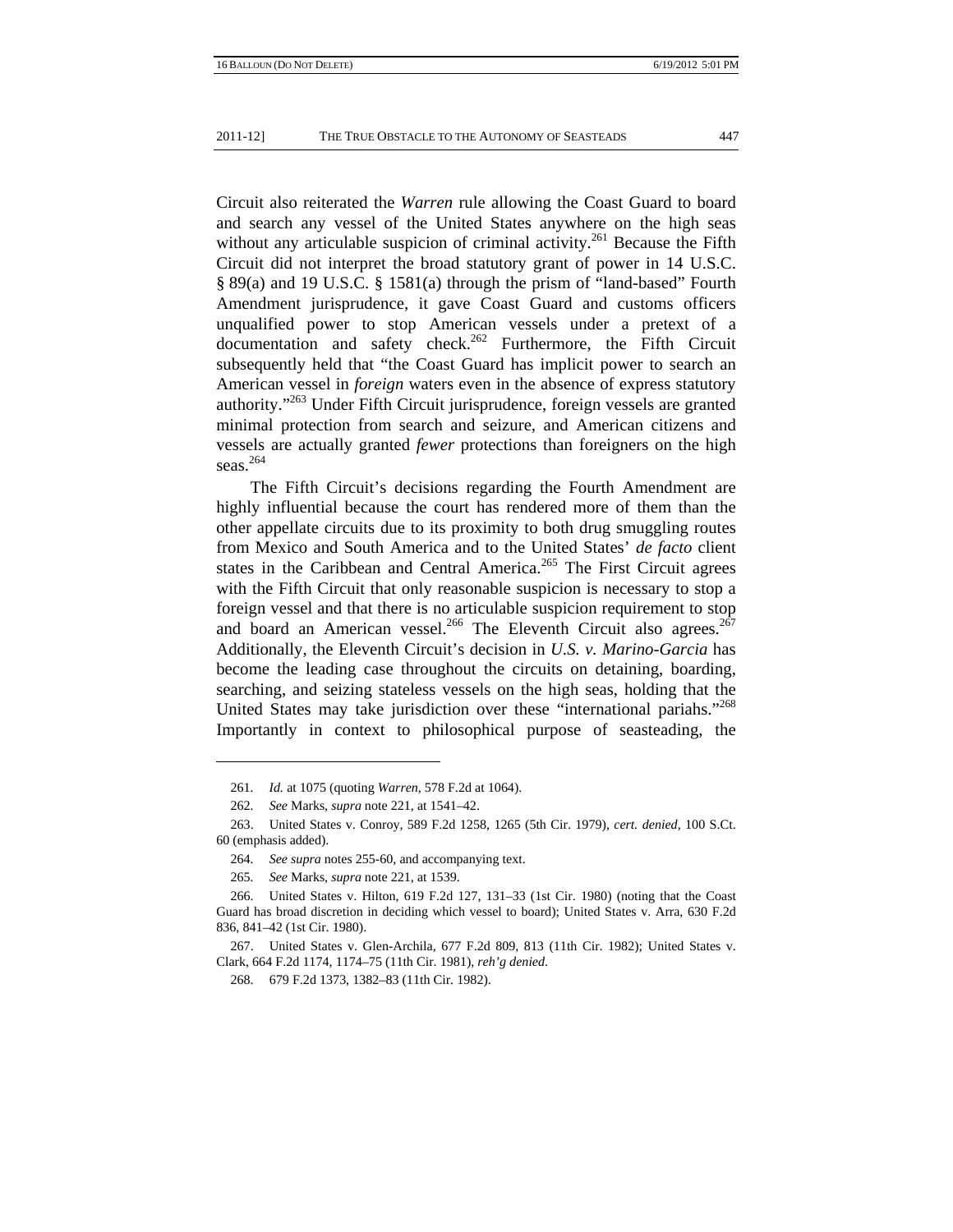Eleventh Circuit denounced flagless vessels because "they represent 'floating sanctuaries from authority' and constitute a potential threat to the order and stability of the navigation on the high seas."<sup>269</sup>

Meanwhile, the Ninth, Second, Fourth and Third Circuits have not been quite as sanguine about federal power as the Fifth, First and Eleventh in their interpretations of 14 U.S.C. § 89(a) and 19 U.S.C. § 1581(a).<sup>270</sup> In *United States v. Piner*, the Coast Guard stopped a boat in U.S. territorial waters during the evening, citing a randomized document and safety check as the reason for the detention.<sup>271</sup> The Coast Guard officer eventually found marijuana in plain view and arrested the occupants.<sup>272</sup> Holding that the reasons underlying the government's justification to board after dark—to check documents and ensure vessel safety—did not outweigh the privacy interests of the boat's occupants at night, the Ninth Circuit affirmed the lower district court's suppression of the marijuana as evidence.<sup>273</sup> Thus, the Ninth Circuit was the first to circumscribe 14 U.S.C. § 89(a) with Fourth Amendment limits by actually weighing the interests of the government against the interests of the vessel's occupants.<sup>274</sup>

The Ninth Circuit subsequently addressed the Fourth Amendment requirements for boarding, searching, and seizing a foreign national on a foreign vessel in *United States v. Davis*. 275 The Coast Guard approached a British vessel thirty-five miles southwest of Point Reyes, California because it suspected the vessel of smuggling.<sup>276</sup> When the vessel's captain denied the Coast Guard's request to board, the Coast Guard sought permission from the United Kingdom, which granted it. $277$ 

The Ninth Circuit did not, however, end its analysis at the grant of permission by the United Kingdom.<sup>278</sup> Instead, the court engaged in a three-

278*. Id*.

<sup>269</sup>*. Marino-Garcia*, 679 F.2d at 1382.

<sup>270</sup>*. See* Marks, *supra* note 221, at 1551–60.

 <sup>271. 608</sup> F.2d 358, 359 (9th Cir. 1979).

<sup>272</sup>*. Id.*

<sup>273</sup>*. Id.* at 361.

<sup>274</sup>*. See* 608 F.2d 358; Marks, *supra* note 221, at 1552–53; *but see* United States v. Watson, 678 F.2d 765, 768 (9th Cir. 1982), *reh'g denied* (upholding a search and seizure of a vessel at night because the boarding was pursuant to a regularized administrative plan rather than a random decision of the Coast Guard officer).

 <sup>275. 905</sup> F.2d 245, 248–49 (9th Cir. 1990).

<sup>276</sup>*. Id.* at 247.

<sup>277</sup>*. Id.*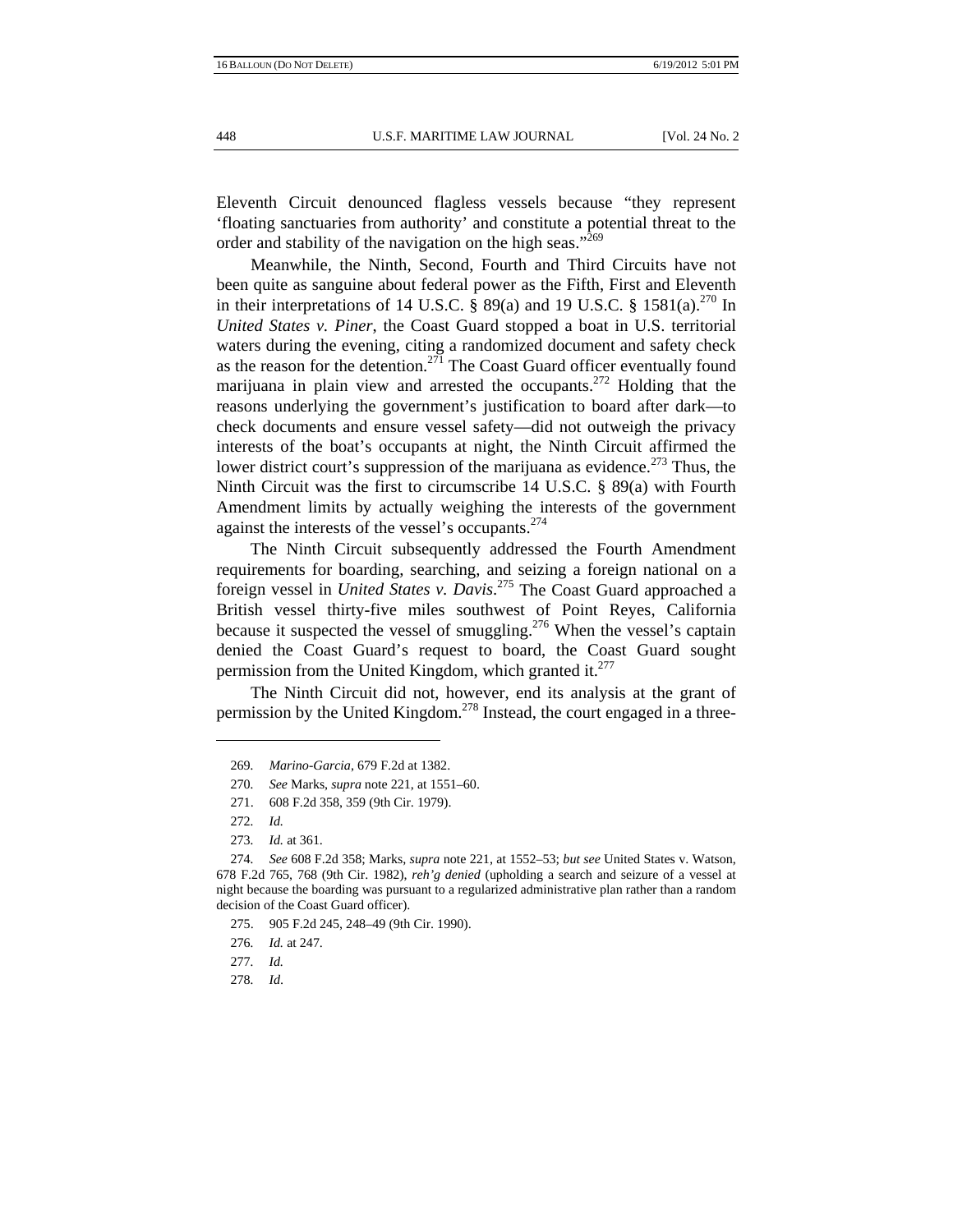part inquiry.<sup>279</sup> First, the court stated that prosecution of a foreign national requires a preliminary analysis as to whether the Constitution allowed Congress to give extraterritorial effect to the criminal statute in question.<sup>280</sup> Finding that the Constitution expressly grants Congress the power to "define and punish . . . felonies on the high seas," the court found that MDLEA met this test.<sup>281</sup> Next, the court evaluated whether Congress intended for the statute in question to have extraterritorial effect.<sup>282</sup> The Ninth Circuit found that Congress did intend this for MDLEA.<sup>283</sup> Finally, and most importantly, the court stated that there must be an inquiry into whether there is a "sufficient nexus between the defendant and the United States" to avoid fundamental unfairness. $^{284}$  In this specific case, the Ninth Circuit found that there was a sufficient nexus given the defendant's sudden change of course upon detection, the size of his ship versus his stated point of departure, and the other factors that gave the Coast Guard reasonable suspicion.285 The "sufficient nexus" language, however, was a sharp departure from the majority circuit rule, which requires no nexus whatsoever.<sup>286</sup>

Note that the Ninth Circuit still follows the other circuits with respect to stateless vessels apprehended on the high seas.287 In *United States v. Caicedo*, the Coast Guard boarded and seized a stateless vessel off the coast of Nicaragua, *two thousand* miles from San Diego.<sup>288</sup> Although the vessel had jettisoned one ton of cocaine before being boarded, the Coast Guard admitted that there was no evidence that the crew intended to sail to the United States or that any of the drug-related activities occurred in the United States.<sup>289</sup> Despite these facts, the Ninth Circuit distinguished *Caicedo* from *Davis* and rejected the application of "sufficient nexus"

289*. Id.*

 <sup>279.</sup> *Id.* at 248.

<sup>280</sup>*. Id.*

<sup>281</sup>*. Id.* (quoting U.S. Const. art. I, § 8, cl. 10).

<sup>282</sup>*. Id.* ("We require Congress make clear its intent to give extraterritorial effect to its statutes." (citing United States v. Pinto-Mejia, 720 F.2d 248, 259 (2d Cir. 1983)).

<sup>283</sup>*. Id.* (citing 46 U.S.C. app. § 1903(h) (1986)).

<sup>284</sup>*. Id.* at 248–49.

<sup>285</sup>*. Id.* at 247, 249.

<sup>286</sup>*. See supra* notes 259–63 and accompanying text.

<sup>287</sup>*. See supra* notes 230, 268, and accompanying text; *infra* notes 288–90 and accompanying text.

 <sup>288. 47</sup> F.3d 370, 371 (9th Cir. 1995).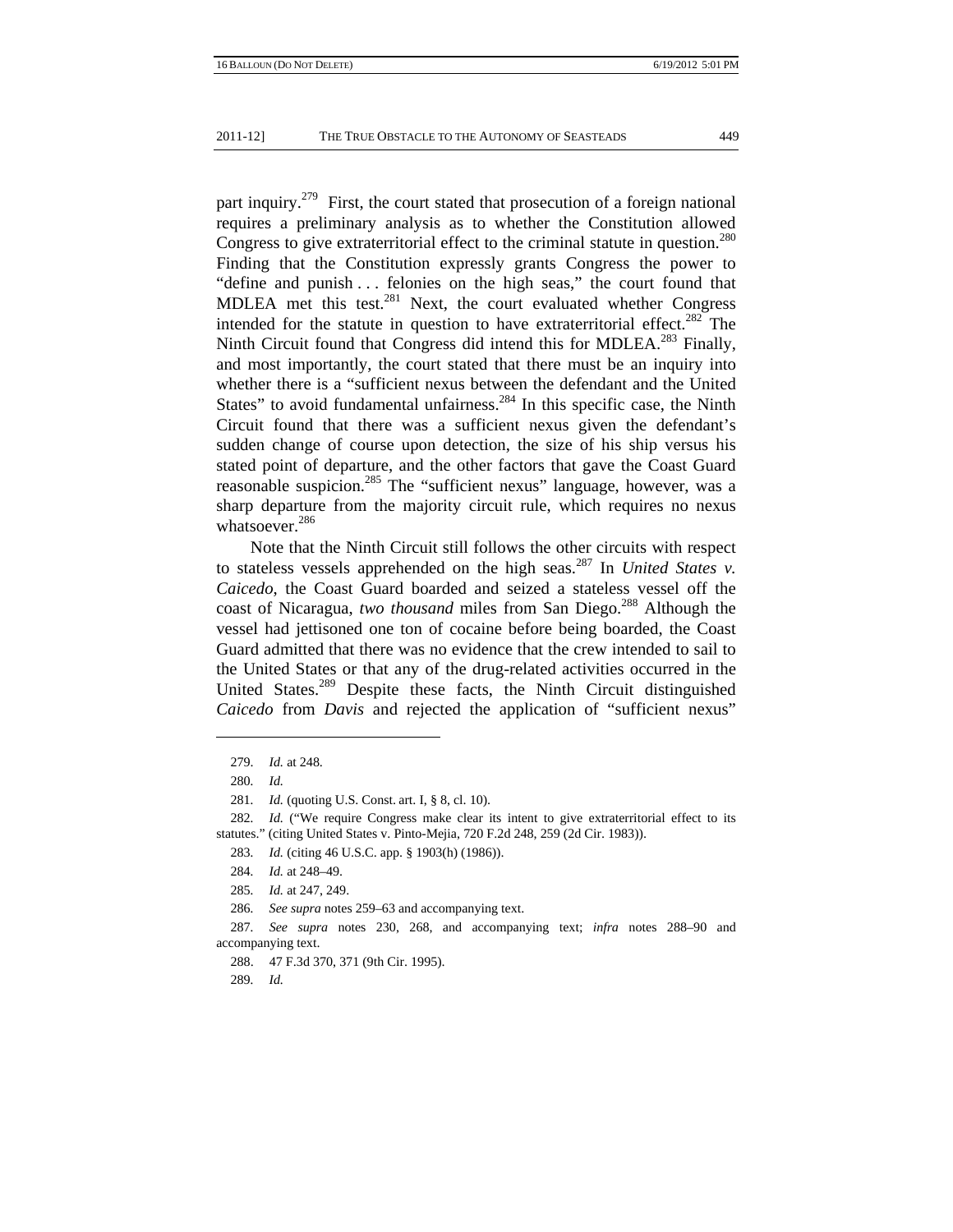simply because the vessel was stateless. $290$ 

The Second Circuit's Fourth Amendment jurisprudence seems to concur with the Fifth Circuit's results, but not with its reasoning.<sup>291</sup> In *United States v. Streifel*, the Coast Guard seized a vessel flagged in Panama on the high seas and searched it.<sup>292</sup> The court opined that land-based search and seizure principles were applicable on the high seas, but likened a vessel stop on the high seas to a traffic stop under *Terry v. Ohio* and remained unconvinced by the government's argument that the Coast Guard was exempt from a reasonableness requirement.<sup>293</sup>

The Fourth Circuit has also applied land-based search and seizure principles in its jurisprudence for the high seas.<sup>294</sup> In *United States v. Harper*, the court addressed the Fourth Amendment limits on a 14 U.S.C. § 89(a) seizure of an American vessel 800 miles away from North Carolina.<sup>295</sup> Comparing the detention of the vessel to a border patrol stop, the court determined that it was reasonable since border stops are *per se*  reasonable.<sup>296</sup> Strangely, this stop occurred well outside the customs waters of the United States, which comprise navigable waters most analogous to patrolled borders.<sup>297</sup> This makes the Fourth Circuit's jurisprudence about 14 U.S.C. § 89(a) functionally equivalent to the Fifth Circuit's doctrine regarding American vessels on the high seas.<sup>298</sup> But, in a departure from the Fifth Circuit's view, the Fourth Circuit held that a 19 U.S.C. § 1581(a) customs stop is limited by the Fourth Amendment in that it should be a "brief investigatory stop upon a reasonable suspicion of illegal activity."<sup>299</sup> A further search could only be supported upon probable cause.<sup>300</sup>

Finally, the Third Circuit agrees with the Eleventh and Fifth Circuits in their result that there is no nexus requirement for capturing a stateless

<sup>290</sup>*. Id.* at 371–73; *accord* United States v. Marino-Garcia, 679 F.2d 1382, 1383 (11th Cir. 1982).

<sup>291</sup>*. See* Marks, *supra* note 221, at 1555.

 <sup>292. 665</sup> F.2d 414, 418 (2d Cir. 1981).

<sup>293</sup>*. Id.* at 419–20 (citing Terry v. Ohio, 392 U.S. 1 (1968)).

<sup>294</sup>*. See* Marks, *supra* note 221, at 1557–60.

 <sup>295. 617</sup> F.2d 35, 35 (4th Cir. 1980).

<sup>296</sup>*. Id.* at 37–39.

 <sup>297.</sup> Marks, *supra* note 221, at 1558.

<sup>298</sup>*. See supra* notes 260-65, 294–97, and accompanying text.

 <sup>299.</sup> Blair v. United States, 665 F.2d 500, 504–05 (4th Cir. 1981).

<sup>300</sup>*. Id.* at 504.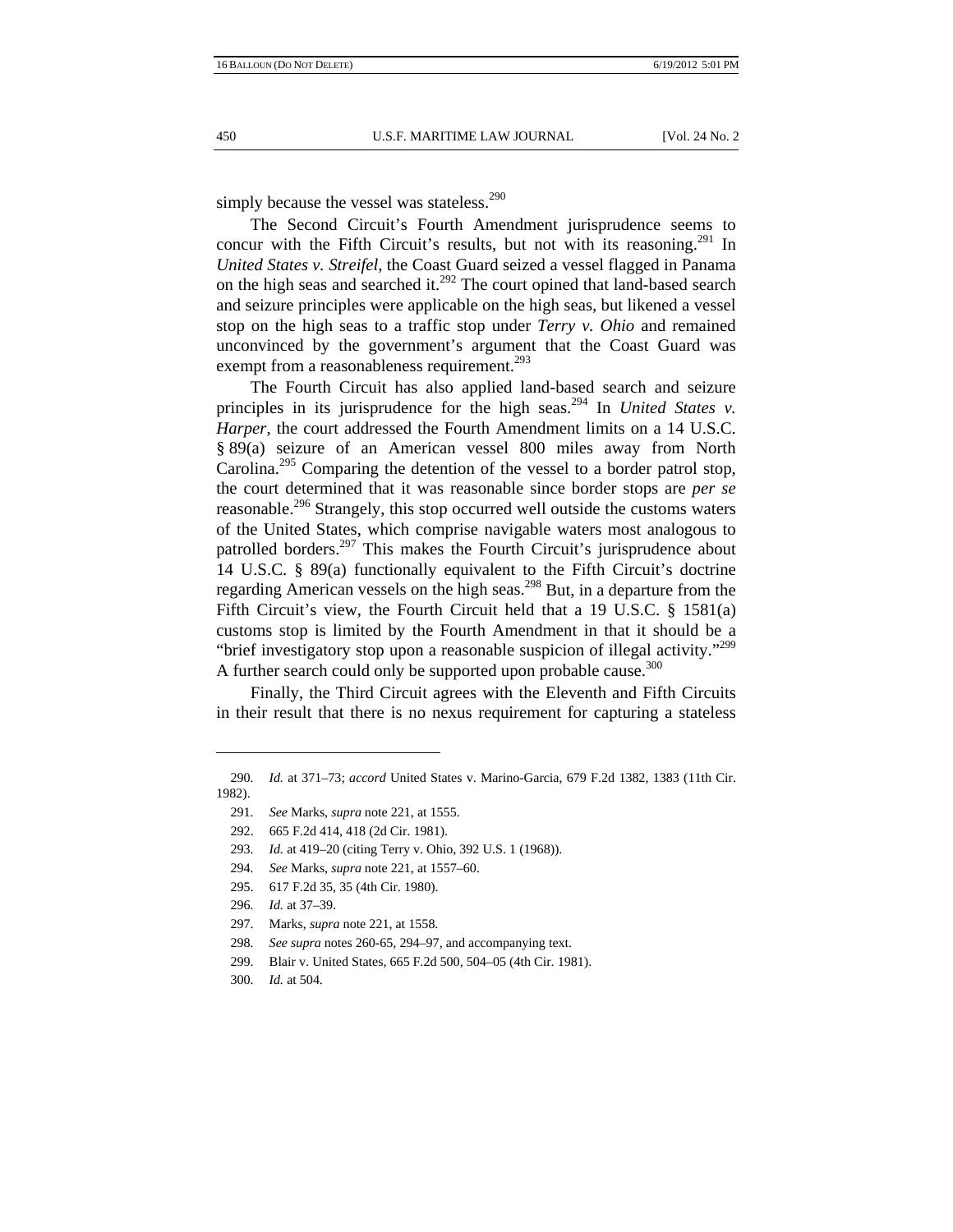vessel on the high seas suspected of drug smuggling under MDLEA.<sup>301</sup> The court stated that the statute superseded a nexus requirement that it had previously required in *United States v. Wright-Barker*. 302

There is, of course, no doubt the Congress may override international law by clearly expressing its intent to do so. . . . Inasmuch as Congress . . . expressed no such intent, we felt obligated in *Wright-Barker* to apply the nexus test as required by international law. But 46 U.S.C. app. § 1903(d) expresses the necessary congressional intent to override international law to the extent that international law might require a nexus to the United States for the prosecution of the offenses defined in the [MDLEA].<sup>303</sup>

It appears that the Third Circuit concurs with the Eleventh and Fifth Circuits' rule regarding the boarding and capture of stateless drug smuggling vessels, only because it is forced to do so through its interpretation of overriding statutory authority.<sup>304</sup> Otherwise, the Third Circuit would prefer to require a nexus for stateless vessels, which would run contrary to the overwhelming consensus in the other circuits.<sup>305</sup>

## 4. Hot Pursuit and the Mothership Doctrine

International law provides other exceptions to the freedom of the high seas doctrine, namely the mothership doctrine and the doctrine of hot pursuit.<sup>306</sup> Hot pursuit occurs when the coastal state has "good reason to believe" that a vessel has violated its laws and when the state begins pursuit of the vessel while the vessel is still in its contiguous zone or territorial sea. $307$  The right of hot pursuit ends at another nation's territorial waters.  $308$ 

 <sup>301.</sup> United States v. Martinez-Hidalgo, 993 F.2d 1052, 1056 (3d Cir. 1993).

<sup>302</sup>*. Id.* (citing 46 U.S.C. app. § 1903(d)). *Contra* United States v. Wright-Barker, 784 F.2d 161, 168–69 (3d Cir. 1989) (necessitating a demonstration that the smugglers intended to affect the United States).

 <sup>303.</sup> *Martinez-Hidalgo*, 993 F.2d at 1056.

 <sup>304.</sup> *Id*.

<sup>305</sup>*. But see* Sclafani, *supra* note 159, at 394. This would even run contrary to the Ninth Circuit's jurisprudence on the stateless vessel issue, notable because of the court's divergence from the Fifth Circuit's rejection of a nexus requirement to detain and search foreign vessels under the MDLEA.

 <sup>306.</sup> UNCLOS, *supra* note 152, at art. 111; HSC, *supra* note 152, at art. 23.

 <sup>307.</sup> UNCLOS, *supra* note 152, at art. 111(1); HSC, *supra* note 152, at art. 23(1).

 <sup>308.</sup> UNCLOS, *supra* note 152, at art. 111(3); HSC, *supra* note 152, at art. 23(2).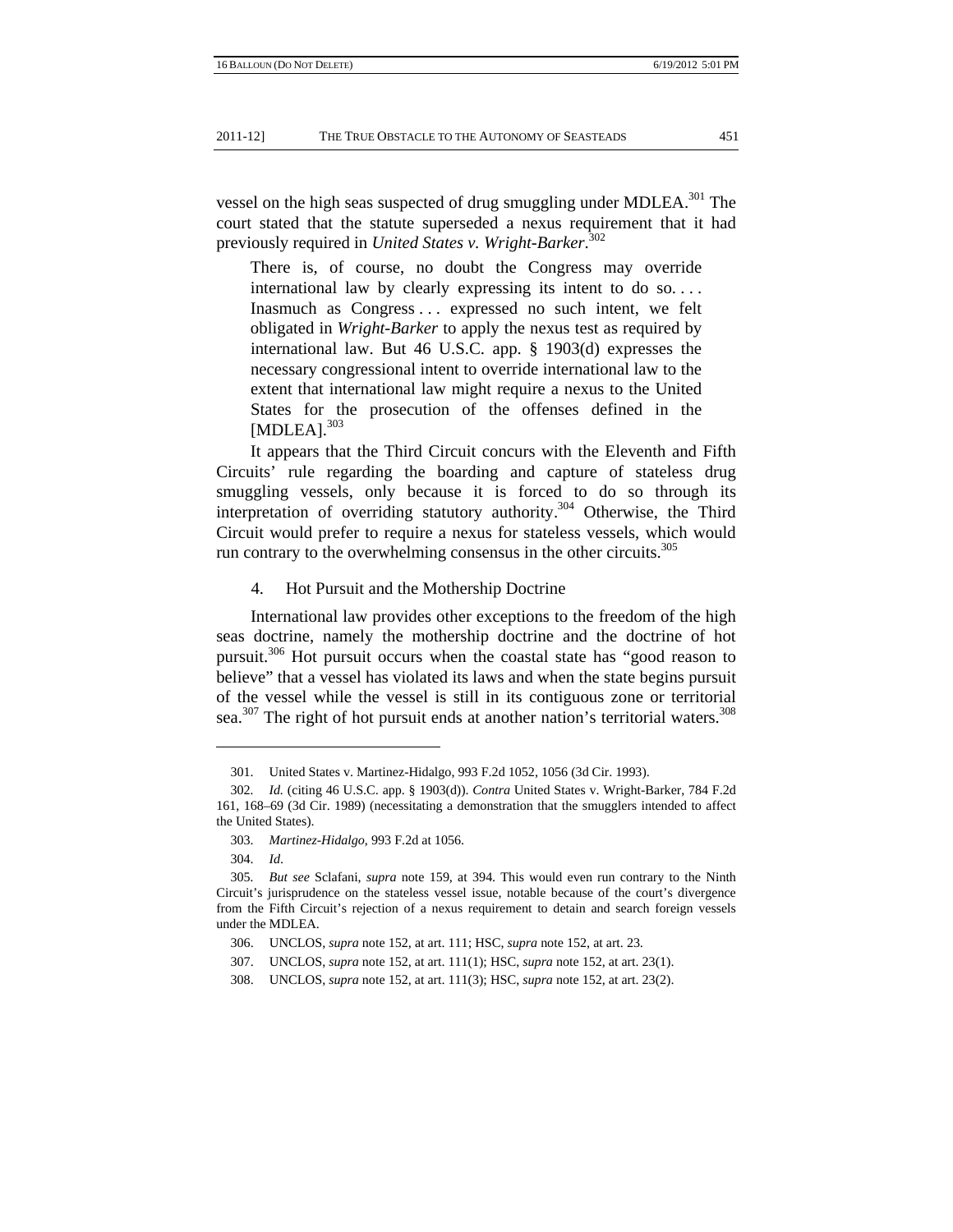The treaties also recognize that smaller or non-seagoing vessels may be working together as a team or even in concert with a larger "mother ship" hovering just outside of a nation's enforcement zones or territorial sea.<sup>309</sup> The mothership doctrine, also known as the doctrine of constructive presence, allows a state to pursue all the vessels involved so long as one of them is inside the contiguous zone of the state.<sup>310</sup> Given this international legal backdrop, it is clear Congress enacted MDLEA and its predecessor, MHSA, with hot pursuit and constructive presence in mind.<sup>311</sup> It is also clear that Congress and the Judiciary have extended the enforcement power of the United States well beyond the limits of customary international  $law.<sup>312</sup>$ 

## **IV. AMERICAN JURISDICTION AS APPLIED TO SEASTEADS**

## *A. American Admiralty Jurisdiction over Seasteads*

1. Sea Zones

Seasteads cannot be politically autonomous inside the inland waters or territorial sea of the United States (or any coastal nation).<sup>313</sup> Moreover, despite the international principles that theoretically attenuate the authority of a coastal nation inside its contiguous zone to enforcement of customs, fiscal, immigration, and sanitary laws, the United States exercises *de facto* plenary authority twenty-four nautical miles from its coastline.<sup>314</sup> Therefore, a seastead also cannot realistically exercise autonomy inside a contiguous zone.<sup>315</sup>

The 200-nautical mile EEZ also poses problems for both fixedlocation and floating seasteads.<sup>316</sup> Fixed-location seasteads in the EEZ, although not *ipso facto* under admiralty jurisdiction (save some further relation to vessels), would still fall under the jurisdiction of the United

 <sup>309.</sup> UNCLOS, *supra* note 152, at art. 111(4); HSC, *supra* note 152, at art. 23(3).

 <sup>310.</sup> UNCLOS, *supra* note 152, at art. 111(4); HSC, *supra* note 152, at art. 23(3).

<sup>311</sup>*. See* Sclafani, *supra* note 159, at 378–79. For a history of American treatment of motherships and hot pursuit, see Connolly, *supra* note 256, at 263–70.

<sup>312</sup>*. See supra* notes 232–311 and accompanying text.

<sup>313</sup>*. See supra* notes 201–05 and accompanying text.

<sup>314</sup>*. See supra* notes 206–08, 211, 213–21, and accompanying text.

<sup>315</sup>*. See supra* notes 206–08, 211, 213–21, and accompanying text.

<sup>316</sup>*. See supra* notes 209, 211–12, and accompanying text.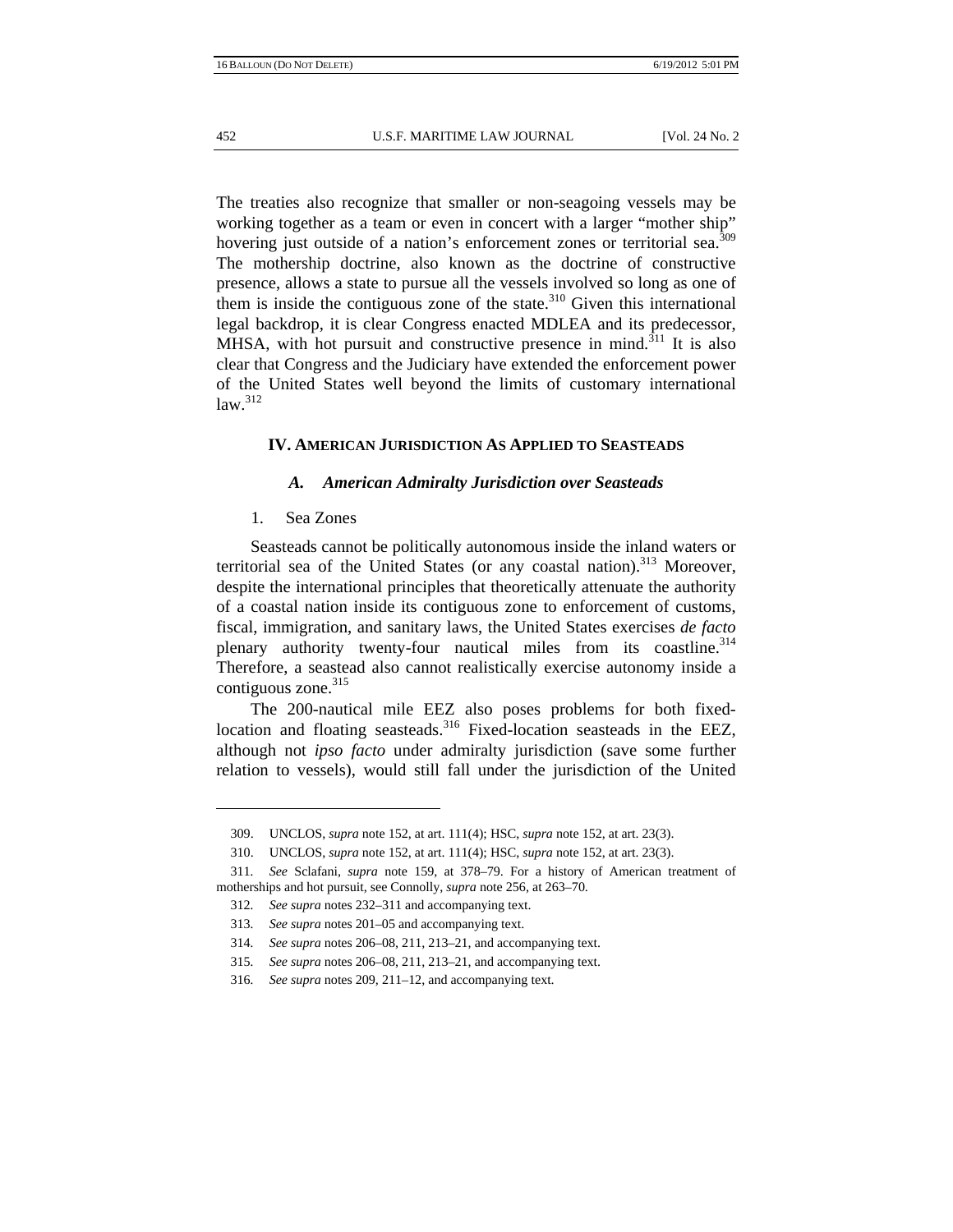States.<sup>317</sup> Floating seastead vessels fishing in the EEZ would certainly come under the jurisdiction of the United States.<sup>318</sup> Even though TSI suggests aquaculture—farming aquatic life for food and others staples—as an alternative to fishing directly, it is possible that a seastead inside an EEZ could find itself running afoul of the conservation laws of the applicable coastal state.<sup>319</sup> Exclusive economic zones, as grants of resources in and below the sea within the designated 200-nautical-mile limit, could be interpreted broadly by U.S. courts also to subsume the types of resources that may be grown or developed by a seastead in its attempt to eke out life.<sup>320</sup> No laws currently indicate that resources raised, as opposed to captured, by a seastead semi-permanently or fortuitously passing through the American EEZ are subject to American control, but broad grants of power in other areas indicate that this is a possibility, and one that would necessarily interfere with a seastead's autonomy.<sup>321</sup>

Beyond the EEZ are the true high seas.<sup>322</sup> Given the United States' penchant for exercising jurisdiction thousands of miles from its coastlines, not even the territorial seas of other nations may be sufficient to protect a seastead from American jurisdiction.<sup>323</sup> Besides, homesteading on the *territorial* seas of another country also would run counter to the stated purpose of TSI's principles regarding political autonomy.<sup>324</sup> Thus, there is no manner in which a floating seastead altogether can avoid the locational or territorial jurisdictional authority of a coastal state, particularly the United States.<sup>325</sup> The crux of a free-floating seastead's maximum autonomy, therefore, is in remaining on the high seas to minimize (but not completely derogate) exposure to the United States' jurisdiction.<sup>326</sup>

<sup>317</sup>*. See* Outer Continental Shelf Lands Act, 43 U.S.C. §§ 1331–1356a (2006).

<sup>318</sup>*. See supra* note 209 and accompanying text; *see* FRIEDMAN & GRAMLICH, *supra* note 4, at 170 (mentioning the problems that an EEZ presents to fishing inside the zone).

<sup>319</sup>*. See* FRIEDMAN & GRAMLICH, *supra* note 4, at 170–71; *supra* note 209 and accompanying text.

<sup>320</sup>*. See supra* notes 316–19 and accompanying text.

<sup>321</sup>*. See supra* notes 316–20 and accompanying text.

<sup>322</sup>*. See supra* notes 201, 207, 209, and accompanying text.

<sup>323</sup>*. See supra* notes 234–35, 246–55, and accompanying text.

<sup>324</sup>*. See supra* notes 2, 203, and accompanying text.

<sup>325</sup>*. See supra* notes 323–24 and accompanying text.

<sup>326</sup>*. See supra* notes 323–25 and accompanying text. *But see* FRIEDMAN & GRAMLICH, *supra* note 4, at 256–57 ("Because being close to existing countries is so beneficial to the success of early seasteads, [the risk of intervention from existing governments] requires careful attention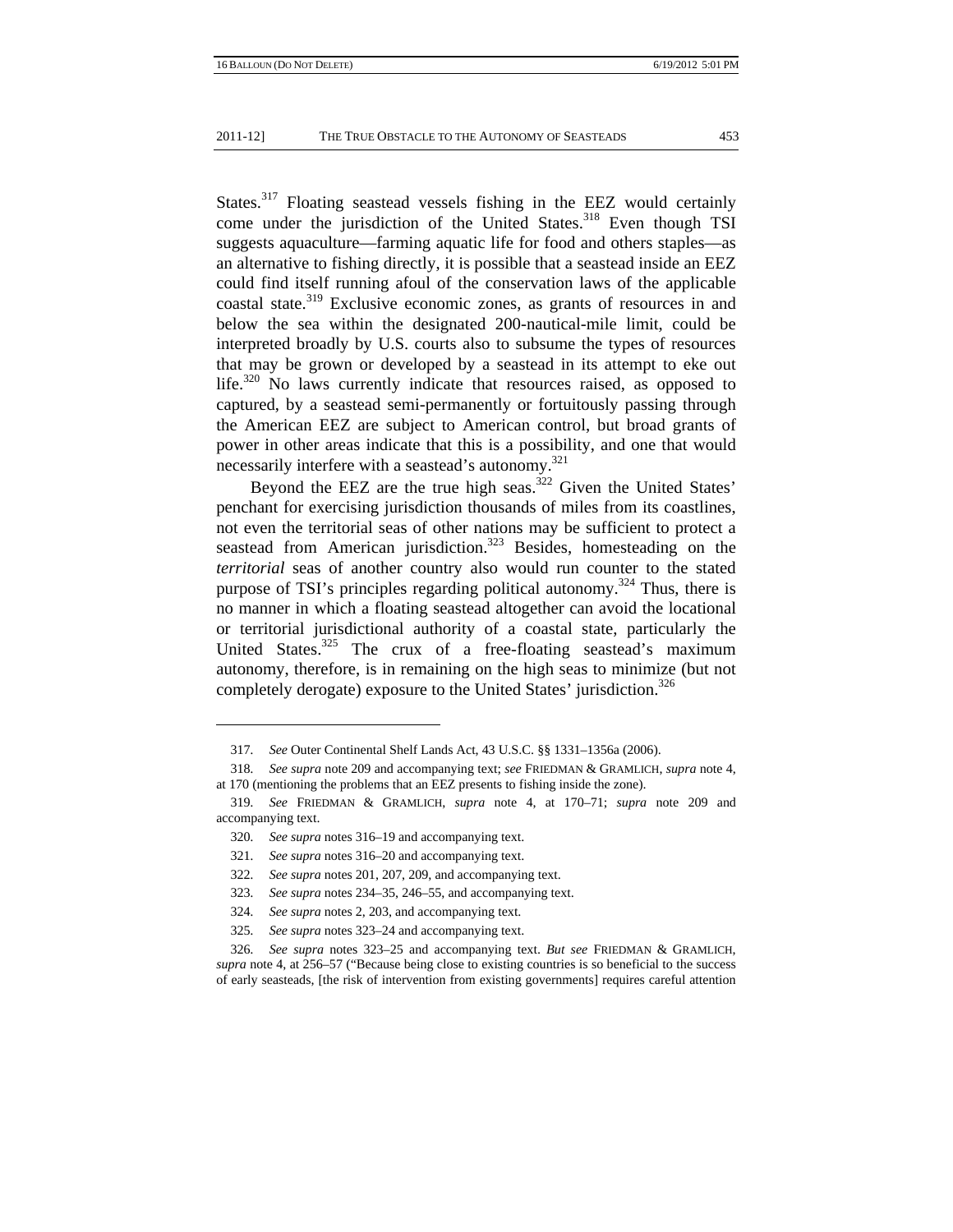#### 2. American Seasteads

Without question, American-flagged seastead vessels would be subject to American jurisdiction.<sup>327</sup> Further, American vessel registration would plight the seastead with the possibility of being approached by a Coast Guard cutter, boarded, and possibly searched and seized, with little to no protection under the Fourth Amendment.<sup>328</sup> The exception to this would arise when American seastead vessels were located near the west coast of the United States, subject to the law in the Ninth Circuit, which weighs the government's interest in the document and safety check leading to a detention, search, and seizure, with the privacy interest of the vessel and its crew.<sup>329</sup>

## 3. Stateless Platforms versus Vessels as Seasteads

This analysis does not address whether and how the United States might exercise jurisdiction over a putatively "stateless" fixed-location artificial island seastead, but the United States can almost always—and often will—take jurisdiction over a stateless vessel and its occupants upon discovery.<sup>330</sup> The United States is also likely to look askance at a stateless vessel's activities because of its statelessness.<sup>331</sup> Despite TSI's concern about a nation seeking to unilaterally claim physical jurisdiction over a given area on the high seas and any artificial islands along with it, the principle of the freedom of the high seas indicates this scenario is unlikely. $332$  The use of vessels as seasteads, i.e. floating structures that move along the sea with or without motive power and have the ability to transport people and goods, will subject seasteaders to the admiralty jurisdiction of the United States where a fixed-location would be less likely to fall under the jurisdiction of any current legal framework.<sup>333</sup> It behooves seasteaders to avoid long-term vessel-based solutions. In spite of the

during seasteading's early years.").

<sup>327</sup>*. See supra* notes 149–53, 221–25, and accompanying text.

<sup>328</sup>*. See supra* notes 264–67 and accompanying text.

<sup>329</sup>*. See supra* notes 270–86 and accompanying text.

<sup>330</sup>*. See supra* notes 269, 287–90, 301–03, and accompanying text.

<sup>331</sup>*. See* United States v. Marino-Garcia, 679 F.2d 1373, 1382 (11th Cir. 1982), *reh'g denied*; *supra* note 266 and accompanying text.

<sup>332</sup>*. But see* FRIEDMAN & GRAMLICH, *supra* note 4, at 126 (hypothesizing a greater likelihood of risk due to political insecurity arising in any given fixed location).

<sup>333</sup>*. See supra* notes 132–39, 142, 326–27, and accompanying text.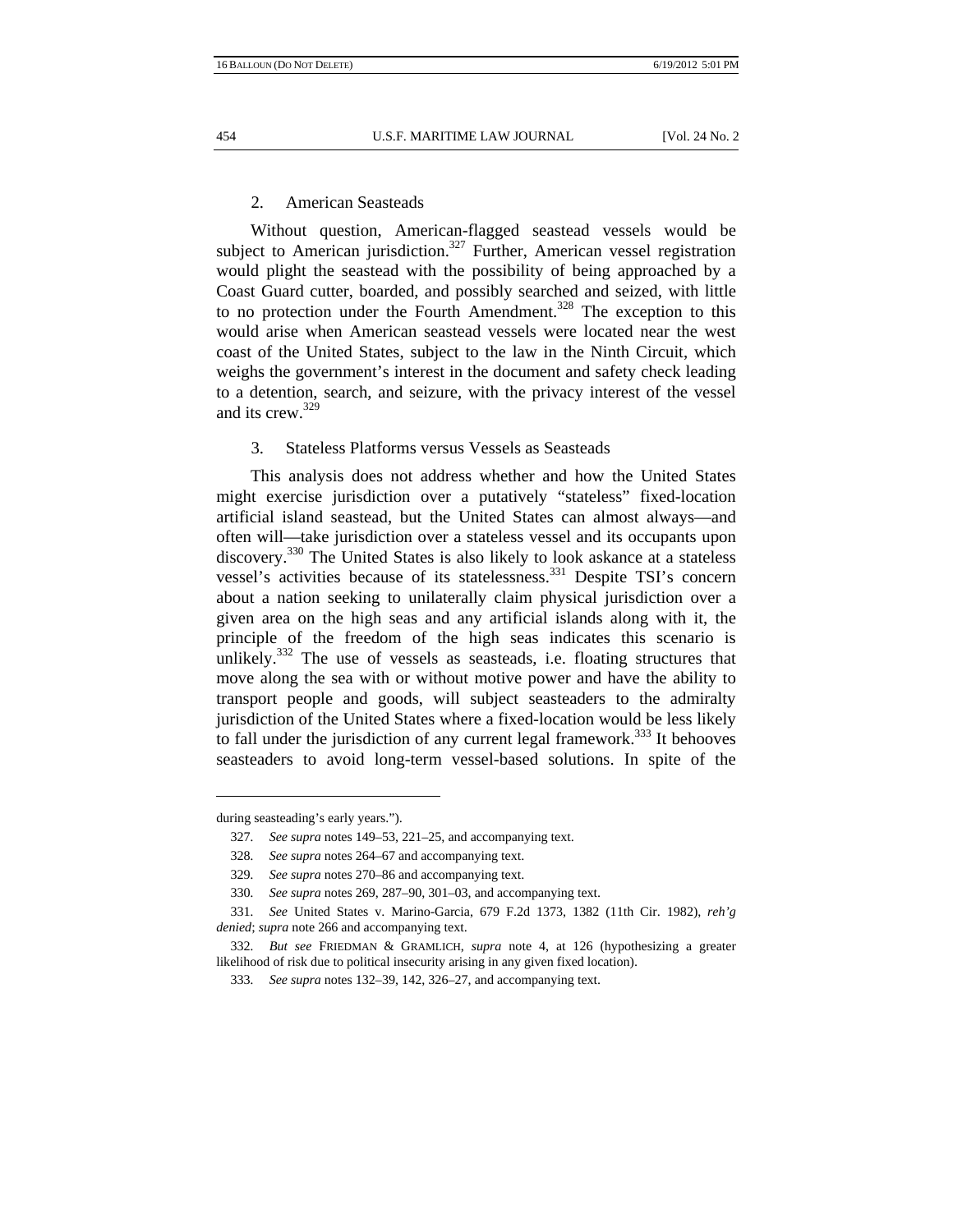comparatively enormous technological challenges to creating fixedlocation seasteads, they are preferable to floating seasteads if the goal is indeed greater autonomy, at least jurisdictionally speaking.<sup>334</sup>

The caveat to plenary American jurisdiction over stateless vessels is that the Coast Guard will not be able or care to retain jurisdiction over a stateless vessel once it is searched and not found to possess contraband or be in violation of any applicable American law.<sup>335</sup> Given the United States' drug enforcement policies, a stateless vessel will be approached far more often than a flagged vessel, even if it is repeatedly found to not possess contraband or to not be in violation of American law.<sup>336</sup>

So while it may be of interest to some seasteaders to promote longterm autonomy by sailing stateless, they must be exceedingly careful to avoid the contraband laws of all nations, since every nation can assume jurisdiction over their vessels. $337$  This is especially true with respect to the United States, given its aggressive drug war policies.<sup>338</sup> While the United States can retain jurisdiction over stateless vessels as if they were American vessels, even the courts that mandate Fourth Amendment protection to American vessels deny it to stateless vessels.<sup>339</sup> To this end, stateless seasteads would necessarily have to avoid the places and routes where the Coast Guard is most likely to patrol, i.e., the Western Hemisphere.<sup>340</sup> Of course, statelessness invites interference by all nations anyway, making it a wholly inadvisable solution.<sup>341</sup>

## 4. Conveniently Flagged Seastead Vessels

To avoid constant suspicion and repeated boarding by the Coast Guard (or any other nation's warships), a mobile seastead's owner would be wise

<sup>334</sup>*. See supra* note 246 and accompanying text; *supra* notes 132–39, 142 and accompanying text; *infra* note 212 and accompanying text: *see also* PAPADAKIS*, supra* note 7, at 37, 60 (arguing the desirability and legality of artificial islands for seaward expansion of "new independent 'States' or for expansion of territory and sovereignty by existing States in the open seas").

<sup>335</sup>*. See supra* notes 237–48, 260–305, and accompanying text.

<sup>336</sup>*. See supra* notes 237–48, 260–305, and accompanying text.

<sup>337</sup>*. See supra* notes 155–167 and accompanying text.

<sup>338</sup>*. See supra* notes 237–48, 260–305, and accompanying text.

<sup>339</sup>*. See supra* notes 260–305 and accompanying text.

<sup>340</sup>*. See supra* notes 260–305 and accompanying text; MONROE DOCTRINE (1823).

 <sup>341.</sup> *Id*.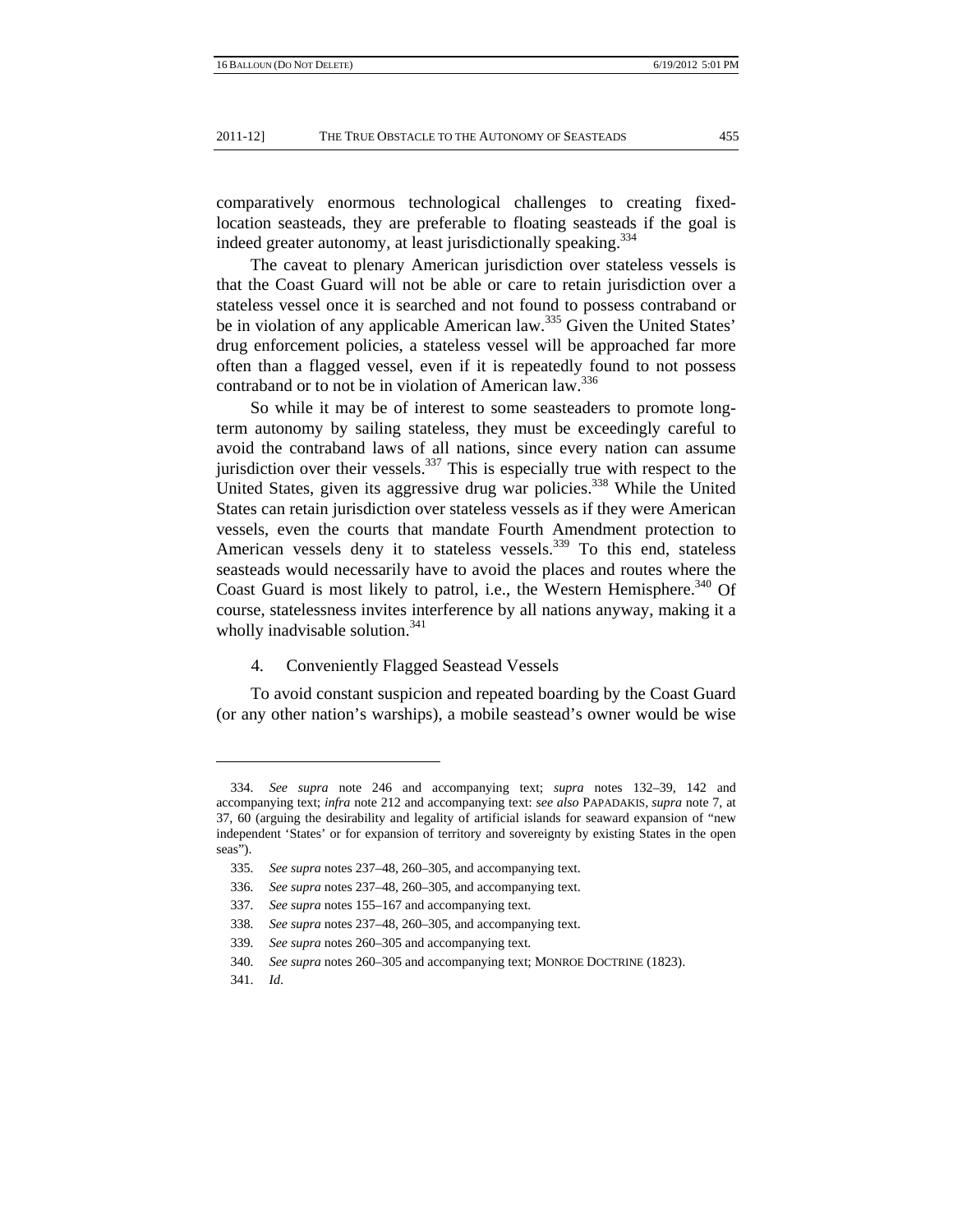to register it with a seafaring nation.<sup>342</sup> Flagging seasteads in open registries where low regulation and low taxes are the norm would at first pass promote some measure of autonomy.343 Nonetheless, the United States has a significant number of bilateral relationships with open and closed registries giving it the authority, or at least the influence, to request and easily gain consent to board vessels flagged in those coastal states.<sup>344</sup> Not only are the United States' claims to jurisdiction broad, but so is its diplomatic reach. $345$  Seasteaders could consider registering their vessels with compromise states, if they are able to meet the national character requirements for the owner(s).<sup>346</sup> This may help them avoid the stigma of a flag of convenience, harassment at ports, the regularity with which Coast Guard appears to stop vessels from Caribbean and Central American states, and the tendency of open registry states to acquiesce to boarding requests by the United States.<sup>347</sup>

Establishing a close relationship with a flag of convenience state over time could allow a seastead growing in population and respect to give a smaller nation incentive to advocate for it under international legal principles should the United States seize a vessel or its crew.<sup>348</sup> In certain cases, a complaint by another nation-state will not automatically divest American courts of jurisdiction over a vessel or person, but it *might* prompt their release (so long as they aren't Americans).<sup>349</sup> Seasteads could also work toward the long-term goal of persuading an open registry state *not* to acquiesce in the boarding of seasteads in exchange for some type of incentive, i.e., a greater tax rate or a royalty for a term of years on the patents that seasteaders are sure to develop in their quest to make living on the sea technologically viable. $350$ 

<sup>342</sup>*. See supra* notes 168–71 and accompanying text.

<sup>343</sup>*. See supra* notes 2, 174–75, and accompanying text.

<sup>344</sup>*. See supra* notes 232–35 and accompanying text.

<sup>345</sup>*. See supra* notes 232–35 and accompanying text.

<sup>346</sup>*. See supra* notes 198–200 and accompanying text.

<sup>347</sup>*. See supra* notes 195–200, 232–35, and accompanying text.

<sup>348</sup>*. See* Treves, *supra* note 194, at 184–85 (discussing the ability for states to advocate for the prompt release of vessels and crews under international law); *supra* notes 154–55, 175, and accompanying text; *see also supra* notes 188–189, and accompanying text.

<sup>349</sup>*. See supra* notes 249–51 and accompanying text.

<sup>350</sup>*. See supra* notes 4–5, 174–79, 232–35, and accompanying text; *but see* FRIEDMAN & GRAMLICH, *supra* note 4, at 285 (demonstrating a desire not to make money on patents, but to ensure the continuity and freedom of use of the developments by the seasteading community).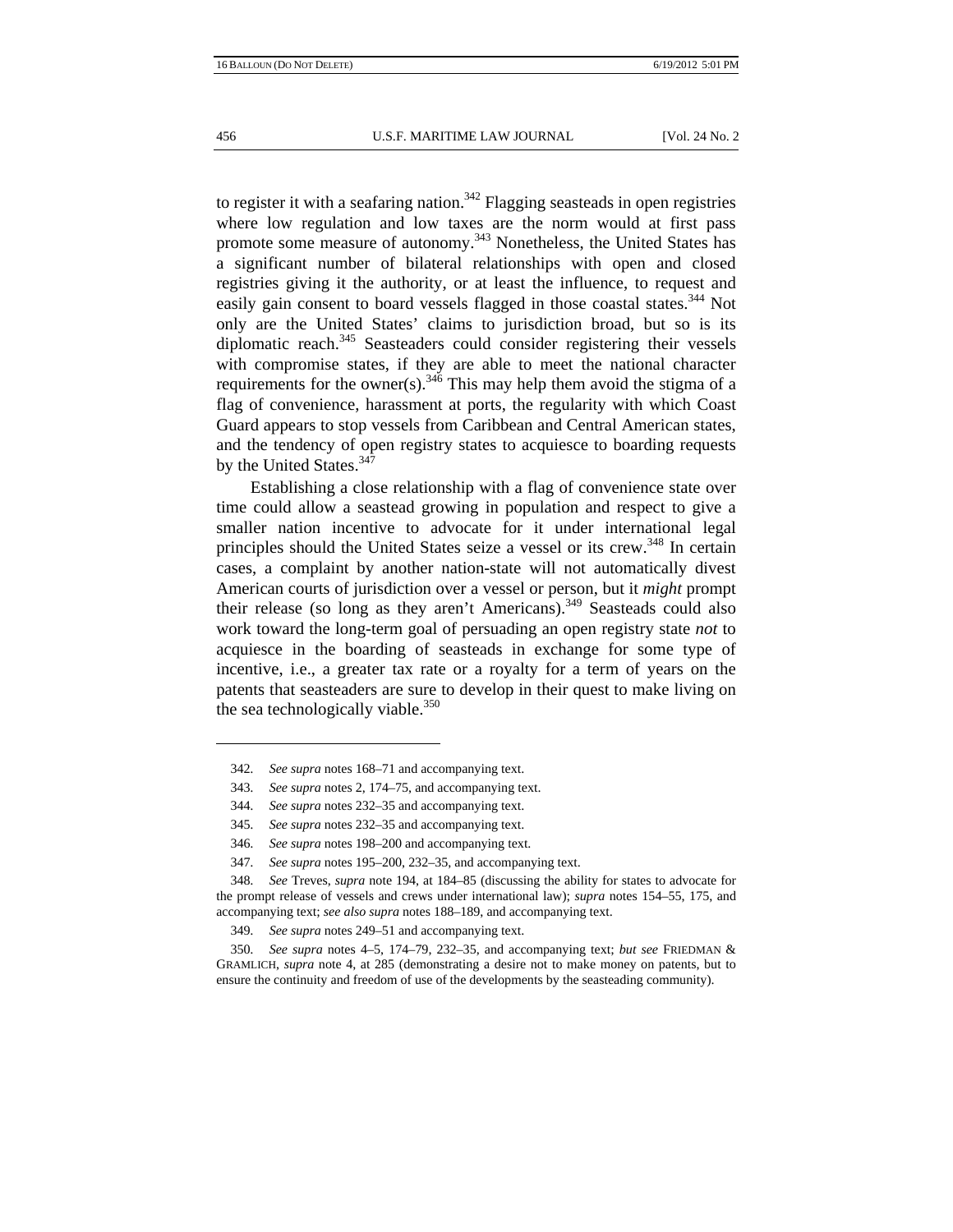Assuming a seastead is foreign flagged, it will retain the most protection when detained by Coast Guard and Customs officers who are stationed out of the west coast of the United States, over which the Ninth Circuit Court of Appeals sits.<sup>351</sup> While American vessels enjoy a modicum of protection in the form of a balancing test used to weigh the government's interests versus the vessel's interests, foreign vessels could rely on the Ninth Circuit's requirement that the United States have a nexus to the vessel to be able to board it, search it, and seize evidence.<sup>352</sup> Overall, the risk of interference by the U.S. government appears to be lower in the Pacific Ocean than the Atlantic.<sup>353</sup>

Seasteaders should also carefully monitor the ownership interests in vessels so that they are not substantially controlled by American citizens or corporations.<sup>354</sup> Even where a vessel is foreign flagged and subject to the law of the flag under international law and *Lauritzen*, the United States may be able to invoke jurisdiction over a seastead simply because it is sufficiently American for the purposes of a given statute.<sup>355</sup> Seasteaders also must be very careful when buying American ships and reflagging them, since any administrative mistake in the transfer of an American ship to a foreign flag could still render it subject to American laws.<sup>356</sup> Similarly, seasteaders must also be wary of any foreign ship that once may have been flagged in the United States even if it has been transferred or reflagged several times since its American registration.<sup>357</sup>

5. Drug Use

Given the longstanding policy of the United States to interdict narcotics thousands of miles from its shores with jurisdictional impunity, it behooves a seastead to avoid drug trade and transport.<sup>358</sup> Politically autonomous communities naturally invite activity that is otherwise taboo in other (most) parts of the world.359 Assuming that seasteads grow in size and

<sup>351</sup>*. See supra* notes 276–86 and accompanying text.

<sup>352</sup>*. See supra* notes 270–86 and accompanying text.

<sup>353</sup>*. See supra* notes 350–51 and accompanying text.

<sup>354</sup>*. See supra* note 226 and accompanying text.

<sup>355</sup>*. See supra* note 226 and accompanying text.

<sup>356</sup>*. See supra* note 227 and accompanying text.

<sup>357</sup>*. See supra* note 227 and accompanying text.

<sup>358</sup>*. See supra* notes 226–27, 243–48, and accompanying text.

<sup>359</sup>*. See* FRIEDMAN & GRAMLICH, *supra* note 4, at 87–88.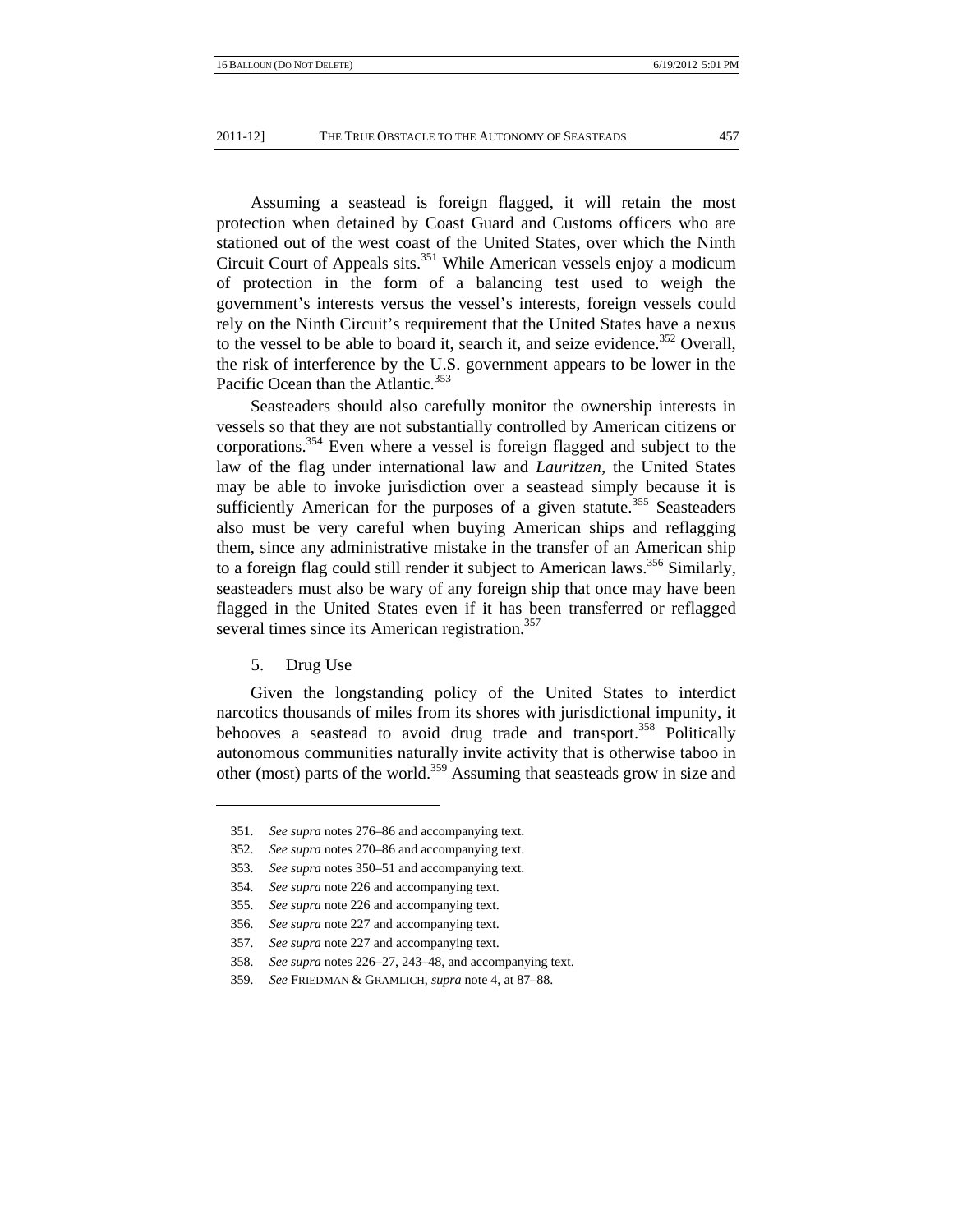stature over time because they are likely to serve as homesteads for an increasing number of people seeking various measures of personal freedom, drug use is also likely to increase.<sup>360</sup> Even if all drugs used on board a seastead are grown or manufactured on board, increasing quantities concomitant with larger populations are more likely to invite interference by the United States.<sup>361</sup> Mere size of a drug cache serves as evidence of intent to distribute in the United States and sets guidelines for sentencing. $362$  And as already discussed, articulated suspicion of drug smuggling significantly lowers the domestic legal barriers to the United States taking jurisdiction over foreign flagged vessels.<sup>363</sup>

## 6. Trade

To avoid civil admiralty jurisdiction, seasteads may consider avoiding trading or contracting with American persons or vessels.<sup>364</sup> Most TSI principals are U.S. citizens, and undoubtedly many first seasteaders will be American, making a principle of non-interaction with others in the United States a difficult choice.<sup>365</sup> In those cases, avoidance of domestic trade with Americans would be moot, as American seasteaders would be subject to American jurisdiction anyway.<sup>366</sup>

Conveniently-flagged seasteads will run the risk of more inspections, port detentions, or *de facto* regulatory obstacles for lacking a genuine link

363*. See supra* notes 260, 264, 266, 292–93, and accompanying text; *but see supra* notes 270–86 and accompanying text.

364*. See supra* note 140 and accompanying text.

365*. See* TSI *Staff / Board / Advisors*, TSI, http://www.seasteading.org/about/staff-boardadvisors/ (last visited June 12, 2012); *supra* notes 140, 201–21, and accompanying text.

<sup>360</sup>*. See supra* note 359 and accompanying text; *see also* FRIEDMAN & GRAMLICH, *supra* note 4, at 220.

<sup>361</sup>*. See supra* notes 226–27, 243–48, and accompanying text; *infra* notes 367–68, 381, and accompanying text.

<sup>362</sup>*. See* Turner v. United States, 396 U.S. 398, 423 (1969) (relating size of drug cache to an assessment of an intent to distribute); Chapman v. United States, 500 U.S. 453, 455 (1991) (relating size of drug cache to sentencing guidelines).

<sup>366</sup>*. See* Blackmer v. United States, 284 U.S. 421, 437 (1932) (determining that the question whether a national public law had extraterritorial effect on an American was merely "one of construction, not of legislative power"); United States v. Bowman, 260 U.S. 94, 97–98 (1922) (asserting the power of the government to punish crimes committed by Americans against the United States, even if on the high seas or in foreign countries); *cf.* Vermilya-Brown Co. v. Connell, 335 U.S. 377, 381 (1948) (extending to civil cases the rule that Congress has the power to regulate Americans' actions "outside the territorial jurisdiction of the United States whether or not the act punished occurred within the territory of a foreign nation").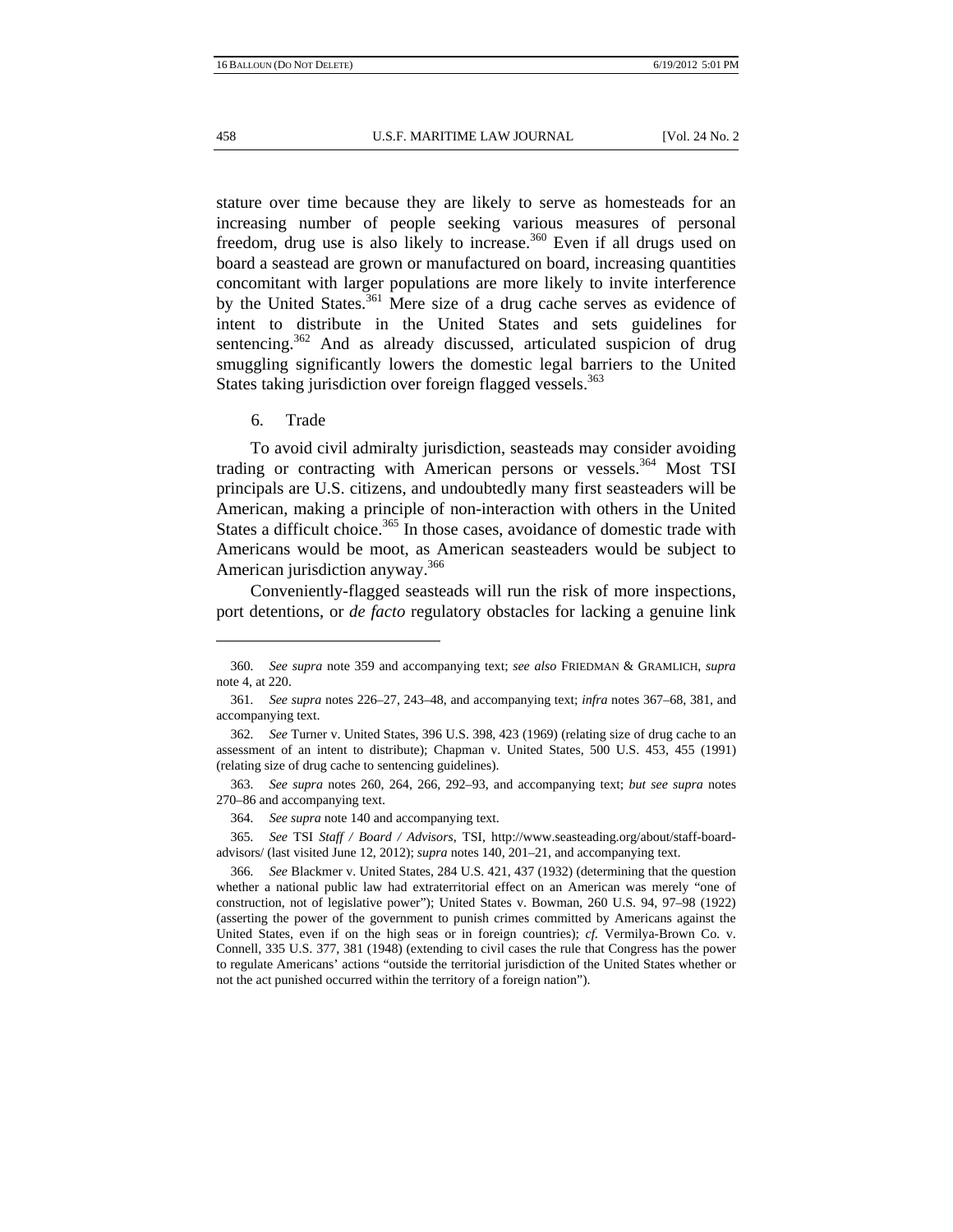with the vessel flag state.<sup>367</sup> To avoid this problem, a seastead may consider employing crews on subsidiary vessels or contracting with other vessels and crews by charter party to transport goods or serve to go between the larger, lumbering seastead and a nearby port of call.<sup>368</sup> Subsidiary vessels and crew, as part of a seastead's family, presumably hope to avoid all the same jurisdictional problems the main vessel is attempting to avoid.<sup>369</sup> Chartered trade ships and lighters may alleviate this concern.<sup>370</sup>

Regardless, the seastead would have to be extremely vigilant about the activities occurring on board any vessel associated with it. For instance, a vessel may charter to transport goods and persons back and forth between a seastead lying just beyond the EEZ or contiguous zone of the United States.<sup>371</sup> If the Coast Guard suspected the chartered vessel to be engaged in drug smuggling or other crimes (in most cases without articulable suspicion), the United States could pursue and arrest the seastead under the mothership doctrine.<sup>372</sup> Mere association could be enough for the United States to pursue the seastead, if not arrest it *in rem* and the residents *in personam*, for conspiracy to distribute.<sup>373</sup> Seasteads need to institute diagnostic mechanisms to prevent ignorant association with vessels or crews that the United States may otherwise tie to the seastead.<sup>374</sup>

7. Other Bases of Criminal Jurisdiction as Relating to Seasteads

The territoriality principle is implicated by the seastead's location and the objective territoriality principle is implicated by the United States' own assessment of how the vessel's activity will affect the country.<sup>375</sup> Similarly, the protective principle allows the United States to arrest activity for national interests.<sup>376</sup> Most of the bases for American law enforcement jurisdiction over a seastead discussed so far fall into one of these

369*. See supra* notes 132–39, and accompanying text.

<sup>367</sup>*. See supra* notes 195–97 and accompanying text.

<sup>368</sup>*. See supra* notes 195–97 and accompanying text.

<sup>370</sup>*. See supra* notes 195–97 and accompanying text.

<sup>371</sup>*. See supra* notes 195–97 and accompanying text.

<sup>372</sup>*. See supra* notes 306, 309–11, and accompanying text.

<sup>373</sup>*. See supra* notes 306, 309–11, and accompanying text.

<sup>374</sup>*. See supra* notes 371–73 and accompanying text.

<sup>375</sup>*. See supra* notes 237–38 and accompanying text.

<sup>376</sup>*. See supra* note 237 and accompanying text.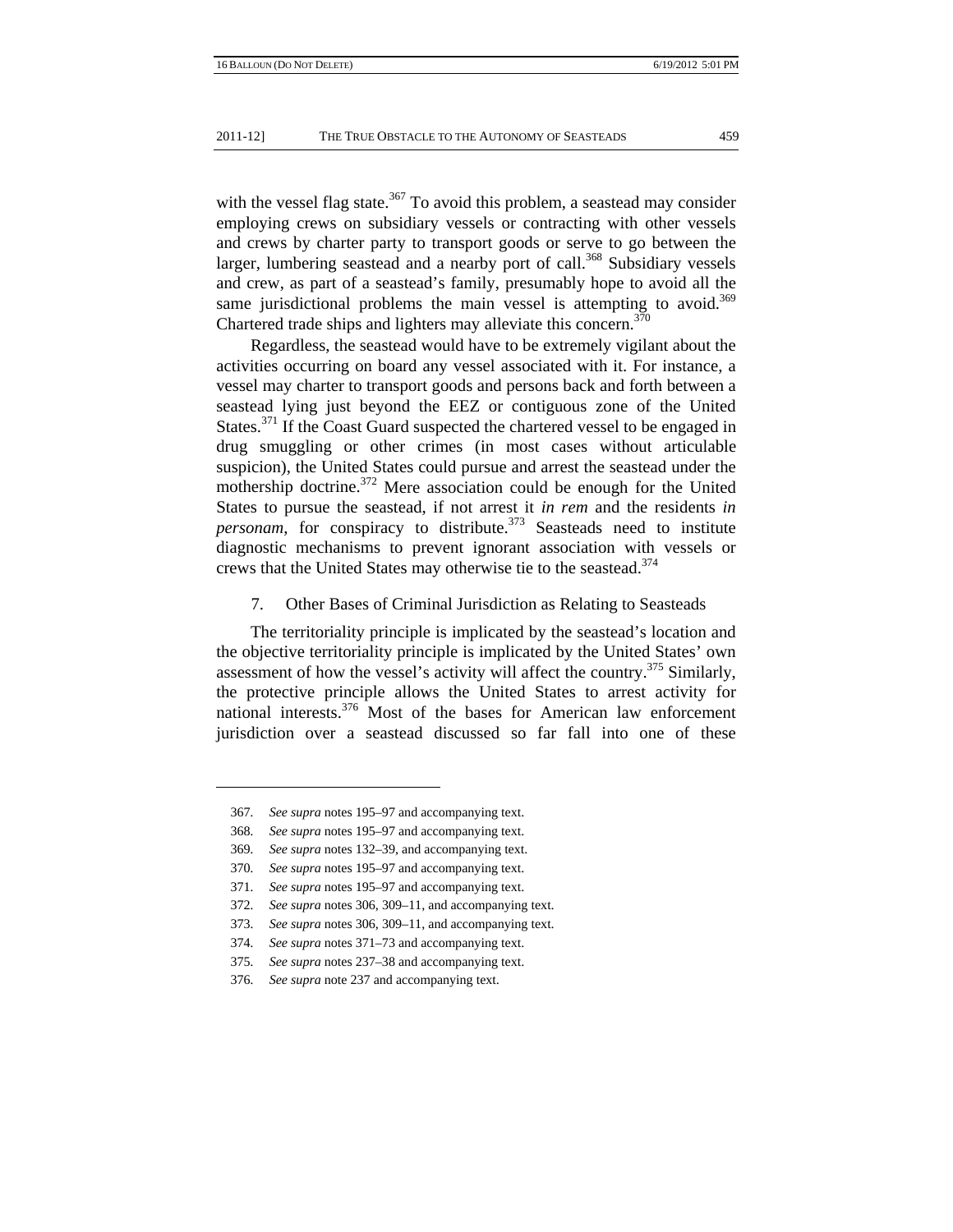categories.<sup>377</sup> But what of the other bases?<sup>378</sup>

The nationality principle indicates that Americans on seasteads are still subject to the laws of the United States even while they may seek political autonomy.<sup>379</sup> Nationality may include ownership of a vessel even if the vessel is registered in another country.<sup>380</sup> The passive personality principle indicates that seasteads or residents who harm an American may find themselves haled into federal court to face criminal charges for wrongdoing.381

Last is the universal principle of jurisdiction, which allows for any nation anywhere to take jurisdiction over a vessel engaged in what amounts to crimes against humanity.<sup>382</sup> Piracy is the prime example.<sup>383</sup> It is not an activity in which a transparent, freedom-oriented community is likely to intentionally engage. $384$  On the other hand, because seasteaders no longer would be bound by "previous constitution[s]," the community would need to find a way to obtain redress of grievances.<sup>385</sup> Torts and crimes happen. Even in a community system eschewing outside authority in the hope of making a better utopia, victims will suffer harm, some at the hands of their neighbors, and it is likely they would seek redress for that harm.<sup>386</sup> If there is no viable juridical system of claim and relief in place, a seasteader suffering harm—or his family or friends acting on his behalf—might seek justice by physical reprisal.<sup>387</sup>

The international legal definition of piracy incorporates an illegal act of violence, detention, or depredation, committed by the crew or passengers

<sup>377</sup>*. See supra* notes 236–39 and accompanying text.

<sup>378</sup>*. See supra* note 237 and accompanying text.

 <sup>379.</sup> Blackmer v. United States, 284 U.S. 421, 438 (1932) ("The jurisdiction of the United States over its absent citizen, so far as the binding effect of its legislation is concerned, is a jurisdiction *in personam*, as he is personally bound to take notice of the laws that are applicable to him and to obey them."); *accord* Rivard v. United States, 375 F.2d 882, 885–86 (1967); *see supra* notes 236–237 and accompanying text.

 <sup>380.</sup> Anderson, *supra* note 159, at 339.

<sup>381</sup>*. See supra* notes 236–37 and accompanying text.

<sup>382</sup>*. See supra* note 237 and accompanying text.

<sup>383</sup>*. See supra* note 237 and accompanying text.

<sup>384</sup>*. See* FRIEDMAN & GRAMLICH, *supra* note 4, at 196, 251, 254, 260.

<sup>385</sup>*. See* U.S. CONST. amend. I; THE DECLARATION OF INDEPENDENCE para. 30 (U.S. 1776).

<sup>386</sup>*. See supra* note 2 and accompanying text.

<sup>387</sup>*. See supra* note 2 and accompanying text.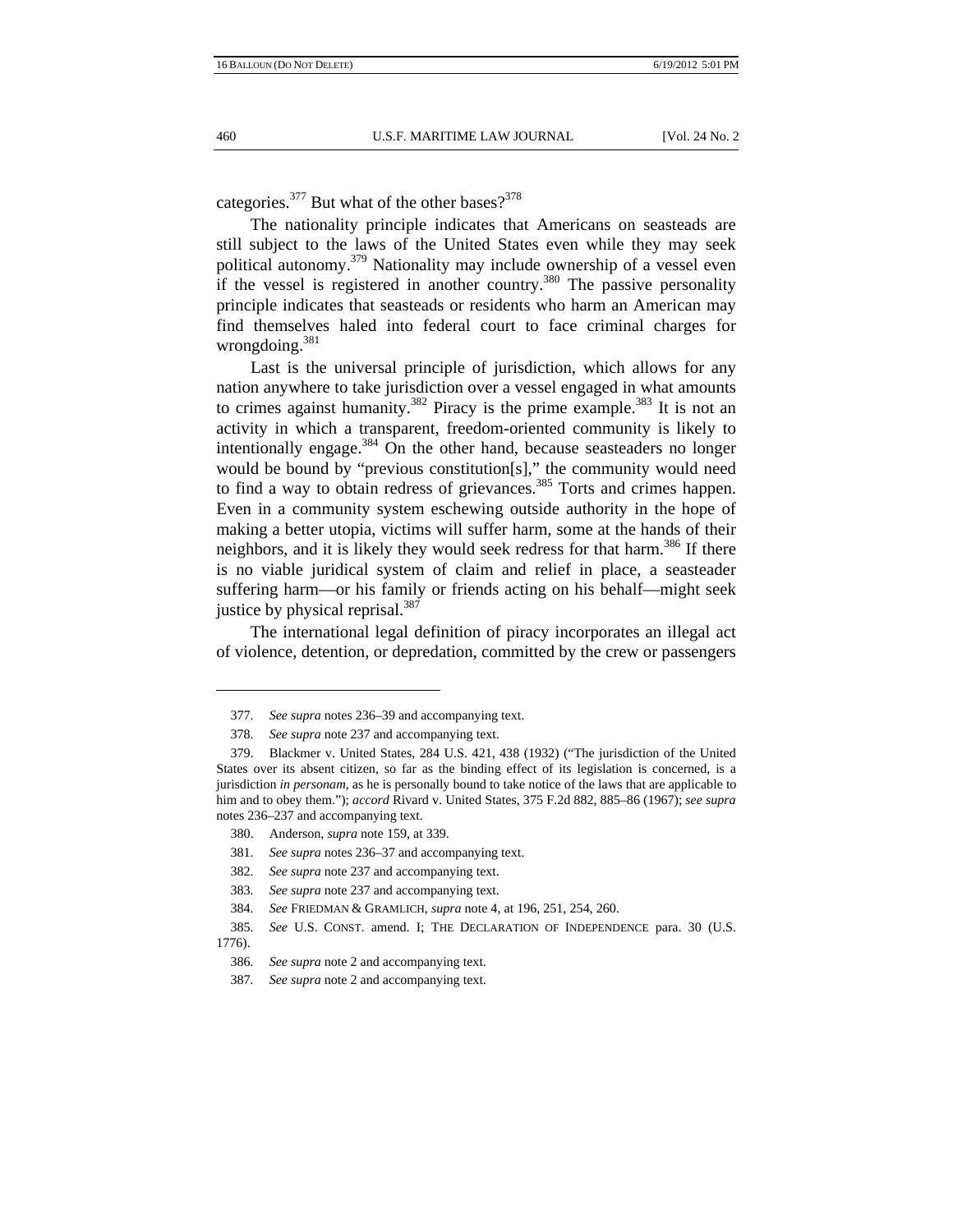of a vessel on the high seas against another vessel.<sup>388</sup> In seeking justice but avoiding pre-existing nation-state jurisdictional authority, some seasteaders could unwittingly commit acts arguably categorizable as piracy, subjecting the entire seastead to universal jurisdiction by any nation, including the United States.389

## *B. Forestalling American Jurisdiction with Transparency and Openness*

TSI is to be commended because it believes that transparency and openness, particularly with governments, is likely to prevent interference in the long run.<sup>390</sup> TSI hopes that openness will allow it to negotiate with governments in good faith because "if a seastead tries to hide something from a government, [it] will almost certainly find out eventually anyway, and be angrier when [it does]."<sup>391</sup>

Because seasteading is politically agnostic, any seastead may have a set of rules vastly different from the laws of a nation-state or even from those of another high-seas community.<sup>392</sup> Although disclosure in a great sense runs counter to autonomy, a seastead's disclosure of its community rules, enforcement mechanisms and adjudicatory proceedings are more likely to put governments at ease about its ongoings.<sup>393</sup> Just as juridical entities here in the United States tend to publicize their actions in registers, reporters, newspapers, the internet, and other sources, seasteads may consider doing the same using the internet.<sup>394</sup> If a seastead can operate with the verifiable appearance of due process and adjudicatory fairness, the international community is more likely to trust the good faith of that seastead and seasteading in general.<sup>395</sup> If a seastead government's disclosed actions demonstrate that the community's activities comport with basic norms of international rights, governments may be less likely to interfere.<sup>396</sup>

 <sup>388.</sup> Mellor, *supra* note 234, at 377–78.

<sup>389</sup>*. See supra* notes 383–88 and accompanying text.

<sup>390</sup>*. See* FRIEDMAN & GRAMLICH, *supra* note 4, at 30–31, 43, 251, 257, 260.

<sup>391</sup>*. Id.* at 31, 257.

<sup>392</sup>*. See id.* at 7–8.

<sup>393</sup>*. See supra* notes 2, 392, and accompanying text.

<sup>394</sup>*. See supra* notes 392–93 and accompanying text.

<sup>395</sup>*. See supra* notes 392–94 and accompanying text.

<sup>396</sup>*. See supra* notes 392–95 and accompanying text.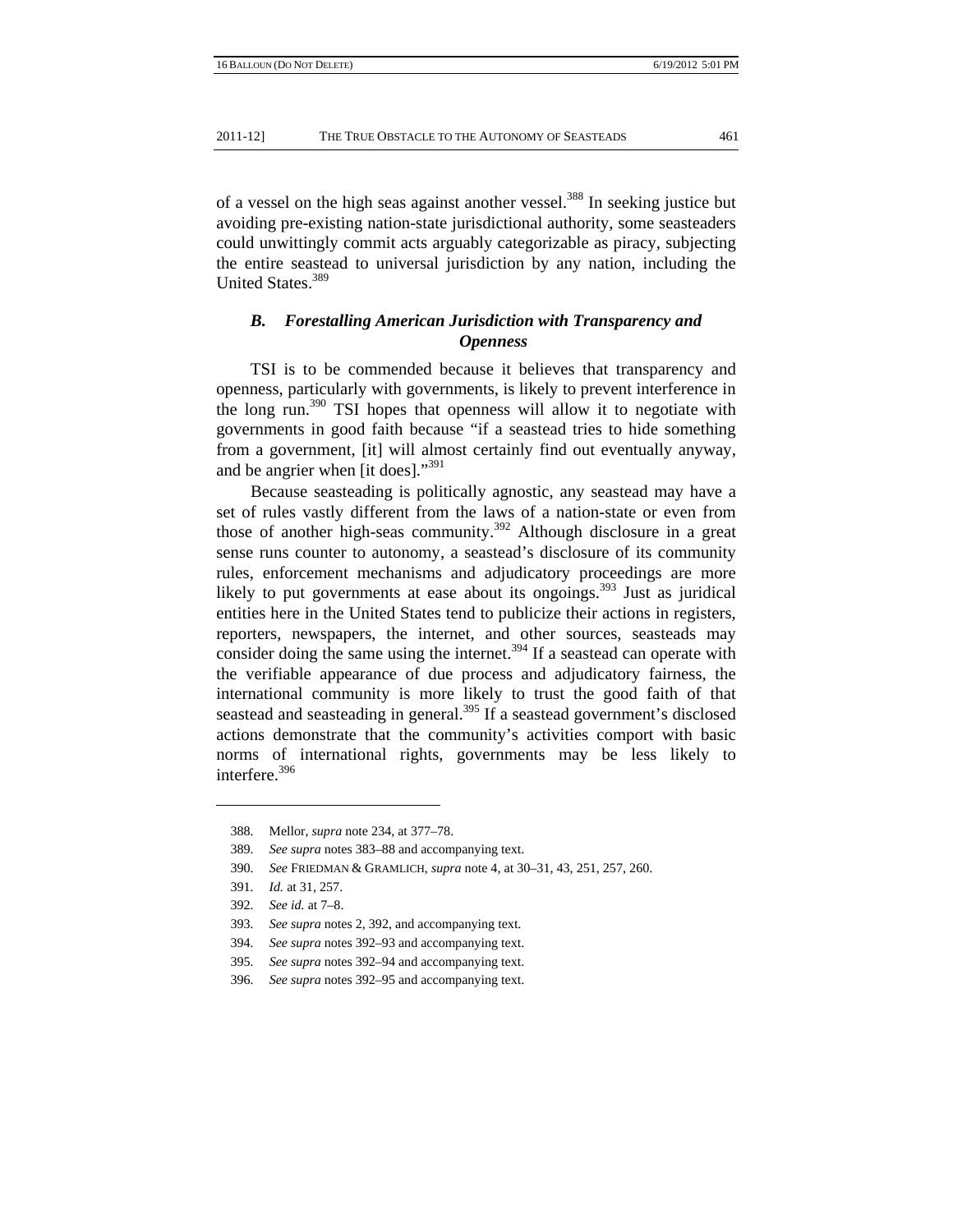Finally, good behavior leads to trust. Early seasteads will need coastal interaction, at least indirectly, to be successful. The laws attendant to control of the coastal zones deal with the essentials of life: fishing for food, disposal of waste so that the community members do not contract illness, engagement in trade at ports to successfully continue life at sea, immigration, and emigration.<sup>397</sup> In this sense, the scope of American interference with the basic parts of life for a seastead could be very great.<sup>398</sup> On the other hand, assuming a seastead respects the authority of the United States when it comes into contact with it, once the seastead parts ways with the Coast Guard or customs officers, it practically will be left to do as it pleases.<sup>399</sup> If its activity bears no relation to drug use, a seastead could be left alone indefinitely.<sup>400</sup>

#### **V. CONCLUSION**

The conundrum of seasteading is that leaving the authority of nationstates behind may be a harder task than sailing headlong into the throes of the sea. The irony is that the nation proclaimed as the "land of the free" could shackle these twenty-first century frontiersmen in their quest for greater autonomy with broad pre-existing assertive notions of jurisdiction. American jurisdiction over the high seas is plenary. Not only does it contravene parts of international law, courts do not necessarily relinquish it even when American officers arrest a vessel or a person on the high seas illegally.

On the other hand, the United States is least likely to interfere with a vessel that does not engage in the activities it is trying to prevent. So long as a seastead does not attempt to illegally take the resources in or violate the health regulations of the United States' EEZ, and so long as the seastead enters the contiguous zone while fully disclosing its cargo and manifest, it should incur a minimum of ongoing interference from the United States.

In the long run, however, avoiding the global nature of American admiralty jurisdiction will require far greater patience and creativity of seasteaders than will conquering a platform-sized area of the ocean. To be

<sup>397</sup>*. See supra* notes 205, 208–09, and accompanying text.

<sup>398</sup>*. See supra* note 397 and accompanying text.

<sup>399</sup>*. See supra* note 398 and accompanying text.

<sup>400</sup>*. See supra* notes 358–63, 399, and accompanying text.